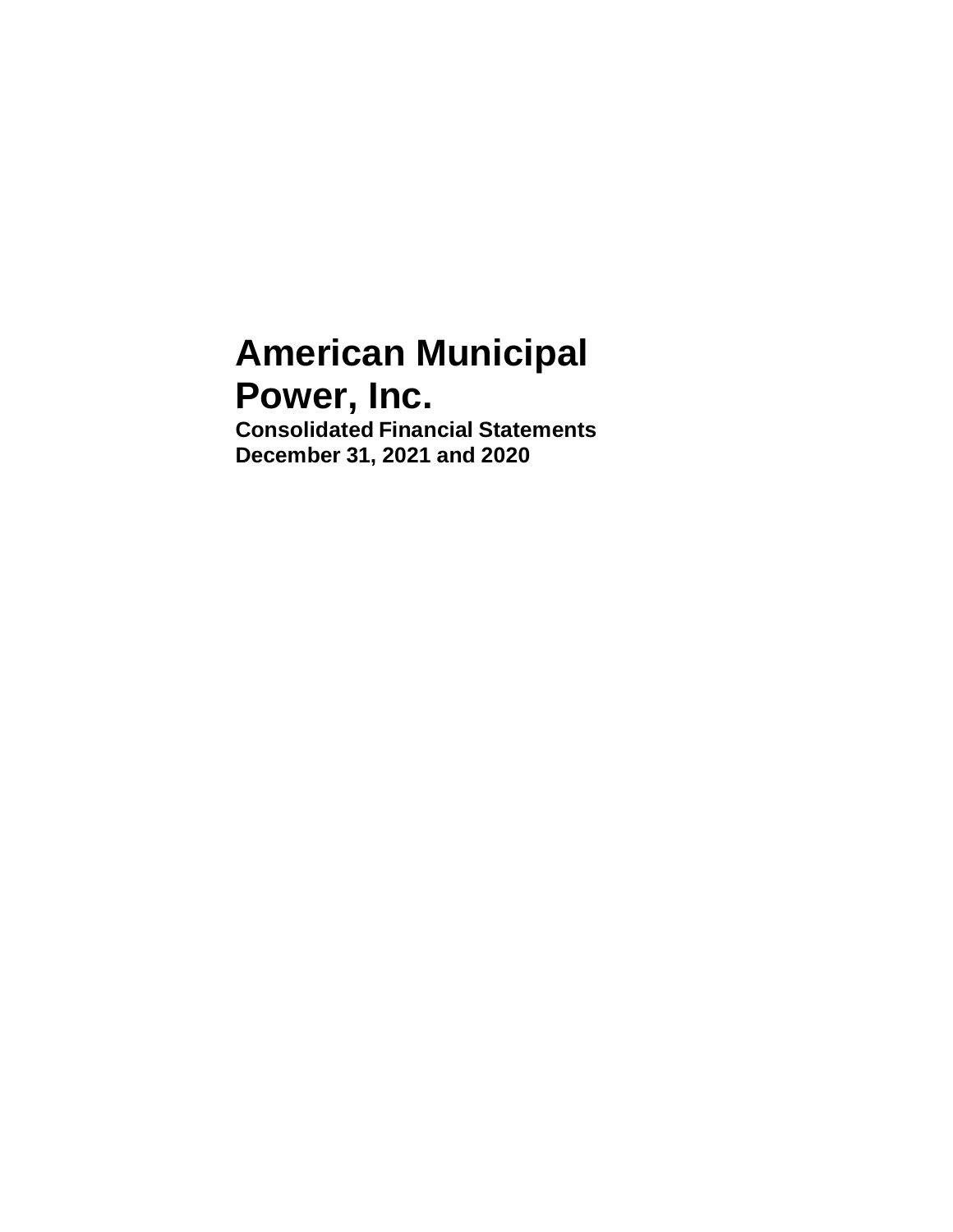# **American Municipal Power, Inc.**<br>Index December 31, 2021 and 2020

# Page(s)

| <b>Consolidated Financial Statements</b> |  |
|------------------------------------------|--|
|                                          |  |
|                                          |  |
|                                          |  |
|                                          |  |
|                                          |  |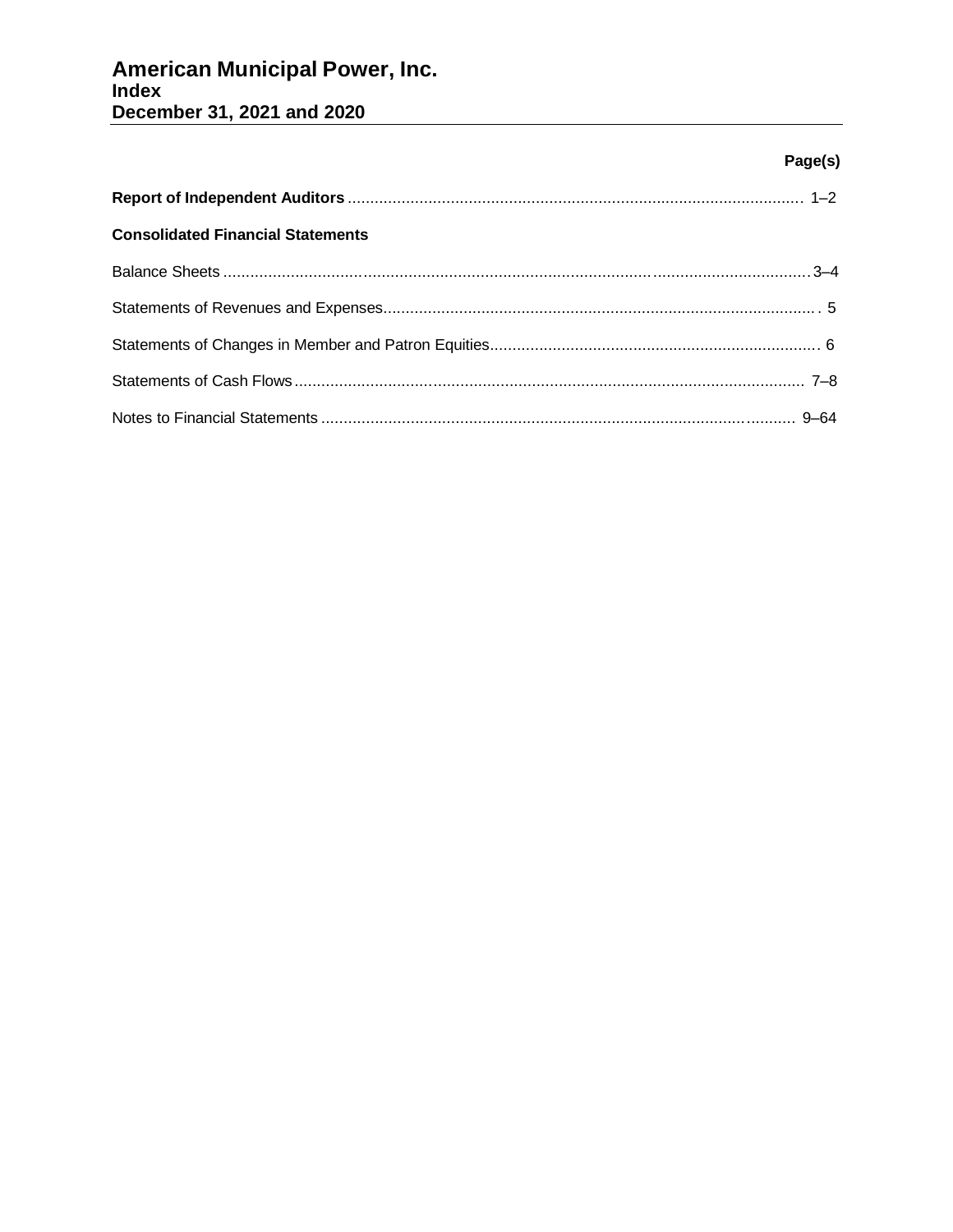

# **Report of Independent Auditors**

To the Board of Trustees and Members of American Municipal Power, Inc.

# *Opinion*

We have audited the accompanying consolidated financial statements of American Municipal Power, Inc. and its subsidiaries (the "Company"), which comprise the consolidated balance sheets as of December 31, 2021 and 2020, and the related consolidated statements of revenues and expenses, of changes in member and patron equities, and of cash flows for the years then ended, including the related notes (collectively referred to as the "consolidated financial statements").

In our opinion, the accompanying consolidated financial statements present fairly, in all material respects, the financial position of the Company as of December 31, 2021 and 2020, and the results of its operations and its cash flows for the years then ended in accordance with accounting principles generally accepted in the United States of America.

# *Basis for Opinion*

We conducted our audit in accordance with auditing standards generally accepted in the United States of America (US GAAS). Our responsibilities under those standards are further described in the Auditors' Responsibilities for the Audit of the Consolidated Financial Statements section of our report. We are required to be independent of the Company and to meet our other ethical responsibilities, in accordance with the relevant ethical requirements relating to our audit. We believe that the audit evidence we have obtained is sufficient and appropriate to provide a basis for our audit opinion.

# *Responsibilities of Management for the Consolidated Financial Statements*

Management is responsible for the preparation and fair presentation of the consolidated financial statements in accordance with accounting principles generally accepted in the United States of America, and for the design, implementation, and maintenance of internal control relevant to the preparation and fair presentation of consolidated financial statements that are free from material misstatement, whether due to fraud or error.

In preparing the financial statements, management is required to evaluate whether there are conditions or events, considered in the aggregate, that raise substantial doubt about the Company's ability to continue as a going concern for one year after the date the financial statements are available to be issued.

# *Auditors' Responsibilities for the Audit of the Consolidated Financial Statements*

Our objectives are to obtain reasonable assurance about whether the financial statements as a whole are free from material misstatement, whether due to fraud or error, and to issue an auditors' report that includes our opinion. Reasonable assurance is a high level of assurance but is not absolute assurance and therefore is not a guarantee that an audit conducted in accordance with US GAAS will always detect a material misstatement when it exists. The risk of not detecting a material misstatement resulting from fraud is higher than for one resulting from error, as fraud may involve collusion, forgery, intentional omissions, misrepresentations, or the override of internal control. Misstatements are considered material if there is a substantial likelihood that, individually or in the aggregate, they would influence the judgment made by a reasonable user based on the financial statements.

PricewaterhouseCoopers LLP, 41 South High Street, 25th Floor Columbus, OH 43215-6101 T: 614 225 8700, [www.pwc.com/us](http://www.pwc.com/us)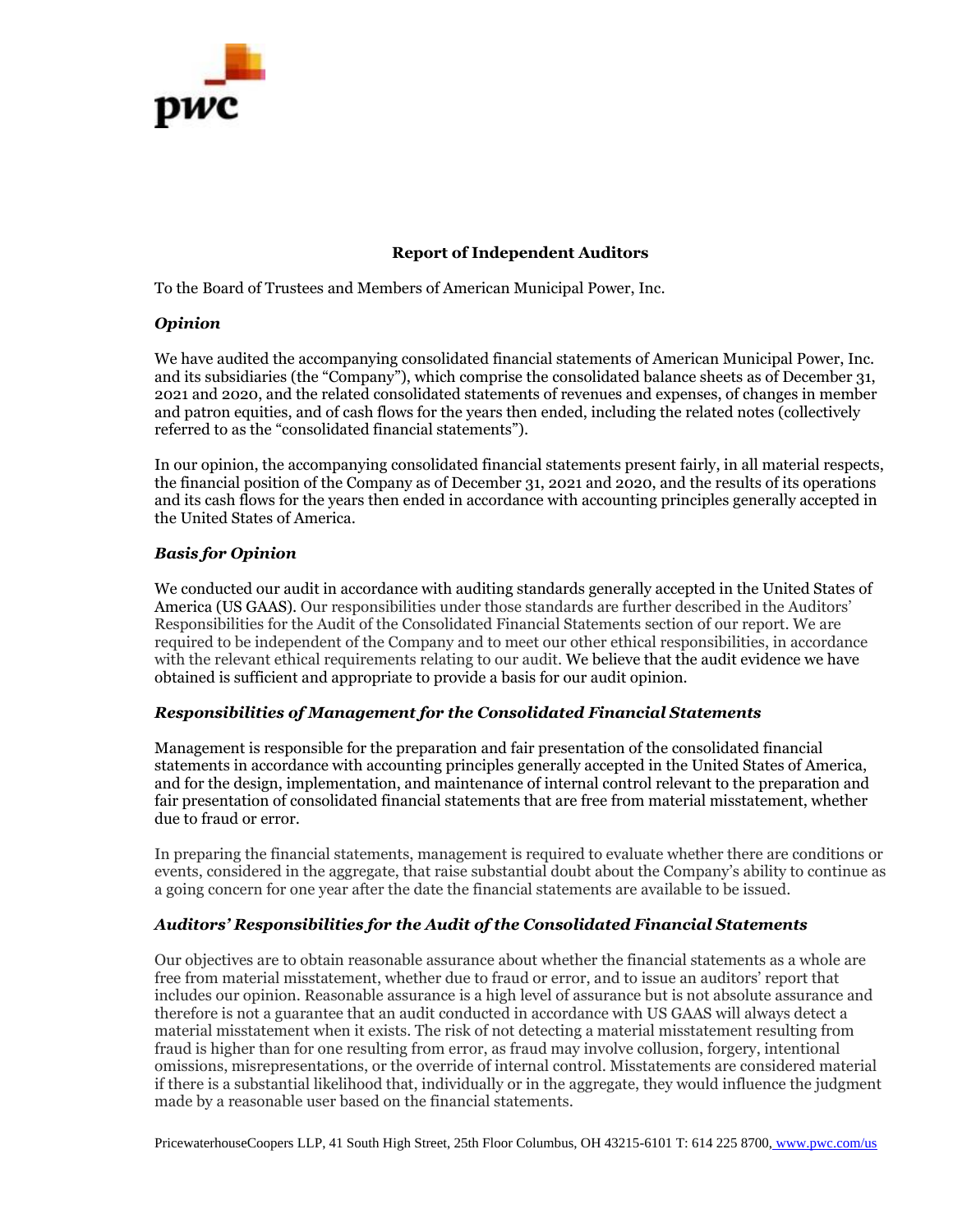

In performing an audit in accordance with US GAAS, we:

- Exercise professional judgment and maintain professional skepticism throughout the audit.
- Identify and assess the risks of material misstatement of the consolidated financial statements, whether due to fraud or error, and design and perform audit procedures responsive to those risks. Such procedures include examining, on a test basis, evidence regarding the amounts and disclosures in the financial statements.
- Obtain an understanding of internal control relevant to the audit in order to design audit procedures that are appropriate in the circumstances, but not for the purpose of expressing an opinion on the effectiveness of the Company's internal control. Accordingly, no such opinion is expressed.
- Evaluate the appropriateness of accounting policies used and the reasonableness of significant accounting estimates made by management, as well as evaluate the overall presentation of the consolidated financial statements.
- Conclude whether, in our judgment, there are conditions or events, considered in the aggregate, that raise substantial doubt about the Company's ability to continue as a going concern for a reasonable period of time.

We are required to communicate with those charged with governance regarding, among other matters, the planned scope and timing of the audit, significant audit findings, and certain internal control-related matters that we identified during the audit.

Columbus, Ohio April 29, 2022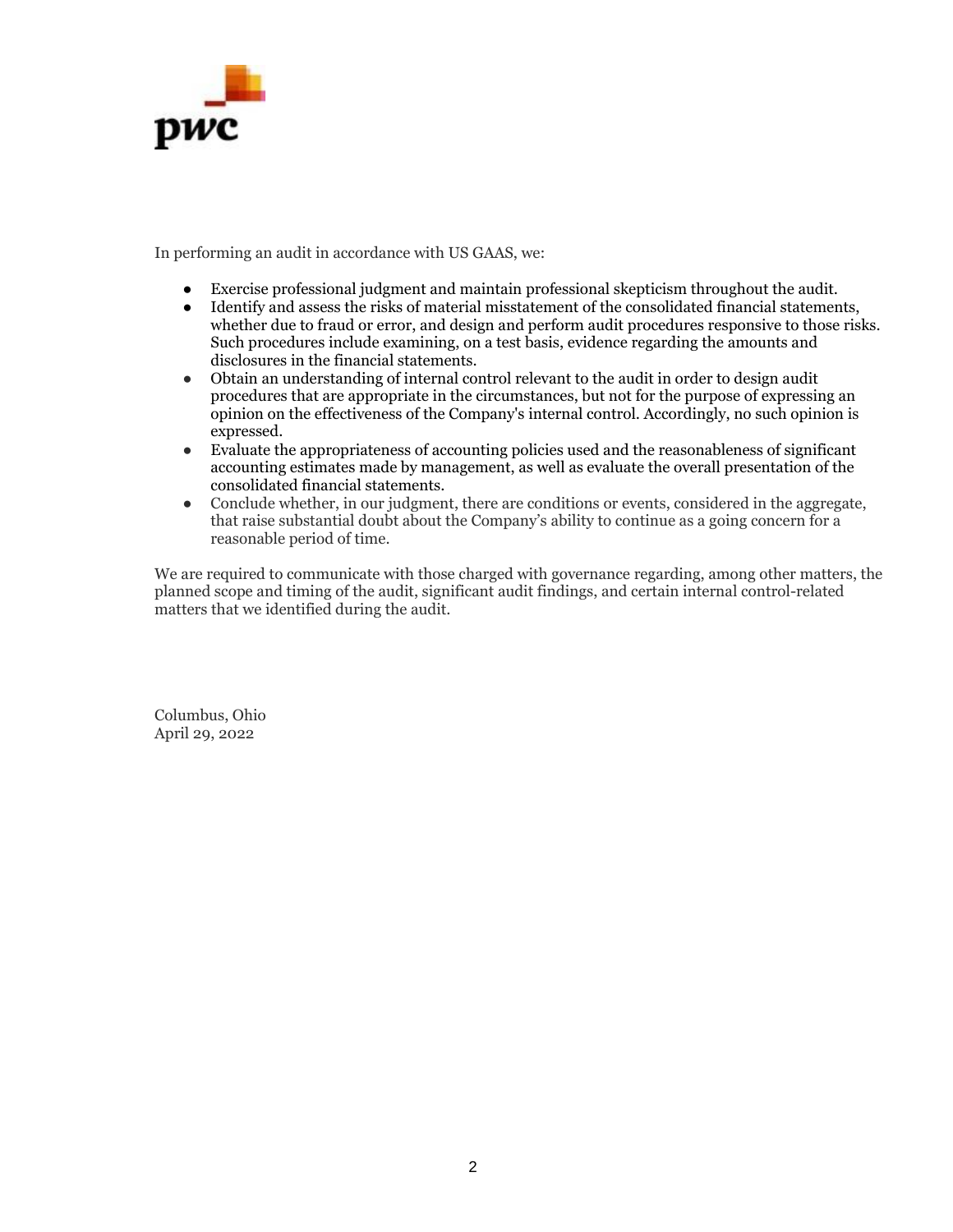# **American Municipal Power, Inc. Consolidated Balance Sheets December 31, 2021 and 2020**

|                                         | December 31,<br>2021 | December 31,<br>2020 |
|-----------------------------------------|----------------------|----------------------|
| Assets<br>Utility plant                 |                      |                      |
| Electric plant in service               | \$<br>4,970,638,662  | \$<br>4,944,200,134  |
| Accumulated depreciation                | (993,039,296)        | (859, 362, 845)      |
| Total utility plant                     | 3,977,599,366        | 4,084,837,289        |
| Nonutility property and equipment       |                      |                      |
| Nonutility property and equipment       | 25,339,352           | 23,483,440           |
| Accumulated depreciation                | (13,983,634)         | (17, 133, 783)       |
| Total nonutility property and equipment | 11,355,718           | 6,349,657            |
| Construction work-in-progress           | 39,089,331           | 30, 123, 472         |
| Plant held for future use               | 34,881,075           | 34,881,075           |
| Coal reserves                           | 19,464,246           | 20,310,413           |
| Trustee funds and other assets          |                      |                      |
| Trustee funds                           | 246,034,020          | 250,321,016          |
| Trustee funds - restricted              |                      | 270,502,534          |
| Regulatory assets                       | 532,609,465          | 560,458,092          |
| Prepaid assets                          | 77,851,132           | 82,216,980           |
| Intangible and other assets             | 37,108,606           | 51,457,690           |
| Total trustee funds and other assets    | 893,603,223          | 1,214,956,312        |
| Current assets                          |                      |                      |
| Cash and cash equivalents               | 189,455,688          | 154,539,679          |
| Cash and cash equivalents - restricted  | 7,192,735            | 12,890,753           |
| Trustee funds                           | 311,605,277          | 295,330,288          |
| Trustee funds - restricted              | 609,728,526          | 7,362,889            |
| Collateral postings                     | 27,340,432           | 25,289,258           |
| Accounts receivable                     | 103,261,399          | 100,485,836          |
| Interest receivable                     | 16,330,483           | 30, 192, 232         |
| Financing receivables - members         | 29,968,329           | 29,444,311           |
| Notes Receivable                        | 2,131,216            |                      |
| Inventories                             | 13,598,126           | 14,635,644           |
| Regulatory assets - current             | 35,299,862           | 44,091,764           |
| Prepaid expenses and other assets       | 11,540,113           | 9,305,410            |
| Total current assets                    | 1,357,452,186        | 723,568,064          |
| Total assets                            | \$<br>6,333,445,145  | \$<br>6,115,026,282  |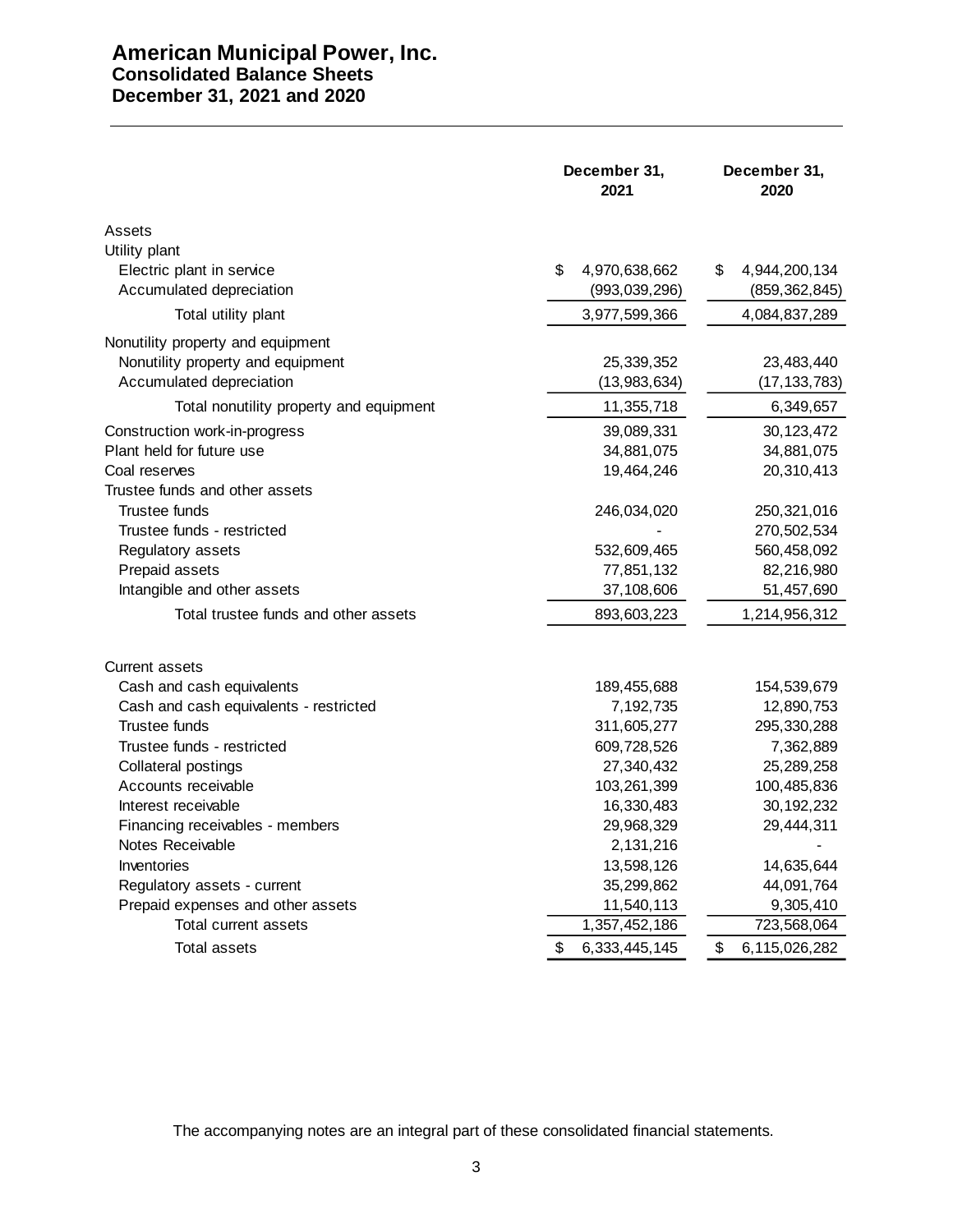# **American Municipal Power, Inc. Consolidated Balance Sheets December 31, 2021 and 2020**

|                                    | December 31,<br>2021 | December 31,<br>2020 |  |
|------------------------------------|----------------------|----------------------|--|
| <b>Equities and Liabilities</b>    |                      |                      |  |
| Member and patron equities         |                      |                      |  |
| Contributed capital                | \$<br>828,968        | \$<br>828,968        |  |
| Patronage capital                  | 105,588,811          | 91,150,987           |  |
| Total member and patron equities   | 106,417,779          | 91,979,955           |  |
| Long-term debt                     |                      |                      |  |
| Term debt                          | 4,943,656,018        | 5,315,165,013        |  |
| Term debt on behalf of others      | 16,791,664           | 17,645,831           |  |
| Revolving credit loan              | 172,800,000          | 202,300,000          |  |
| Total long-term debt               | 5, 133, 247, 682     | 5,535,110,844        |  |
| <b>Current liabilities</b>         |                      |                      |  |
| Accounts payable                   | 108,567,458          | 101,706,340          |  |
| Accrued interest                   | 113,819,171          | 120,949,775          |  |
| Term debt - current portion        | 680,954,412          | 75,894,412           |  |
| Term debt on behalf of others      | 32,764,167           | 31,309,167           |  |
| Regulatory liabilities             | 9,383,454            | 9,714,037            |  |
| <b>Other liabilities</b>           | 45, 153, 676         | 34,465,222           |  |
| <b>Total current liabilities</b>   | 990,642,338          | 374,038,953          |  |
| Other noncurrent liabilities       |                      |                      |  |
| Asset retirement obligations       | 10,465,875           | 9,593,043            |  |
| <b>Regulatory liabilities</b>      | 85,628,420           | 72,183,264           |  |
| Other liabilities                  | 7,043,051            | 32, 120, 223         |  |
| Total other noncurrent liabilities | 103, 137, 346        | 113,896,530          |  |
| <b>Total liabilities</b>           | 6,227,027,366        | 6,023,046,327        |  |
| Total equities and liabilities     | 6,333,445,145<br>\$  | \$<br>6,115,026,282  |  |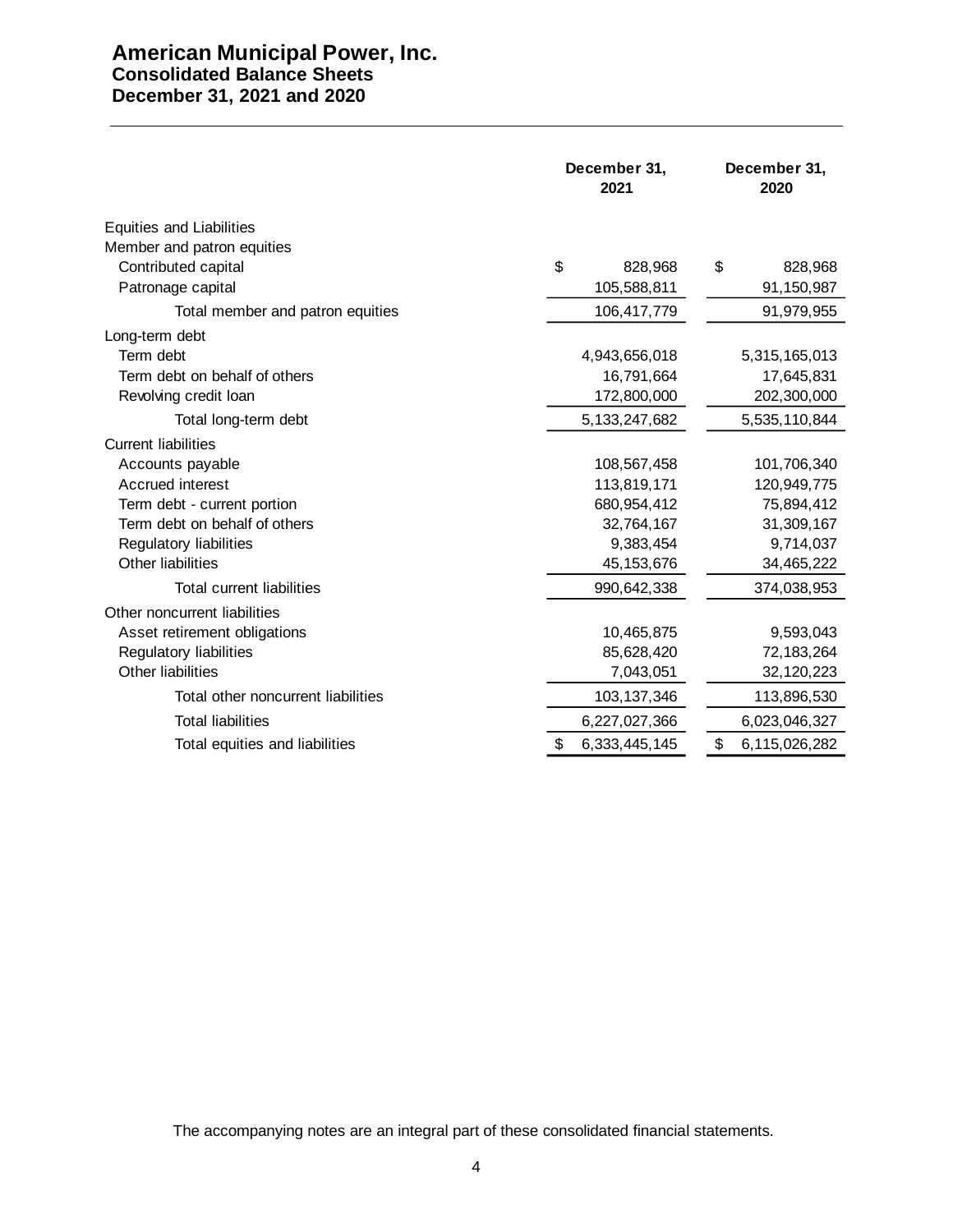# **American Municipal Power, Inc. Consolidated Statements of Revenues and Expenses Years Ended December 31, 2021 and 2020**

|                                  | December 31,<br>2021 | December 31,<br>2020 |
|----------------------------------|----------------------|----------------------|
| <b>Revenues</b>                  |                      |                      |
| Electric revenue                 | \$1,091,785,502      | \$1,061,220,653      |
| Service fees                     | 11,123,302           | 10,743,188           |
| Programs and other               | 34,378,608           | 19,431,590           |
| Total revenues                   | 1,137,287,412        | 1,091,395,431        |
| <b>Operating expenses</b>        |                      |                      |
| Purchased electric power         | 422,825,524          | 431,874,571          |
| Production                       | 140,776,742          | 145,007,259          |
| Fuel                             | 151,682,365          | 114,846,671          |
| Depreciation and amortization    | 137,079,499          | 139, 120, 736        |
| Administrative and general       | 46,604,027           | 16,691,617           |
| Property and real estate taxes   | 9,823,718            | 8,921,890            |
| Programs and other               | 18,149,848           | 21,845,580           |
| Total operating expenses         | 926,941,723          | 878,308,324          |
| Operating margin                 | 210,345,689          | 213,087,107          |
| Nonoperating revenues (expenses) |                      |                      |
| Interest expense                 | (278, 355, 145)      | (297, 518, 749)      |
| Interest income, subsidy         | 66,044,537           | 67,614,761           |
| Interest and other income        | 16,402,743           | 19,317,627           |
| Total nonoperating expenses      | (195, 907, 865)      | (210, 586, 361)      |
| Net margin                       | \$<br>14,437,824     | \$<br>2,500,746      |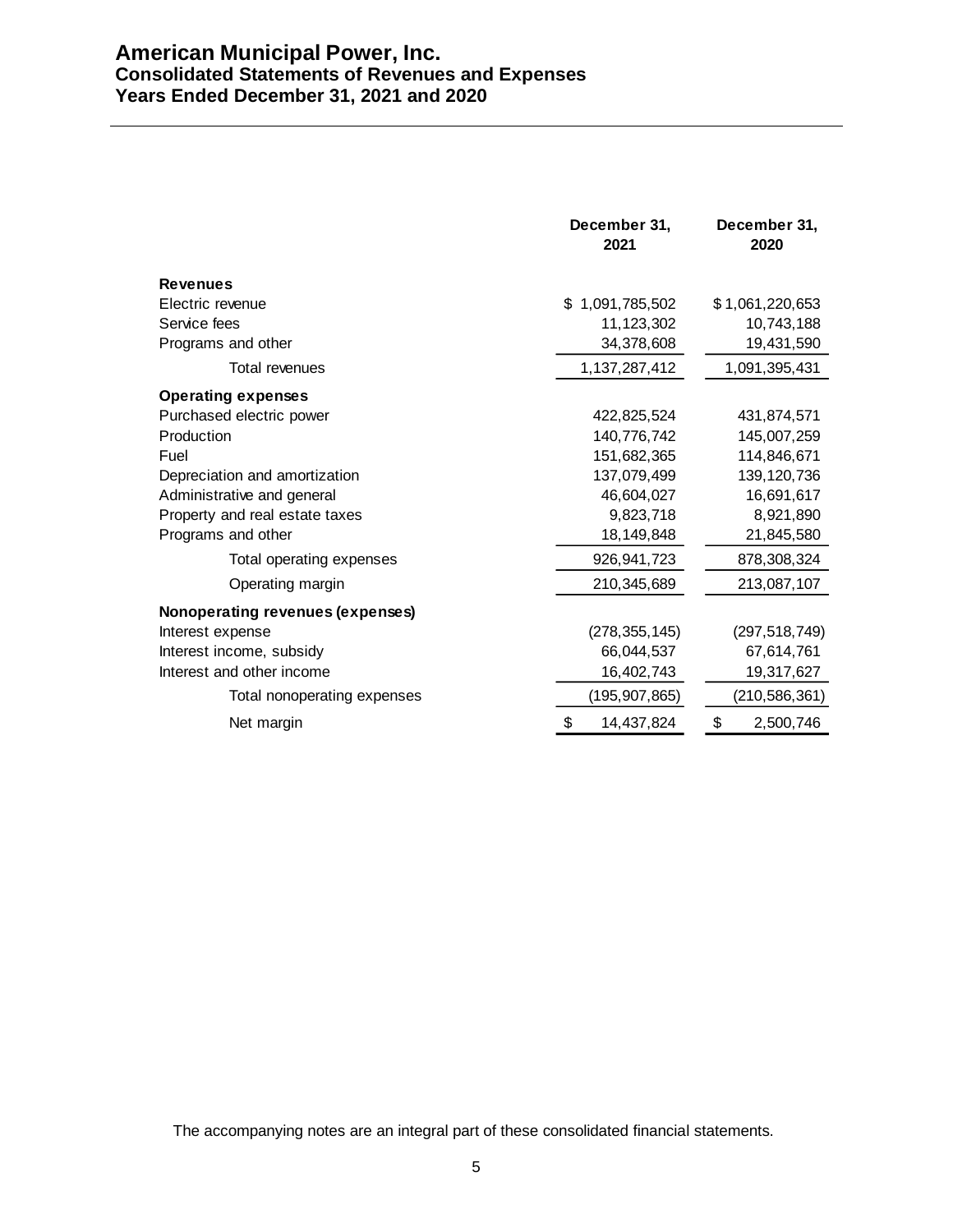# **American Municipal Power, Inc. Consolidated Statements of Changes in Member and Patron Equities Years Ended December 31, 2021 and 2020**

|                                      | <b>Contributed</b><br>Capital | <b>Patronage</b><br>Capital | Total           |
|--------------------------------------|-------------------------------|-----------------------------|-----------------|
| <b>Balances at December 31, 2019</b> | \$<br>828,968                 | 88,650,241<br>S             | 89,479,209<br>S |
| Net margin                           |                               | 2,500,746                   | 2,500,746       |
| <b>Balances at December 31, 2020</b> | \$<br>828,968                 | 91,150,987<br>S             | 91,979,955<br>S |
| Net margin                           |                               | 14,437,824                  | 14,437,824      |
| <b>Balances at December 31, 2021</b> | \$<br>828,968                 | \$105,588,811               | \$106,417,779   |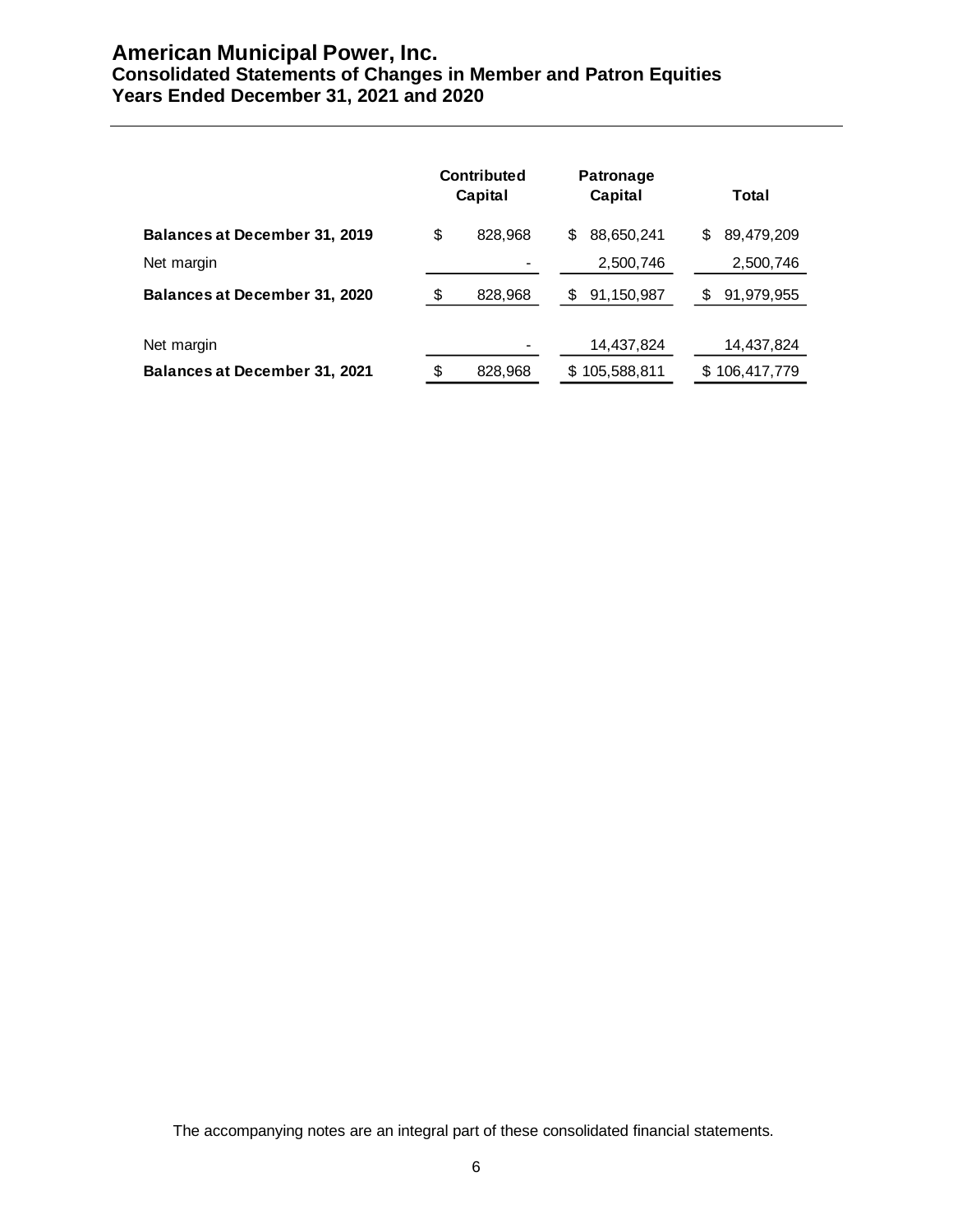# **American Municipal Power, Inc. Consolidated Statements of Cash Flows Years Ended December 31, 2021 and 2020**

|                                                                     |    | December 31,<br>2021 |    | December 31,<br>2020 |  |
|---------------------------------------------------------------------|----|----------------------|----|----------------------|--|
| Cash flows from operating activities                                |    |                      |    |                      |  |
| Net margin                                                          | \$ | 14,437,824           | \$ | 2,500,746            |  |
| Adjustments to reconcile net margin to net cash                     |    |                      |    |                      |  |
| used in operating activities                                        |    |                      |    |                      |  |
| Depreciation and amortization                                       |    | 137,079,499          |    | 139, 120, 736        |  |
| Amortization of bond premium, net of amortization of bond           |    |                      |    |                      |  |
| discount and amortization of deferred financing costs               |    | (25,076,110)         |    | (21, 582, 820)       |  |
| Amortization of premiums and discounts on held-to-maturity          |    |                      |    |                      |  |
| debt securities                                                     |    | (4,736,253)          |    | 7,563,481            |  |
| Accretion of interest on asset retirement obligations               |    | 96,646               |    | 254,410              |  |
| Loss on disposal of utility property and equipment & Stranded costs |    | 4,980,089            |    | 501,884              |  |
| Changes in assets and liabilities                                   |    |                      |    |                      |  |
| Collateral postings                                                 |    | (2,051,174)          |    | (3, 135, 100)        |  |
| Accounts and interest receivable                                    |    | 3,076,143            |    | 9,609,731            |  |
| Inventories                                                         |    | 1,037,518            |    | (2,540,118)          |  |
| Regulatory assets and liabilities, net                              |    | ,,                   |    | (9,878,128)          |  |
| Prepaid expenses and other assets                                   |    |                      |    | (16, 931, 403)       |  |
| Accounts payable and other liabilities                              |    | 2,                   |    | 4,140,322            |  |
| Accrued interest                                                    |    | (7, 130, 604)        |    | 567,908              |  |
| Asset retirement obligations                                        |    | (509, 860)           |    | 2,217,464            |  |
| Net cash provided by operating activities                           |    | 172,497,776          |    | 112,409,113          |  |
| Cash flows from investing activities                                |    |                      |    |                      |  |
| Purchase of property plant, equipment and construction              |    |                      |    |                      |  |
| work-in progress                                                    |    | (39,662,019)         |    | (49, 940, 688)       |  |
| Proceeds from sale of property, plant and equipment                 |    | 83,553               |    | 478,983              |  |
| Proceeds from sale of investments                                   |    | 622, 353, 234        |    | 799,352,004          |  |
| Purchase of investments                                             |    | (961, 468, 077)      |    | (504, 719, 593)      |  |
| Net cash (used in) provided by investing activities                 | \$ | (378, 693, 309)      | \$ | 245, 170, 706        |  |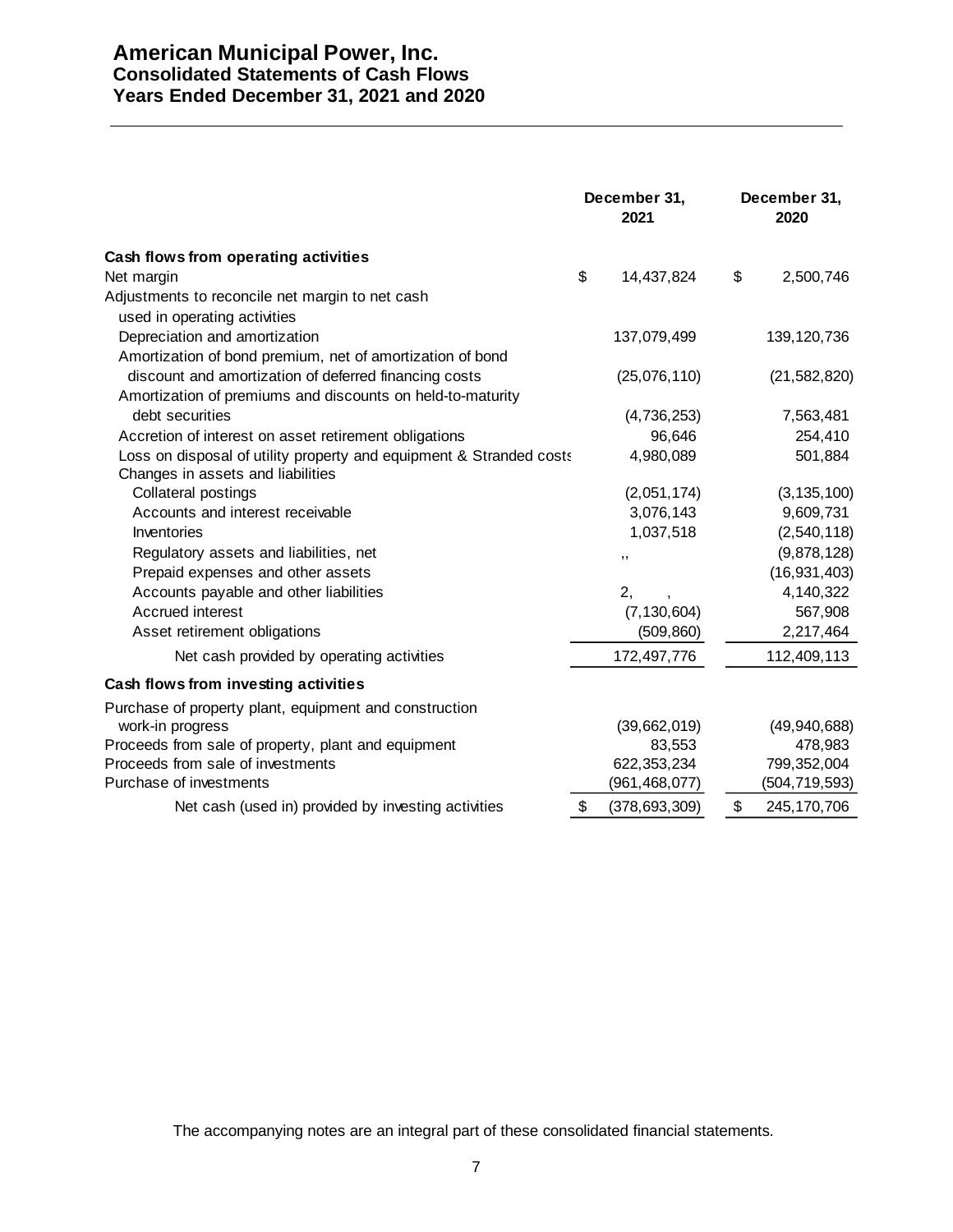# **American Municipal Power, Inc. Consolidated Statements of Cash Flows Years Ended December 31, 2021 and 2020**

|                                                                                                      | December 31,<br>2021 | December 31,<br>2020 |
|------------------------------------------------------------------------------------------------------|----------------------|----------------------|
| Cash flows from financing activities                                                                 |                      |                      |
| Proceeds from revolving credit loan                                                                  | 319,700,000          | 61,700,000           |
| Payments on revolving credit loan                                                                    | (349, 200, 000)      | (49,000,000)         |
| Proceeds from issuance of term debt                                                                  | 606,442,193          | 159,935,838          |
| Principal payments on term debt                                                                      | (343, 879, 412)      | (489, 159, 412)      |
| Cost of issuance of debt                                                                             | (3,604,899)          | (1, 347, 380)        |
| Proceeds from issuance of term debt on behalf of others                                              | 31,910,000           | 30,455,000           |
| Principal payments on term debt on behalf of others                                                  | (31, 309, 167)       | (33, 535, 167)       |
| Proceeds from Notes Receivable                                                                       | 7,168,784            |                      |
| Funding of Notes receivable                                                                          | (9,300,000)          |                      |
| Proceeds from financing receivables - members                                                        | 37,912,167           | 1,939,021            |
| Funding of financing receivables - members                                                           | (30, 426, 142)       | (9, 354, 963)        |
| Net cash provided by (used in) financing activities                                                  | 235,413,524          | (328, 367, 063)      |
| Net change in cash, cash equivalents                                                                 |                      |                      |
| and restricted cash                                                                                  | 29,217,991           | 29,212,756           |
| Cash, cash equivalents and restricted cash                                                           |                      |                      |
| Beginning of period                                                                                  | 167,430,432          | 138,217,676          |
| End of period                                                                                        | \$<br>196,648,423    | \$<br>167,430,432    |
| Supplemental disclosure of cash flow information<br>Cash paid during the period for interest, net of |                      |                      |
| amount capitalized                                                                                   | \$<br>310,561,859    | \$<br>318,533,661    |
| Supplemental disclosure of noncash<br>investing and financing activities                             |                      |                      |
| Capital expenditures included in accounts payable                                                    | \$<br>38,755,624     | \$<br>37,936,778     |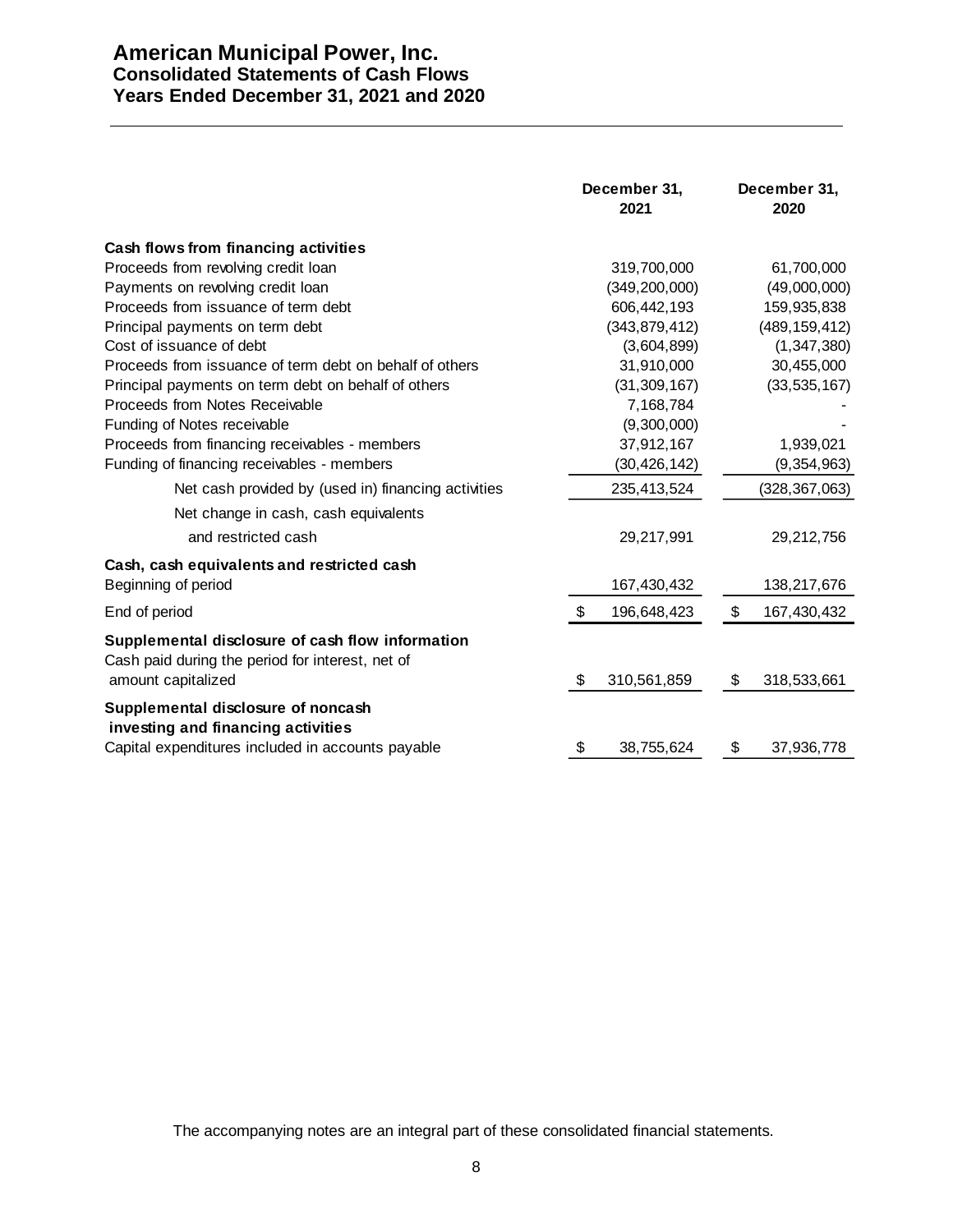# **1. Description of Business**

American Municipal Power, Inc. ("AMP") is a not-for-profit Ohio corporation organized to provide electric capacity and energy and to furnish other services to its members on a cooperative basis. AMP is a tax-exempt organization for federal tax purposes under Section 501(c)(12) of the Internal Revenue Service Code ("IRC"). As AMP derives its income from the exercise of an essential government function and will accrue to a state or a political subdivision there of; AMP's income is excludable from gross income under IRC Section 115. AMP is a membership organization comprised of 83 municipalities throughout Ohio, 29 municipalities in Pennsylvania, six municipalities in Michigan, six municipalities in Kentucky, five municipalities in Virginia, two municipalities in West Virginia, one municipality in Indiana, one municipality in Maryland, and one joint action agency in Delaware, all but one of which own and operate electric systems. AMP purchases and generates electric capacity and energy for sale to its members. AMPO, Inc. is a for profit subsidiary that provides electric and natural gas aggregation consulting services to both members and nonmembers in Ohio.

In addition, AMP serves as a project manager for Ohio members participating in joint venture projects to share ownership of power generation and transmission facilities, known as Ohio Municipal Electric Generation Agency Joint Ventures: 1, 2, 4, 5, and 6 ("OMEGA" "JV1," "JV2," "JV4," "JV5," and "JV6") (collectively, the "OMEGA Joint Ventures"). AMP is closely aligned with Ohio Municipal Electric Association ("OMEA"), the provider of legislative liaison services to AMP and 80 Ohio public power communities. AMP members have also formed Municipal Energy Services Agency ("MESA") whose purpose is to provide administrative, management and technical services to AMP, its members, OMEA and the OMEGA Joint Ventures.

AMP has received approval pursuant to a private letter ruling from the Internal Revenue Service ("IRS") to issue tax-exempt securities on behalf of its members. In connection with the financing of projects undertaken by the electric systems of certain member communities, AMP has issued tax exempt debt on their behalf. Additionally, AMP has issued tax-exempt bonds to finance the construction of its generating projects.

AMP 368 LLC ("AMP 368"), a wholly owned and consolidated subsidiary of AMP, is the owner of a 23.26%, or 368 MW, undivided interest in the Prairie State Energy Campus ("PSEC"). PSEC, located in Washington County, Illinois, includes a coal-fired generating plant and adjacent coal mine.

Meldahl LLC, a wholly owned and consolidated subsidiary of AMP, is the owner of the 105 MW Meldahl project, a run-of-the river hydroelectric facility on the Ohio River near Maysville, Kentucky.

AMP Transmission LLC, a wholly owned and consolidated subsidiary of AMP, an Ohio not-for-profit, owns and provides transmission services in Delaware, Indiana, Kentucky, Maryland, Michigan, Ohio, Pennsylvania, Virginia and West Virginia for the Members.

#### **2. Summary of Significant Accounting Policies**

#### **Basis of Consolidation**

The consolidated financial statements include the accounts of AMP and its wholly owned subsidiaries, AMPO, Inc., Meldahl LLC, AMP 368 and AMP Transmission LLC. All intercompany transactions have been eliminated in the preparation of the consolidated financial statements.

#### **Utility Plant**

AMP records amounts expended in connection with the purchase or construction of utility plant assets at cost. Major renewals, betterments and replacements are capitalized, while maintenance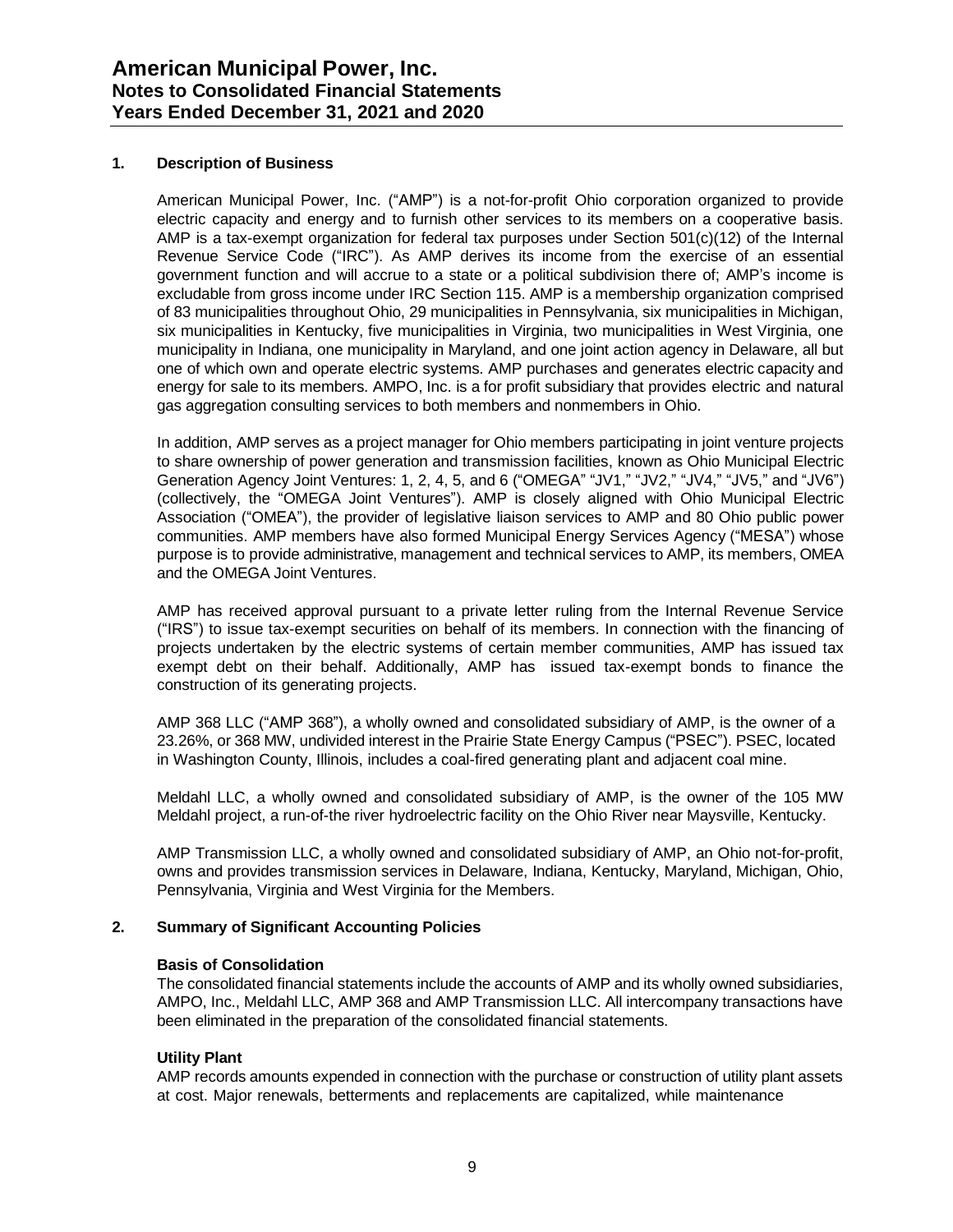and repair costs are charged to operations as incurred. Operations are charged with labor, material, supervision and other costs incurred to maintain the utility plant. When utility plant assets are retired, accumulated depreciation is charged with the cost of assets, plus removal costs, less any salvage value, and any resulting gain or loss is reflected in other nonoperating revenues (expenses), net in the consolidated statements of revenues and expenses.

Depreciation on utility plant assets is provided for by the straight-line method over the estimated useful lives of the property as follows:

| Production, plant  | 10-20 $\nu$ ears |
|--------------------|------------------|
| Transmission plant | 5-20 years       |
| General plant      | 3-20 vears       |
| Station equipment  | 5-23 years       |

#### **Nonutility Property and Equipment**

Nonutility property and equipment is recorded at cost. Major renewals, betterments and replacements are capitalized, while maintenance and repair costs are charged to operations as incurred. When nonutility property and equipment is retired or otherwise disposed of, the related cost and accumulated depreciation are removed from the accounts, and the related gains or losses are reflected in other nonoperating revenues (expenses), net in the consolidated statements of revenues and expenses.

Depreciation on nonutility property and equipment is provided for on the straight-line method over the estimated useful lives of the property as follows:

| 25 years   |
|------------|
| 5-10 years |
| 3-5 years  |
| 3-5 years  |
|            |

#### **Construction Work-in-Progress**

AMP records amounts expended in connection with construction work-in-progress projects at cost. Upon completion of a project, AMP places the asset in service and the related costs are recorded as either utility plant or nonutility property and equipment.

#### **Plant Held for Future Use**

In November 2009, the participants in the AMP Generating Station Project (the "AMPGS Project") voted to terminate the development of the pulverized coal power plant in Meigs County, Ohio. The AMPGS Project was to be a 1,000 MW base load, clean-coal technology plant scheduled to go online in 2014. This pulverized coal plant was estimated to be a \$3 billion project, but the project's targeted capital costs increased by 37% and the engineer, procure and construct contractor could not guarantee that the costs would not continue to escalate. At the termination date, minimal construction had been performed on the AMPGS Project at the Meigs County site. AMP still intends to develop this site for the construction of a generating asset; however, at December 31, 2021, the type of future generating asset had not been determined.

The AMPGS Project participants signed "take or pay" contracts with AMP. As such, the participants of the project are obligated to pay any costs incurred for the project.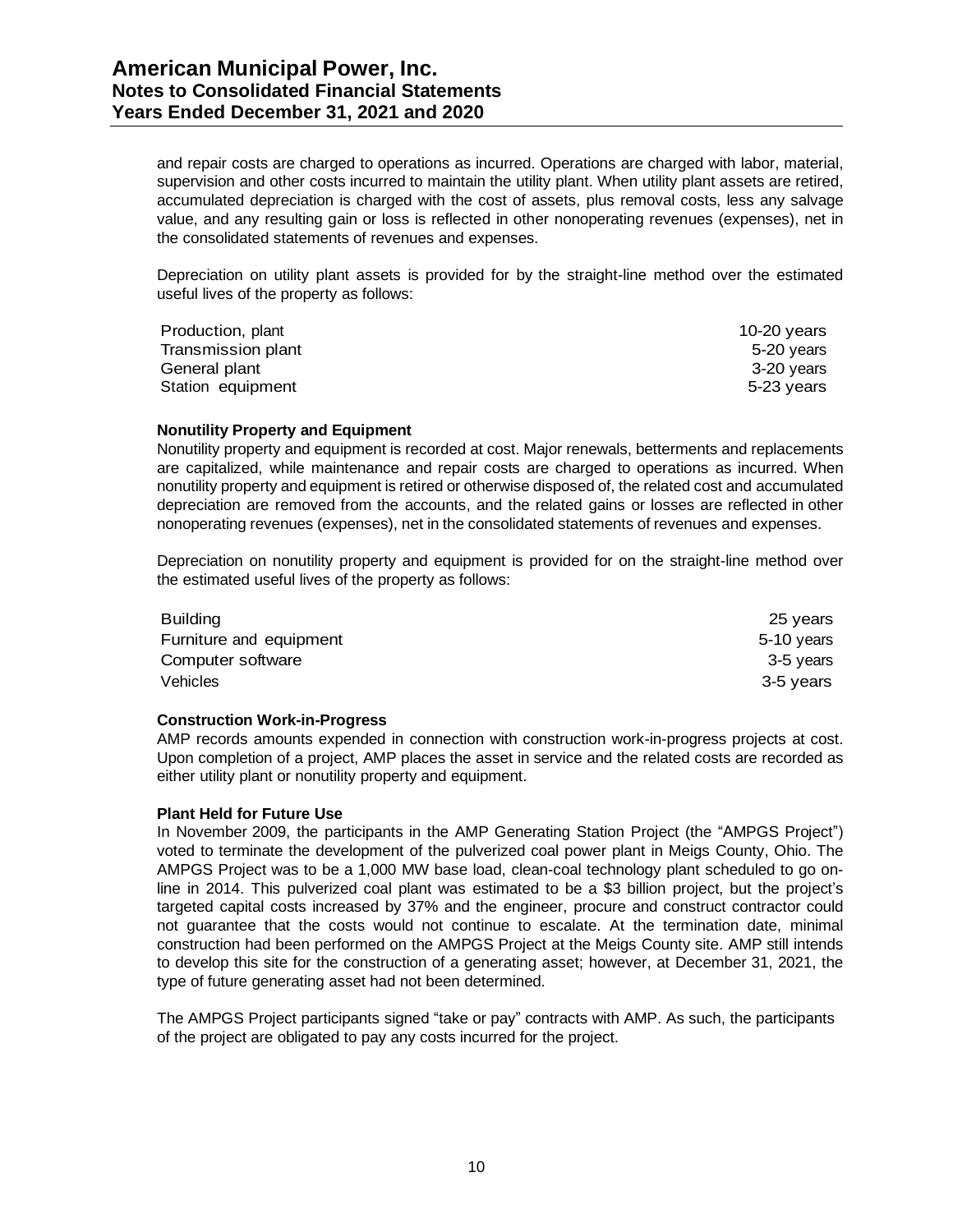As a result of the decision to terminate further development of a coal plant at AMPGS, the AMPGS Project costs have been reclassified out of construction work-in-progress and into plant held for future use or regulatory assets in the consolidated balance sheets. At December 31, 2010, AMP reclassified \$34,881,075 of costs to plant held for future use in the consolidated balance sheets. These costs were determined to be associated with the undeveloped Meigs County site regardless of the type of generating asset ultimately developed on the site.

The remaining costs previously incurred were determined to be impaired but reclassified as a regulatory asset which is fully recoverable from the AMPGS Project participants as part of their unconditional obligation under the "take or pay" contract. These stranded costs are being recovered through collections from Participants and Members over a 15-year term and from service fee and other member related revenues over the same term. At December 31, 2021, AMP has a remaining regulatory asset of \$5,652,190 for the recovery of these abandoned construction costs.

# **Impairment of Long-lived Assets**

Long-lived assets are reviewed for impairment whenever events or changes in circumstances indicate that full recoverability is questionable. The determination of whether an impairment has occurred is based on an estimate of undiscounted future cash flows attributable to the assets, as compared with the carrying value of the assets. If an impairment has occurred, the amount of the impairment recognized is the excess of the carrying value of the assets over fair value of the assets.

# **Coal Reserves**

AMP has purchased coal reserves in conjunction with the construction of the PSEC. The coal reserves are recorded at cost. AMP also has a contractual right of first refusal for additional coal reserves. These reserves are valued at \$19,464,246 and \$20,310,413 (net of depletion) as of December 31, 2021 and 2020, respectively. Depletion occurs as the coal reserves are mined.

# **Trustee Funds**

AMP maintains funds on deposit with the trustees ("trustee funds") under its various trust indentures securing bonds issued for its various projects. Investments of the trustee funds include money market funds and debt securities. The debt securities are classified as held-to-maturity in accordance with Accounting Standards Codification ("ASC") 320 *Investments – Debt and Equity Securities,* and are recorded at amortized cost. The debt securities mature at various dates through February 2050. The money market funds are valued at the fair value of the underlying fund determined on the valuation date.

On February 18, 2020, AMP issued, pursuant to the Combined Hydroelectric Projects("Hydro") Master Trust Indenture ("MTI"), as amended and supplemented, its Combined Hydroelectric Projects Revenue Bonds Refunding Series 2020A ("Hydro 2020A Bonds") (see Note 9). The proceeds of the Hydro 2020A Bonds and other available funds under the MTI were applied to refund the Hydro 2009B Bonds. To effect the refunding, a sufficient amount of the proceeds of the Hydro 2020A Bonds and certain other available funds under the MTI, as amended and supplemented, were deposited in the respective redemption subaccounts for the 2009B series in an amount sufficient, without reinvestment, to pay the redemption price of the above-referenced bonds on the redemption date. The Hydro 2009B Bonds were redeemed on February 18, 2020, at the redemption price of 100%. In the consolidated balance sheets, the funds held in escrow are presented in Trustee funds – restricted(current).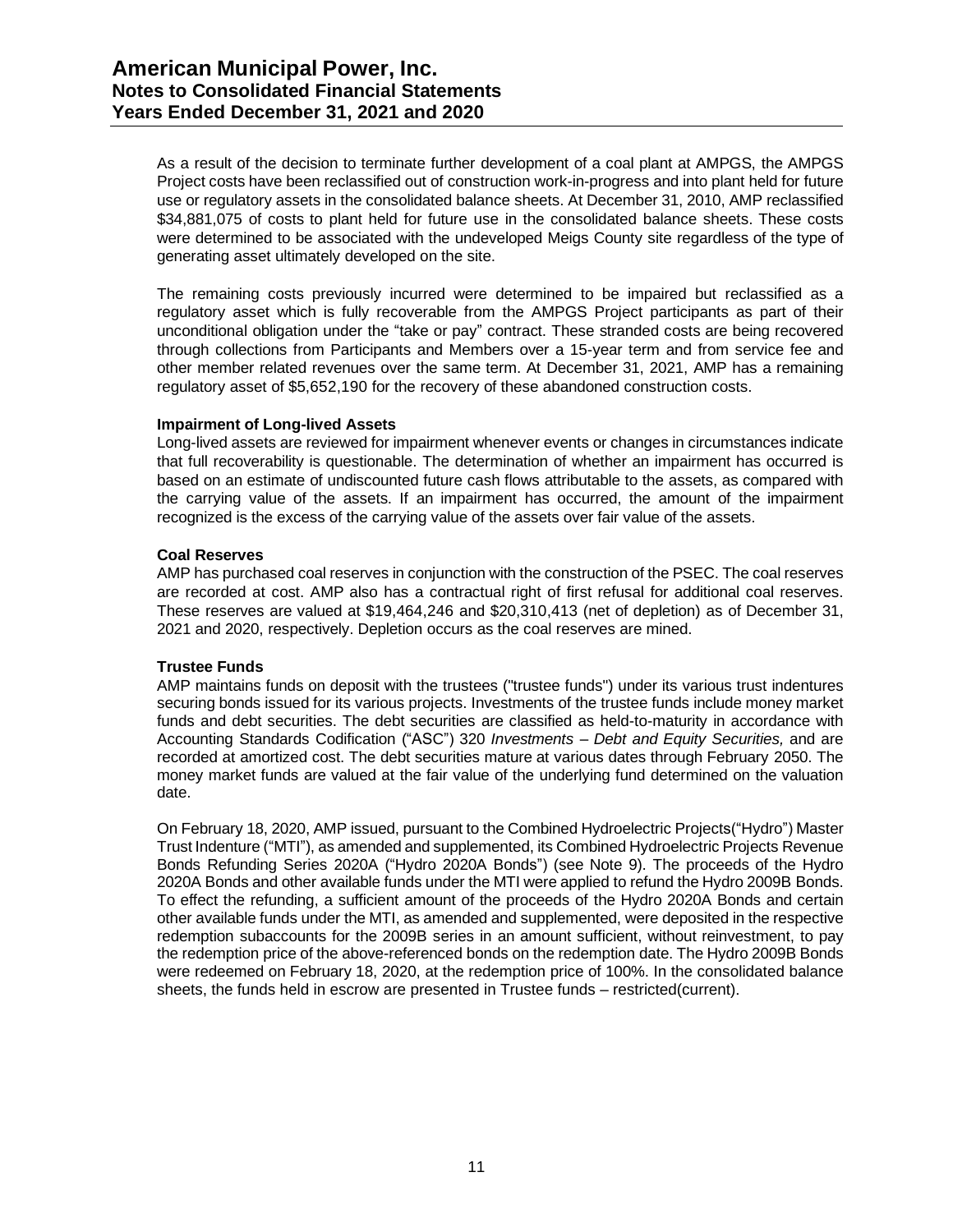# **American Municipal Power, Inc. Notes to Consolidated Financial Statements Years Ended December 31, 2021 and 2020**

On November 18, 2021, AMP issued, pursuant to the AMP Fremont Energy Campus("AFEC") Master Trust Indenture("MTI") as amended and supplemented, its AMP Fremont Energy Campus Project Revenue Bonds, Series 2021A("AFEC 2012A Bonds"), with an aggregate par amount of \$269,520,000. The AFEC 2021A Bonds were issued to in order to (i) refund a portion (\$332,375,000) of the AMP Fremont Energy Campus Project Bonds, Series 2012B ("the AFEC 2012B Bonds"), issued on June 29, 2012 in the aggregate principal amount of \$525,545,000, and (ii)pay the costs of issuance of the AFEC 2021A Bonds. Specifically, a portion of the proceeds of the AFEC 2021A Bonds were deposited in an Escrow Fund established by AMP to be used exclusively to advance refund portions of AFEC 2012B Bonds. In the consolidated balance sheets, the funds held in escrow are presented in Trustee funds – restricted(current).

# **Financing Receivable–Members**

Financing receivable - members is comprised of debt service obligations on AMP's limited recourse tax-exempt debt issued on behalf of its members (Note 9).

In connection with the issuance of municipal project notes, AMP has entered into loan agreements with individual member communities. The terms of these loan agreements provide that the member community will issue its note to AMP in the same amount as the related AMP project note. The member community note issued to AMP is payable solely from the net revenue of the member community's electric system. Certain of these loan agreements also provide that a portion of the proceeds from the issuance of municipal project notes shall be deposited in a project fund held for the purpose of making payments of project costs as designated by the member community. The project fund amounts are invested at the direction of the member community and are disbursed by AMP upon submission of a payment requisition satisfactory to AMP. Project fund deposits are restricted to the payment of designated project costs.

# **Investment in The Energy Authority**

On January 1, 2014 AMP entered into a membership agreement with The Energy Authority ("TEA"). As a condition of membership, AMP is subject to TEA operations and settlement procedures as AMP receives services from TEA for dispatch services and natural gas management. AMP is also subject to guaranty agreements where if TEA is unable to deliver capacity, energy or gas obligations, AMP is obligated to pay that amount to relevant counterparties the extent of the guaranty limit, which is \$28,928,571 for capacity and energy and \$4,700,000 for natural gas. AMP accounts for their ownership interest in TEA as a cost method investment.

#### **Intangible and Other Assets**

Included in intangible assets are two interconnections contracts for offsite facilities which were a part of the acquisition cost for the AMP Fremont Energy Center ("AFEC") project. These contracts were valued at \$28,665,190 and were net of \$7,644,050 and \$6,879,645 of accumulated amortization as of December 31, 2021 and 2020, respectively. The contracts are being amortized over a 37.5-year period at a rate of \$764,405 per year, which is recognized in depreciation and amortization.

#### **Prepaid Assets**

AMP prepays for 25-year power supply solar agreements (the "Prepaid Agreements") which are included in prepaid assets in the accompanying consolidated balance sheets. The amount of the Prepaid Agreements was \$81,928,298 and \$86,075,774 as of December 31, 2021 and 2020, respectively. AMP is amortizing the cost of the power over the life of the Prepaid Agreements. AMP records the amount expected to be amortized over the next twelve months as a current asset in prepaid expenses and other assets in the accompanying consolidated balance sheets, which was \$4,612,444 and \$4,635,546 as of December 31, 2021 and 2020, respectively. AMP has concluded that the Prepaid Agreements qualify for the normal purchase sale exemption in accordance with FASB's standard on accounting for derivative instruments.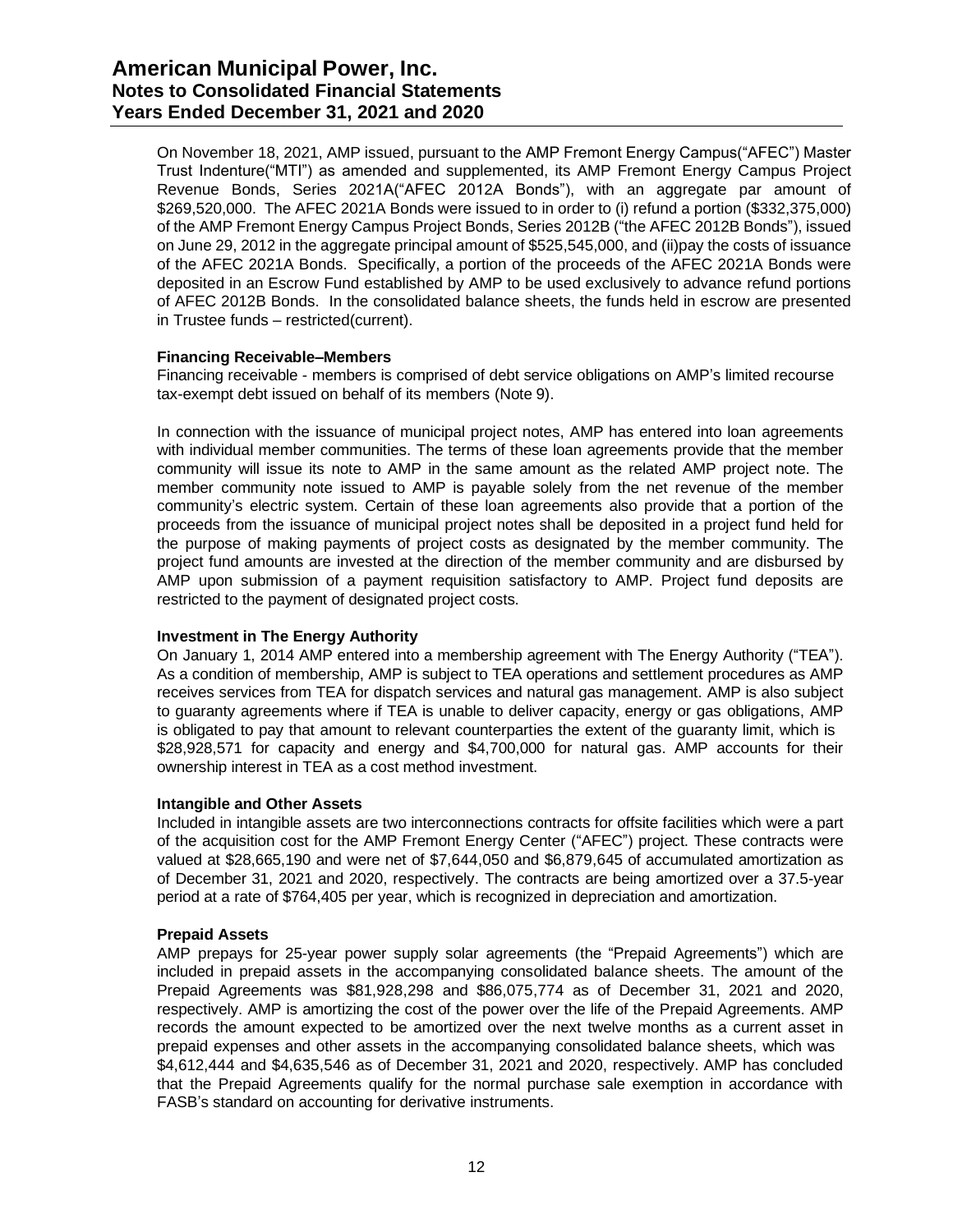## **Cash and Cash Equivalents**

For purposes of the consolidated statements of cash flows, cash equivalents consist of highly-liquid cash and short-term investments with original maturities of three months or less.

# **Restricted Cash**

Restricted cash consist of cash from members for contractual restrictions on rate stabilization plans is held in trust for the benefit of the members.

## **Collateral Postings**

At December 31, 2021 and 2020, AMP posted collateral deposits to the bank accounts of certain of its power suppliers related to long-term power supply agreements with the suppliers and collateral deposits with insurance companies in connection with long-term construction projects. AMP also has collateral posted to Midwest Independent Transmission System Operator, Inc. ("MISO") for the ability to participate in auctions for future transmission rights ("FTRs"). AMP has recorded these collateral postings as current assets in the accompanying consolidated balance sheets. The impact of utilizing FTRs is included in the transmission cost of purchased power.

# **Concentration of Credit Risk and Accounts Receivable**

AMP periodically maintains cash balances in excess of the federally insured limit.

At December 31, 2021 accounts receivable due from two customers were 14% of the total and at December 31, 2020, these same 2 customers represented 16% of the total. Revenues from 2 customers were 14% from for the year ended December 31, 2021, and 17% for the year ended December 31, 2020.

#### **Inventories**

Inventories consist of fuel inventory and materials and supplies inventories. Fuel inventory is the recorded amount of unused coal inventory at PSEC. This amount is verified semi-annually by a third party and is valued at the weighted average cost. Materials and supplies inventories are recorded at average cost. These items are used primarily for maintenance and daily operational requirements.

#### **Member and Patron Equities**

Contributed capital represents initial capital contributions made by members. Should AMP cease business, these amounts, if available, will be returned to the members, and any available patronage capital will also be distributed to members and former members based on their patronage of AMP while they were members.

#### **Asset Retirement Obligations**

AMP records, at fair value initially, legal obligations associated with the retirement or removal of longlived assets that can be reasonably estimated. The recognition of a liability is accompanied by a corresponding increase in utility plant. The liability is adjusted for any revisions to the expected value of the retirement obligation (with corresponding adjustments to utility plant) and for accretion due to the passage of time. Certain AMP assets have an indeterminate life, such as hydroelectric facilities, and thus the fair value of the retirement obligation is not reasonably estimable. A liability for these asset retirement obligations will be recorded when a fair value is determinable.

#### **Revenue Recognition and Rates**

Revenues are recognized when service is delivered. AMP's rates for capacity and energy billed to members are designed by the AMP board of trustees to recover actual costs. In general, costs are defined to include AMP's costs of purchased power and operations (except for depreciation and amortization) and debt service requirements.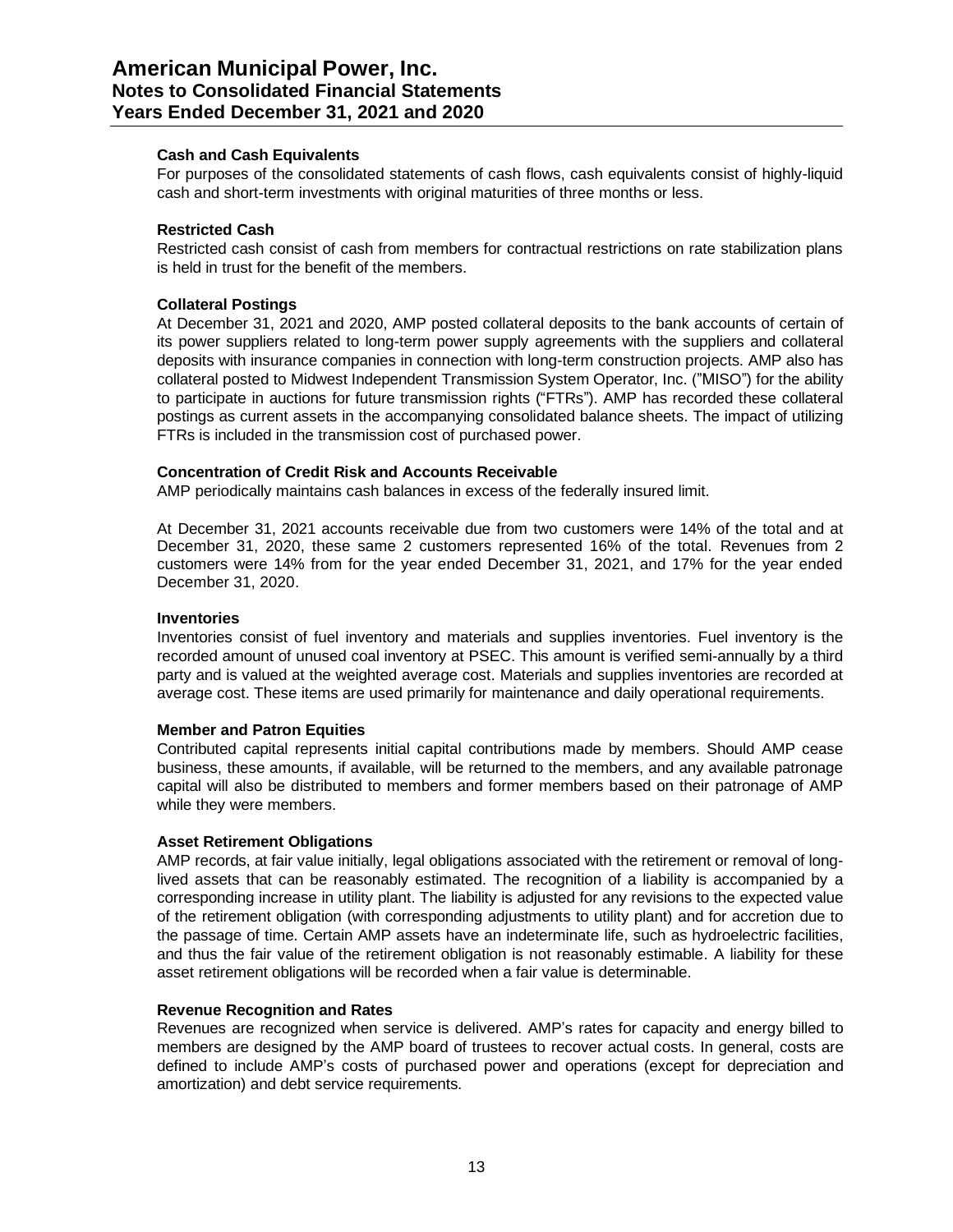Rates charged to members for non-project power are based on the actual cost of purchased power. Members also pay a service fee based on kilowatt hours purchased through AMP and retail sales of kilowatt hours in each member electric system.

Programs and other revenues consist of the reimbursement for expenses incurred from programs that AMP offers to its members. Revenue from these programs is recorded as costs are incurred.

Accounts receivable includes \$95,858,945 and \$89,907,444 during the years ended December 31, 2021 and 2020, respectively, for capacity and energy delivered to members that were not billed until the subsequent year.

# **Project Power Sales Contracts**

AMP's member power sales contracts for AMPGS, AFEC, PSEC and the hydro projects are longterm take or pay agreements, which must be paid regardless of delivery, construction completion or power availability.

# **Regulatory Assets and Liabilities**

In accordance with the FASB standard for accounting for regulated entities, AMP records regulatory assets (capitalized expenses to be recovered in rates in future periods) and regulatory liabilities (deferred revenues for rates collected for expenses not yet incurred). Regulatory assets include the deferral of depreciation expense, the costs associated with the abandoned AMPGS Project, funds for member rate stabilization plans, unrecognized actuarial losses associated with the pension plan, and other capital expenditures not yet recovered through rates approved by the AMP board of trustees. Regulatory liabilities include revenues collected and intended to fund future capital expenditures, funds for member rate stabilization plans, and other differences between the rates collected from members and expense recognition. As the capital expenditures are depreciated and inventories are used, regulatory assets and liabilities are amortized to match revenues with the related expenditures. Regulatory liabilities or regulatory assets are also recognized for unrealized mark-tomarket gains and losses on derivative instruments that are subject to the ratemaking process when realized (Note 6).

#### **Taxes**

The IRS ruled that AMP is tax-exempt under Section 501(a) as an organization described in Section 501(c)(12) of the IRC, provided 85% of its total revenue consists of amounts collected from its members for the sole purpose of meeting losses and expenses. As AMP derives its income from the exercise of an essential government function and will accrue to a state or a political subdivision thereof; AMP's income is excludable from gross income under IRC Section 115. For the years ended December 31, 2021 and 2020, AMP complied with this requirement. Accordingly, no provision for federal or state income taxes has been made. AMP is subject to State of Ohio personal property, real estate and sales taxes. AMP has signed agreements with the taxing authorities in West Virginia and Kentucky obligating payment of agreed upon amounts in lieu of real estate taxes.

AMPO, Inc. is a for-profit entity subject to federal, state and local income taxes. Deferred taxes result from temporary differences between the book and tax basis of assets and liabilities. Deferred tax assets are reduced by a valuation allowance if it is more likely than not that some portion or all of the deferred tax asset will not be realized.

#### **Market and Credit Risk**

AMP is potentially exposed to market risk associated with commodity prices for electricity and natural gas. AMP manages this risk through the use of long-term power purchase contracts and long-term natural gas supply arrangements.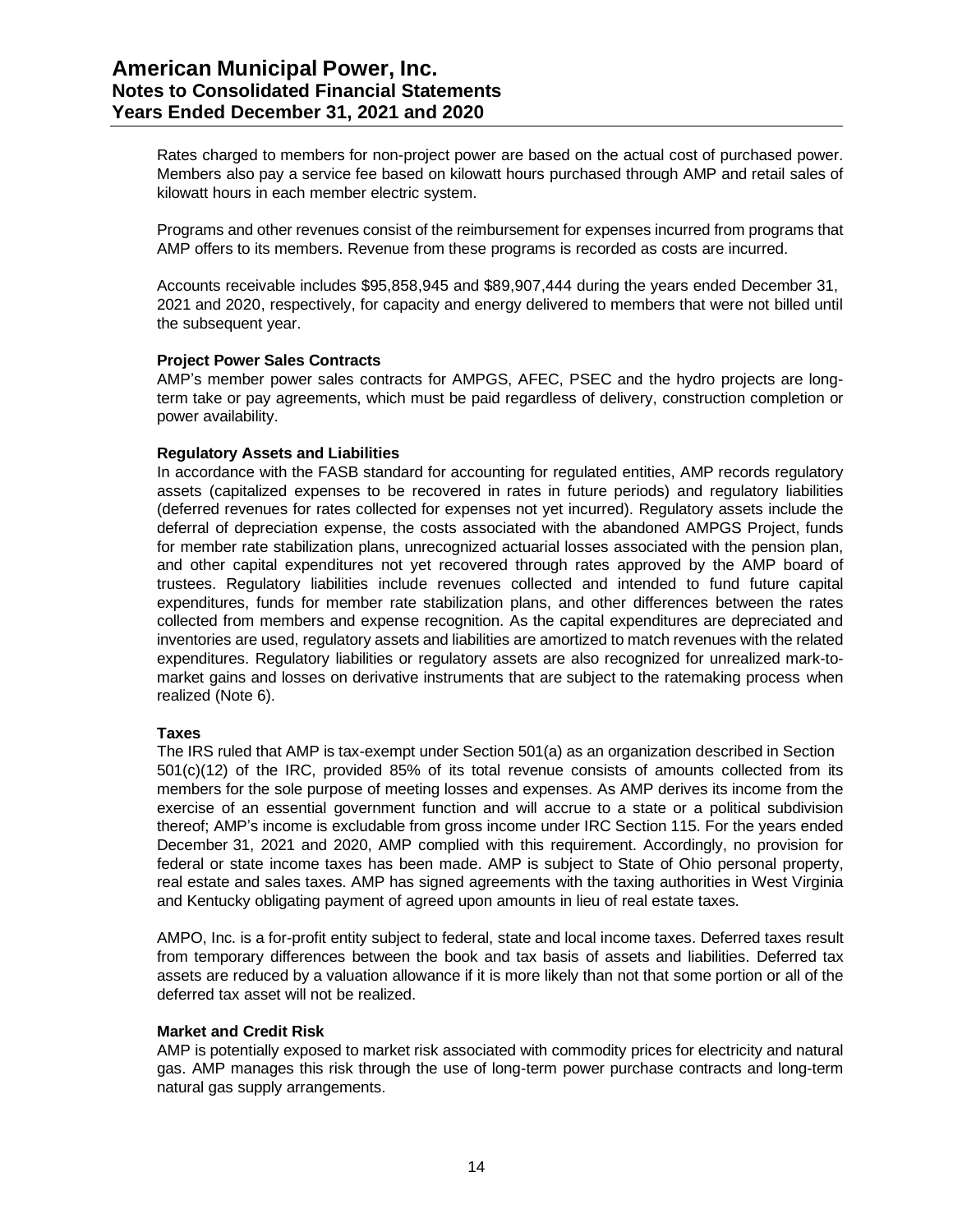AMP has credit risk associated with the ability of members to repay amounts due from power sales and other services and of counterparties to long-term power supply arrangements. AMP regularly monitors receivables from its members. AMP does not require collateral with its trade receivables.

AMP has established a risk management function that regularly monitors the credit quality of counterparties to its power purchase arrangements. The risk management function uses multiple sources of information in evaluating credit risk including credit reports, published credit ratings of the counterparty and AMP's historical experience with the counterparty. Credit limits are established depending on the risk evaluation and, when warranted, AMP requires credit protection through letters of credit or other guarantees. The inability of counterparties to deliver power under power supply arrangements could cause the cost of power to members to be in excess of prices in the power supply arrangements.

# **Derivative Instruments**

AMP accounts for derivative instruments on its consolidated balance sheets at fair value unless the instruments qualify to be accounted for as normal purchases and normal sales. The fair values of derivative instruments accounted for using mark-to-market accounting are based on exchange prices and broker quotes, when available. If a quoted market price is not available, the estimate of fair value is based on the best information available including valuation models that estimate future energy prices based on existing market and broker quotes and supply and demand market data and other assumptions. The fair values determined are reduced by the appropriate valuation adjustments for items such as discounting, liquidity, credit quality and modeling risk. There is inherent risk in valuation modeling given the complexity and volatility of energy markets. Therefore, it is possible that results in future periods may be materially different as contracts are ultimately settled.

AMP has determined each of its power purchase and power sales contracts which meet the definition of a derivative instrument qualifies to be accounted for as normal purchases and normal sales.

AMP has adopted a fuel procurement and hedging program which contemplates that AMP will, subject to market conditions, undertake to secure, at times when AMP deems such advantageous and prudent, contracts with fuel providers and financial institutions, the effect which will be to hedge, on a rolling 36-month basis, the price of up to 80% of the natural gas volume that AMP projects will be consumed by AFEC operating at its base capacity. AMP has entered into a number of International Swaps and Derivatives Association agreements that are specific to AFEC in managing its natural gas supply requirements. All of these agreements are with investment grade or higher counterparties (Baa3/BBB-). AMP utilizes fixed-for-floating swap contracts to economically hedge the total natural gas fuel expense and records them at fair value. AMP does not utilize derivative financial instruments for speculative purposes, nor does it have trading operations.

The maturities of the swaps highly correlate to forecasted purchases of natural gas, during time frames through December 2028. Under such agreements, AMP pays the counterparty at a fixed rate and receives from the counterparty a floating rate per MMBtu ("dekatherm" or "Dth") of natural gas. Only the net differential is actually paid or received. The differential is calculated based on the notional amounts under the agreements. Notional amounts under contracts were \$111,835,250 and \$139,844,893 at December 31, 2021 and 2020, respectively.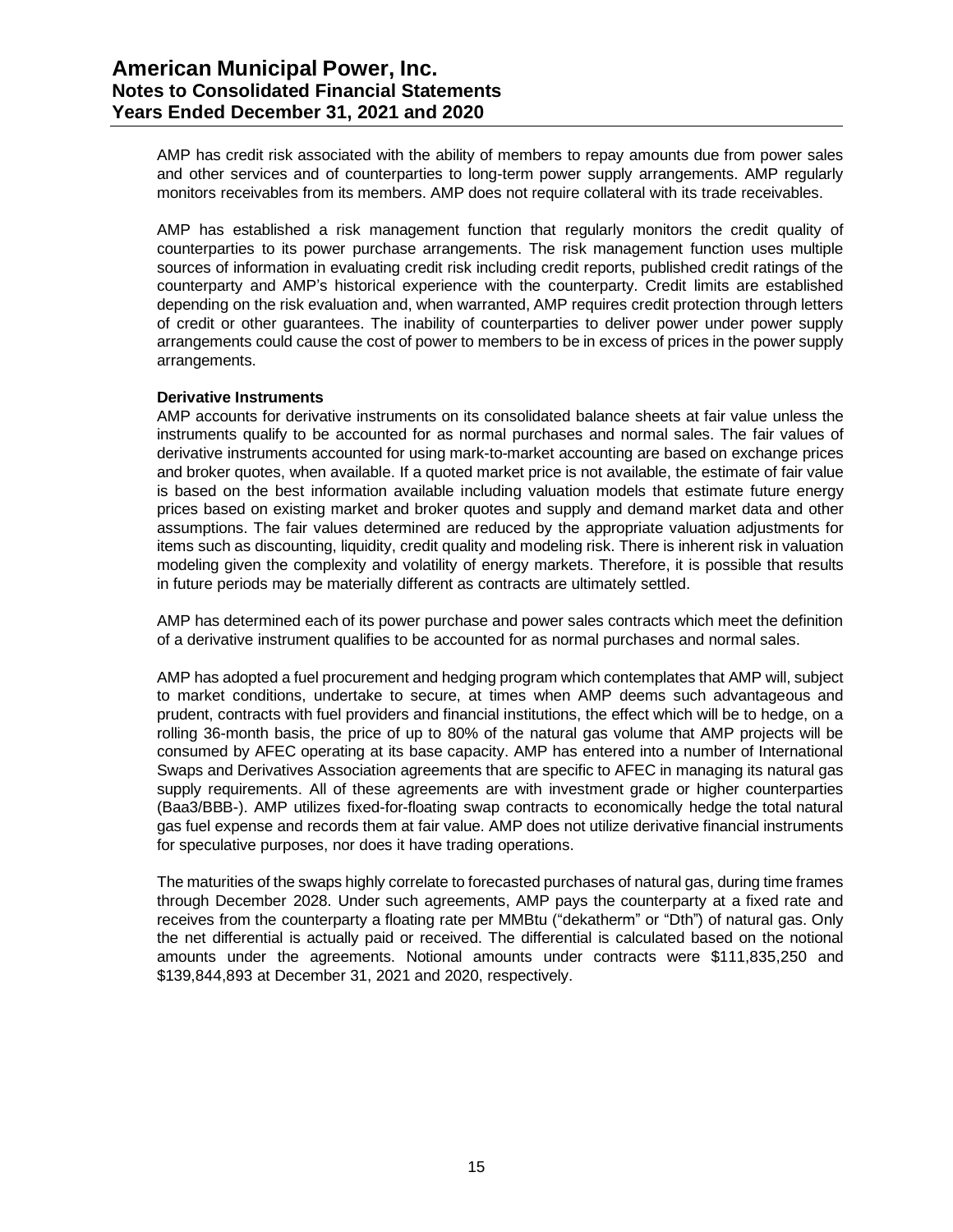Unrealized gains on these contracts are shown as assets on the balance sheet and unrealized losses are shown as liabilities on the balance sheet in the following locations and amounts. The impact of counterparty netting as of December 31, 2021 and 2020 is immaterial.

|                                                                                          | December 31.<br>2021         | December 31,<br>2020          |
|------------------------------------------------------------------------------------------|------------------------------|-------------------------------|
| Prepaid expenses and other assets - Current<br>Intangible and other assets - Non-current | - \$<br>747,161<br>4,329,120 |                               |
| <b>Total Assets</b>                                                                      | <br>5,076,281                |                               |
| Other liabilities - Current<br>Other liabilities - Non-current                           | \$<br>7,113,518<br>6,299,383 | 14,860,159<br>S<br>28,385,801 |
| <b>Total Liabilities</b>                                                                 | 13,412,901                   | 43.245.960                    |

The change in fair market value of these agreements of \$34,909,340 and \$20,178,325 was recognized in fuel on AMP's consolidated statements of revenues and expenses for the years ending December 31, 2021 and 2020, respectively. The change in fair value, which represents both unrealized gains and losses and realized gains and losses due to settlement, are offset as regulatory assets or liabilities. The losses from the natural gas contracts do not result from other-than-temporary declines in market value.

#### **Use of Estimates**

The preparation of financial statements in conformity with accounting principles generally accepted in the United States of America ("US GAAP") requires management to make estimates and assumptions that affect the reported amounts of assets and liabilities and disclosure of contingent assets and liabilities at the date of the financial statements and the reported amounts of revenues and expenses during the reporting period. Actual results could differ from those estimates.

#### **Presentation**

Effective January 1, 2021, certain operating expenses that were previously recorded within Production expenses and Programs and other expenses are being recorded in Administrative and general in the consolidated statements of revenues and expenses to more closely align AMPs reporting with the Federal Energy Regulatory Commission (FERC) chart of accounts. Similar operating expenses for the year ended December 31, 2020 consisted of \$27,483,952 recorded in Production expenses and \$8,949,298 recorded in Programs and other expenses and were not reclassified to conform with current period presentation due to immateriality. This change in presentation has no impact on total Operating expenses or Operating Margin.

# **Renewable Energy Credits(RECs)**

AMP views RECs as a government incentive. This perspective states that RECs do not arise as a result of the physical attributes of the property, but rather are a paper product from a government program (similar to tax incentives) created to promote the construction of renewable energy facilities. As such, AMP accounts for its RECs as compensation to the owner/operator for the additional costs associated with a green power facility. In addition, RECs are not physically produced or generated. No costs are allocated to the RECs and therefore, while AMP tracks RECs earned, they have no carrying value on the balance sheet.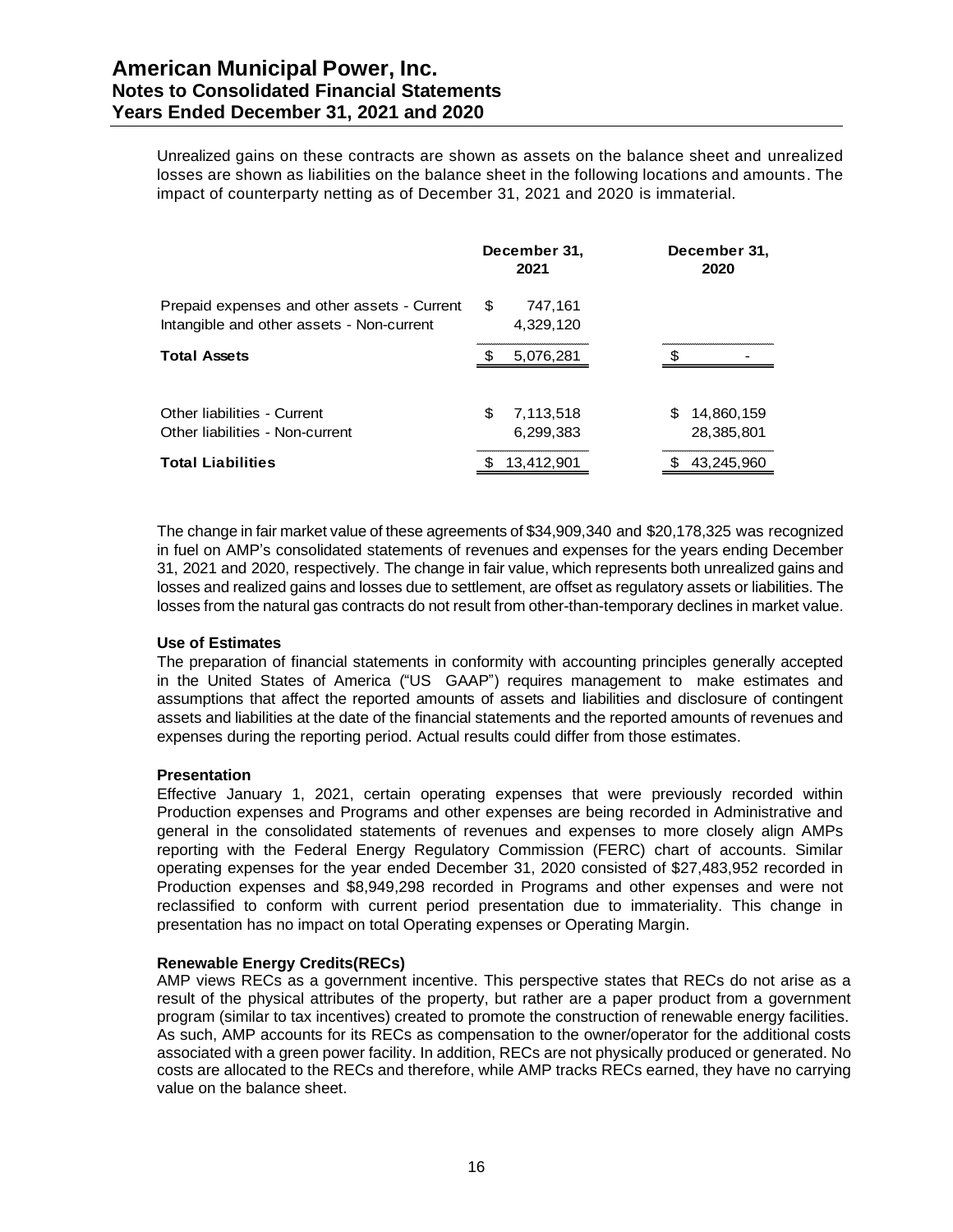# **Recently Issued Accounting Pronouncements**

In March 2020, the FASB issued ASU 2020-04 providing guidance to ease the potential burden in accounting for *Reference Rate Reform (Topic 848)* on financial reporting. The new standard is elective and applies to all entities, subject to meeting certain criteria, that have contracts, hedging relationships, and other transactions that reference the London Interbank Offered Rate (LIBOR) or another reference rate expected to be discontinued because of Reference Rate Reform. The new standard establishes a general contract modification principle that entities can apply in other areas that may be affected by Reference Rate Reform and certain elective hedge accounting expedients. Under the new standard, an entity may make a one-time election to sell or to transfer to the available-for-sale or trading classifications (or both sell and transfer), debt securities that both reference an affected rate, and were classified as held-to-maturity before January 1, 2020. This standard is effective for the Company's 2022 fiscal year. The impact of adopting this standard is not expected to have a material impact on the consolidated financial statements.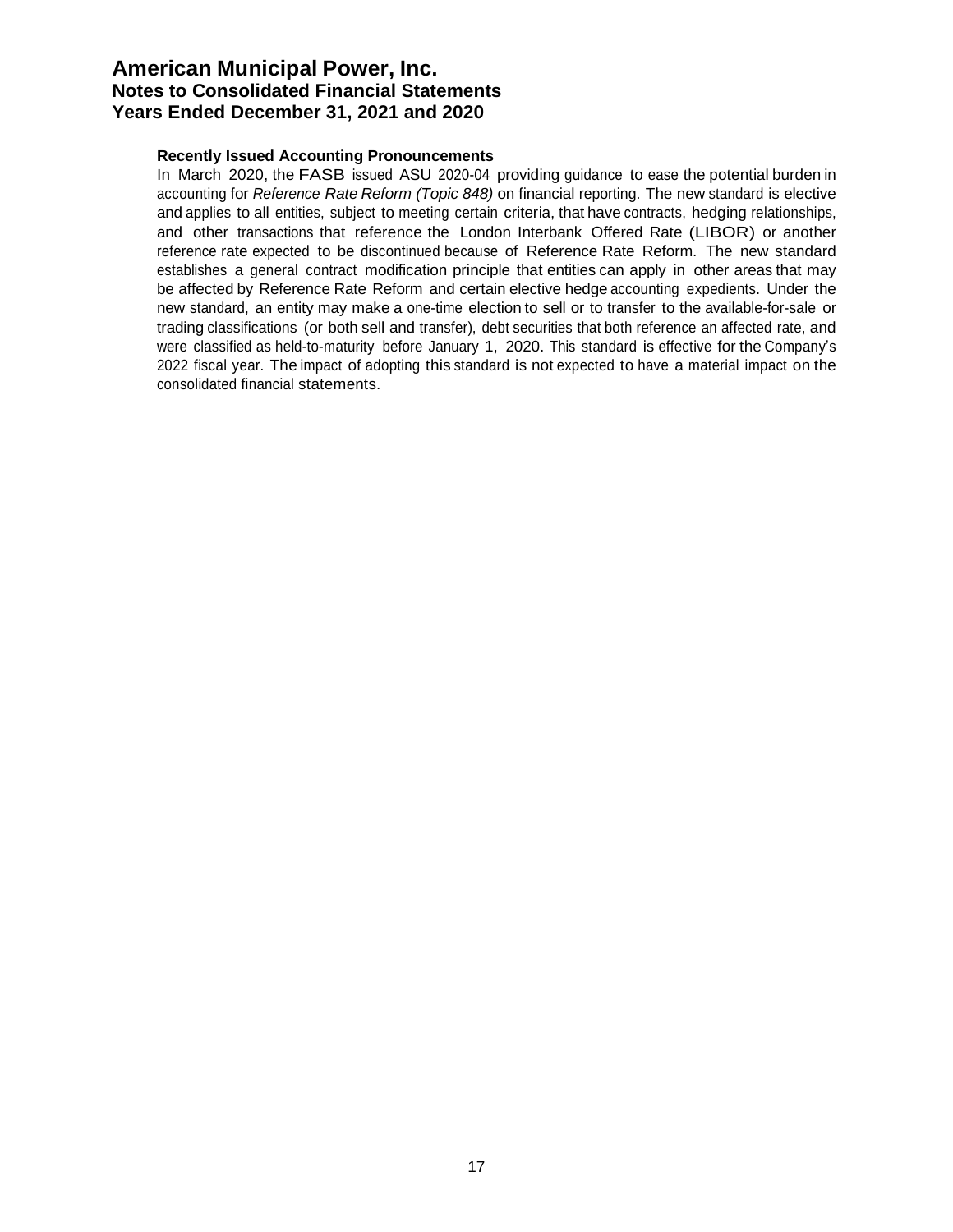# **3. Utility Plant**

Utility plant cost consists of the following:

|                           | December 31,<br>2021 | December 31,<br>2020 |
|---------------------------|----------------------|----------------------|
| Land                      | 49,523,267<br>S      | 48,925,416<br>S      |
| <b>Production Plant</b>   | 4,438,204,691        | 4,424,291,435        |
| <b>Station Equipment</b>  | 41,360,214           | 41,360,214           |
| <b>Transmission Plant</b> | 221,687,674          | 210,468,612          |
| General Plant             | 219,862,816          | 219, 154, 457        |
|                           | \$4,970,638,662      | \$4,944,200,134      |

Depreciation expense for utility plant for the years ended December 31, 2021 and 2020 was \$133,811,664 and \$136,195,832 respectively.

### **Jointly-Owned Utility Plant**

AMP has ownership interest in electric facilities that are jointly-owned with non-affiliated companies. AMP's ownership interest in these facilities is recorded in accordance with ASC 970-810-45, Undivided Interests. Each owner is obligated to pay its share of the costs of this jointly-owned in the same proportion as its ownership interest. AMPs portion of the operating costs associated with these facilities are included in AMP's consolidated statements of revenues and expenses and the assets are reflected in AMP's consolidated balance sheets under total utility plant in the following table. The amounts below are inclusive of costs incurred by the developer and AMP:

|                      |                                      | Ownership<br>Interest | December 31,<br>2021 | December 31,<br>2020 |
|----------------------|--------------------------------------|-----------------------|----------------------|----------------------|
| Greenup              |                                      | 48.60%                |                      |                      |
|                      | Utility Plant in Service             |                       | \$<br>144,402,679    | \$<br>143,383,002    |
|                      | <b>Accumulated Depreciation</b>      |                       | (26, 426, 725)       | (21, 601, 272)       |
| <b>Prairie State</b> |                                      | 23.26%                |                      |                      |
|                      | Utility Plant in Service             |                       | \$<br>1,403,739,091  | \$<br>1,397,303,114  |
|                      | <b>Construction Work-in-Progress</b> |                       | 7,892,960            | 8,411,531            |
|                      | <b>Accumulated Depreciation</b>      |                       | (348, 239, 503)      | (310, 770, 697)      |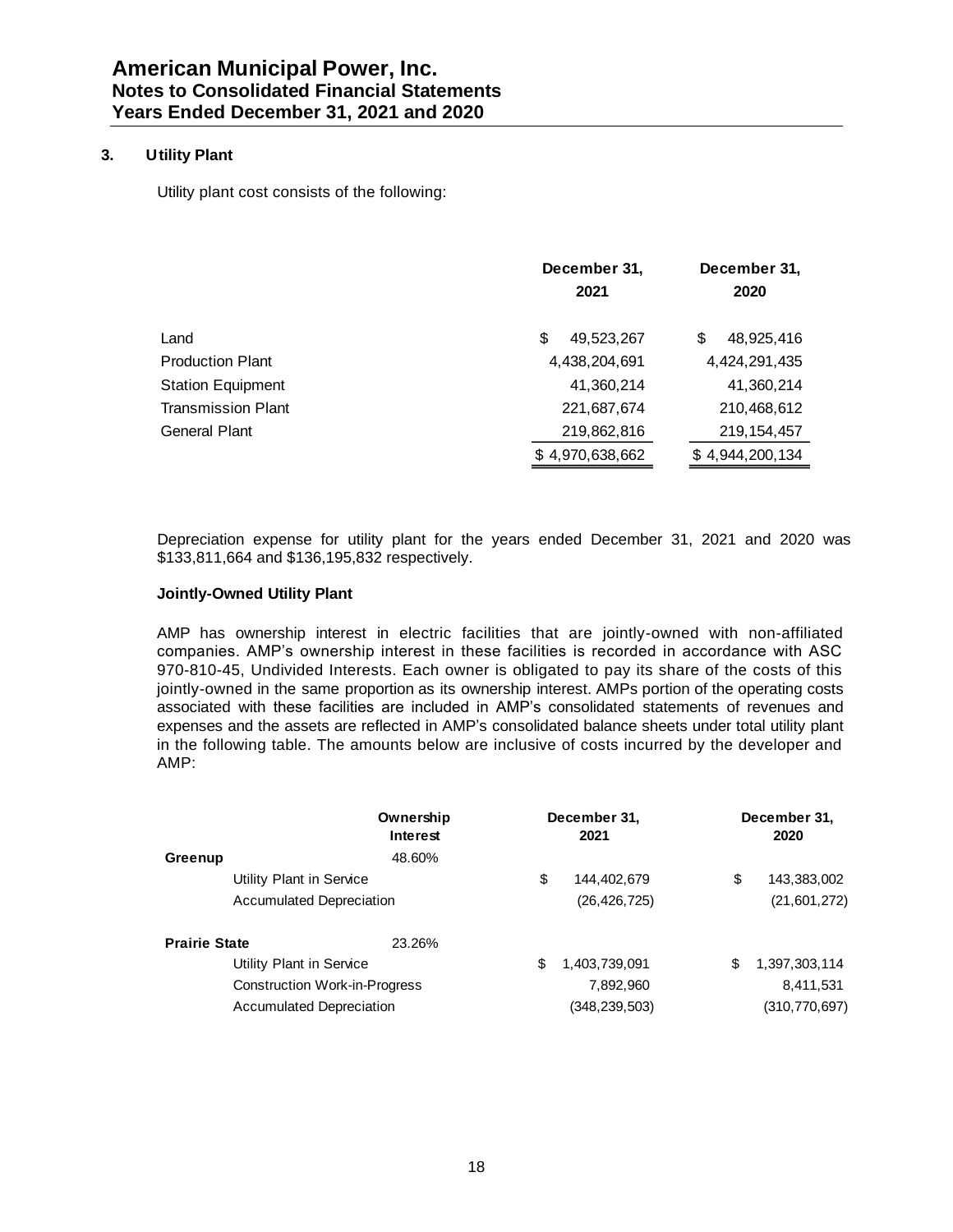# **4. Nonutility Property and Equipment**

Nonutility property and equipment cost consists of the following:

|                         | December 31,<br>2021 |    | December 31,<br>2020 |
|-------------------------|----------------------|----|----------------------|
| Land                    | \$<br>1,482,031      | \$ | 1,482,031            |
| <b>Building</b>         | 9,649,431            |    | 9,649,431            |
| Furniture and equipment | 497,580              |    | 497,580              |
| Computer software       | 12,930,711           |    | 11,093,513           |
| Vehicles                | 779,599              |    | 760,885              |
|                         | \$<br>25,339,352     | \$ | 23,483,440           |

Depreciation expense for nonutility property and equipment for the years ended December 31, 2021 and 2020 was \$1,340,477 and \$1,338,898, respectively.

# **5. Construction Work-in-Progress**

Construction work-in-progress consists of the following:

|                                                                                                                       |   | December 31,<br>2021                           |   | December 31,<br>2020                                |
|-----------------------------------------------------------------------------------------------------------------------|---|------------------------------------------------|---|-----------------------------------------------------|
| 'Behind-the-meter' Sub-peaking facilities<br>Prairie State Energy Campus<br><b>AMP Fremont Energy Center</b><br>Other |   | 25,479,192<br>7,892,960<br>16.041<br>5,701,138 | S | 13,048,228<br>8,411,531<br>2, 141, 477<br>6,522,236 |
|                                                                                                                       | S | 39,089,331                                     | S | 30, 123, 472                                        |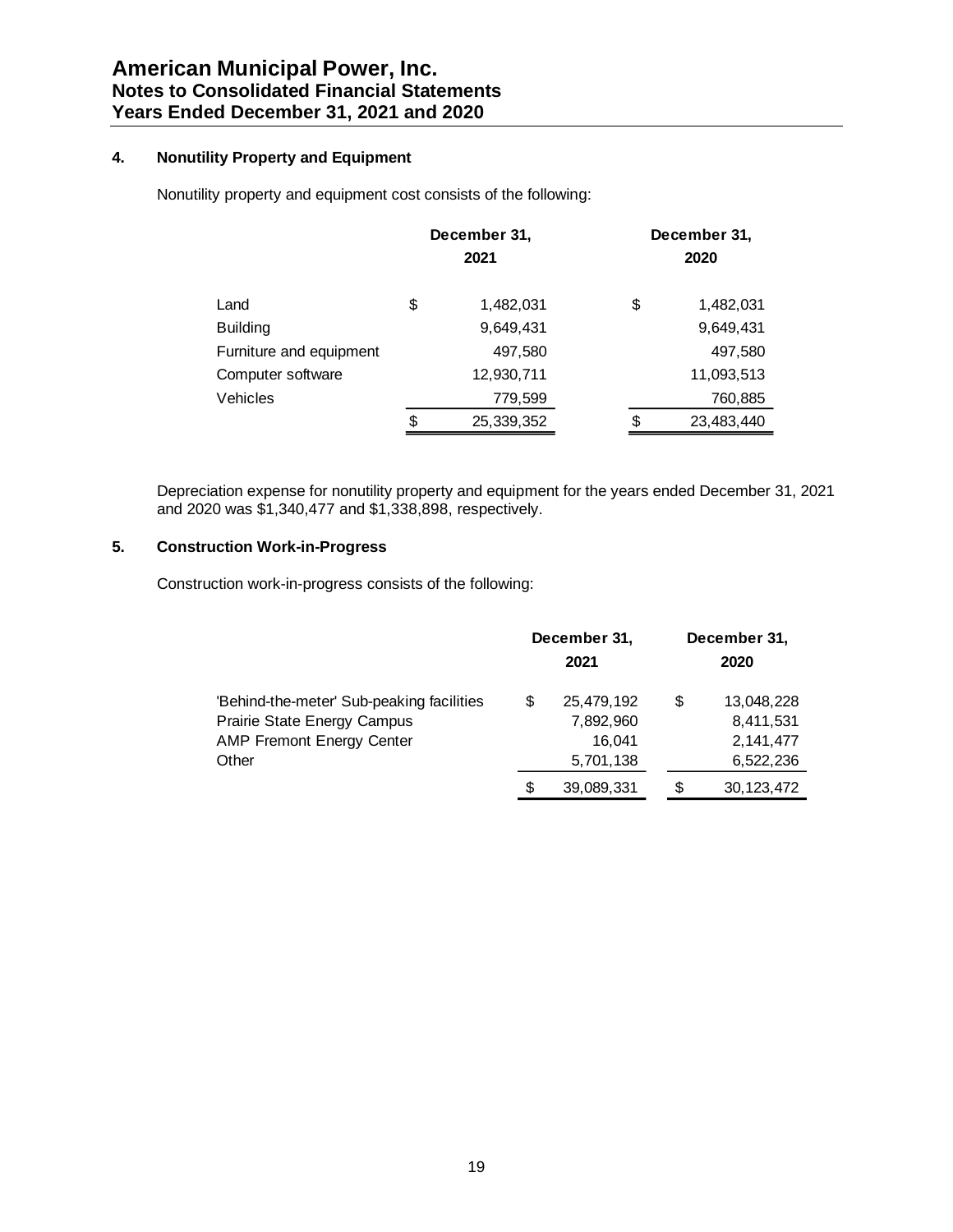# **6. Regulatory Assets and Liabilities**

Regulatory assets and liabilities consist of the following:

|                                                             | December 31,<br>2021 | December 31,<br>2020 |
|-------------------------------------------------------------|----------------------|----------------------|
| <b>Regulatory assets</b>                                    |                      |                      |
| Debt service costs                                          | \$<br>467,579,572    | \$451,442,222        |
| Fair value of derivative instruments                        | 8,336,620            | 43,245,960           |
| Rate stabilization programs                                 | 25,336,473           | 35,632,222           |
| Projects on behalf of                                       | 14,770,185           | 15,689,696           |
| Abandoned construction costs                                | 9,677,798            | 14,776,277           |
| Operating and maintenance expenditures                      | 10,912,568           | 12,000,749           |
| <b>Closure of Gorsuch Project costs</b>                     | 11,428,673           | 11,868,237           |
| Pension plan and postretirement healthcare plan obligations | 5,834,708            | 7,001,650            |
| Asset retirement costs                                      | 942,770              | 2,181,360            |
| Other                                                       | 13,089,960           | 10,711,483           |
| Total regulatory assets                                     | 567,909,327          | 604,549,856          |
| Current portion                                             | (35, 299, 862)       | (44,091,764)         |
| Noncurrent portion                                          | \$532,609,465        | \$560,458,092        |
| <b>Regulatory liabilities</b>                               |                      |                      |
| Operating and maintenance expenditures                      | \$<br>29,848,393     | \$<br>20,844,874     |
| Rate stabilization programs                                 | 28, 193, 682         | 16,236,810           |
| Working capital expenditures                                | 14,944,588           | 14,944,588           |
| Projects on behalf of                                       | 10,282,582           | 9,481,643            |
| Capital improvement expenditures                            | 2,215,092            | 2,058,367            |
| Debt service costs                                          | 2,608,976            | 807,556              |
| Other                                                       | 6,918,561            | 17,523,463           |
| Total regulatory liabilities                                | 95,011,874           | 81,897,301           |
| Current portion                                             | (9,383,454)          | (9,714,037)          |
| Noncurrent portion                                          | \$<br>85,628,420     | \$<br>72, 183, 264   |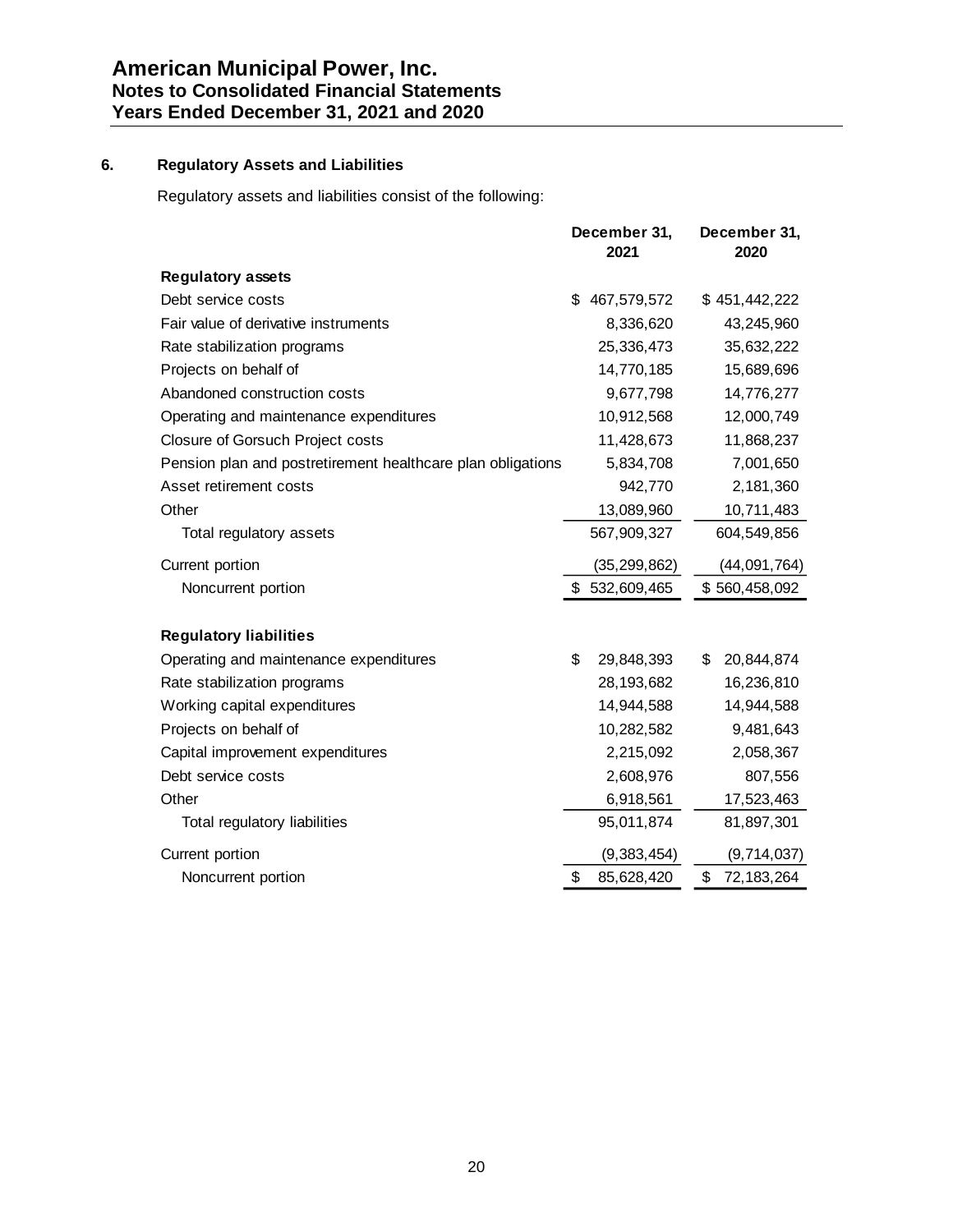# **7. Related Parties**

AMP has entered into agreements for management and agency services ("Service Agreements") with the OMEGA Joint Ventures, MESA, and OMEA. Participants in these organizations are all members of AMP. The AMP board of trustees has established a joint venture oversight committee that is responsible for reviewing financial information and operating matters related to the OMEGA Joint Ventures. Under these Service Agreements, AMP serves as agent and provides planning, construction and financial management, operations, and other professional and technical services. AMP is compensated based on an allocation of direct expenses and overhead. There was no compensation for these services for the years ended December 31, 2021 and 2020.

MESA provides engineering, administrative and other services to AMP and its members. The expense related to these services for the years ended December 31, 2021 and 2020 was \$13,241,197 and \$11,053,003, respectively. A non-material amount of these charges from MESA are rebilled to nonconsolidated affiliated companies.

Certain members of AMP are also members of OMEGA: JV1, JV2, JV4, and JV6. In addition, all of OMEGA JV5 generation is delivered to OMEGA JV5 members. AMP purchases power and fuel on behalf of OMEGA JV5. Power and fuel purchases for the years ended December 31, 2021 and 2020 were \$1,817,776 and \$4,214,970, respectively.

For the years ended December 31, 2021 and 2020, AMP made contributions of \$220,000 and \$220,000 to OMEA respectively.

At December 31, 2021, accounts receivable and accounts payable include \$545,649 and \$3,465,379, respectively, of amounts due from/to affiliates. At December 31, 2020, accounts receivable and accounts payable include \$3,431,502 and \$1,323,914, respectively, of amounts due from/to affiliates.

TEA provides various power scheduling and commodity management services to AMP as well as purchases natural gas on behalf of AMP. Expenses related to these services were \$121,387,856 for 2021 and \$64,947,557 for 2020.

#### **8. Revolving Credit Loan and Term Debt**

#### **Revolving Credit Loan**

AMP has a revolving credit loan facility ("Facility") with a syndicate of nine lenders. The Facility allows AMP to obtain loans with different interest rates and terms and letters of credit. The Facility expires on May 3, 2022. On March 17, 2022, AMP renewed the line of credit for an additional 5 year term(see note 13). AMP's base borrowing capacity under the Facility is \$600,000,000, with an accordion feature to expand to \$850,000,000. At December 31, 2021, AMP had \$172,800,000 outstanding under the Facility and the effective interest rate was 0.929%. At December 31, 2020, AMP had \$202,300,000 outstanding under the Facility and the effective interest rate was 0.973%.

The Facility contains various restrictions including a) proceeds of loans and letters of credit will be used only i) to refinance the existing revolving credit loan, ii) for general working capital purposes and iii) for transitional financing to bond financing and bond anticipation notes; b) AMP is required to give notice of certain ERISA events exceeding \$500,000 in any year or \$1,000,000 for all periods; c) AMP is required to give notice of events causing a material adverse effect on the business, assets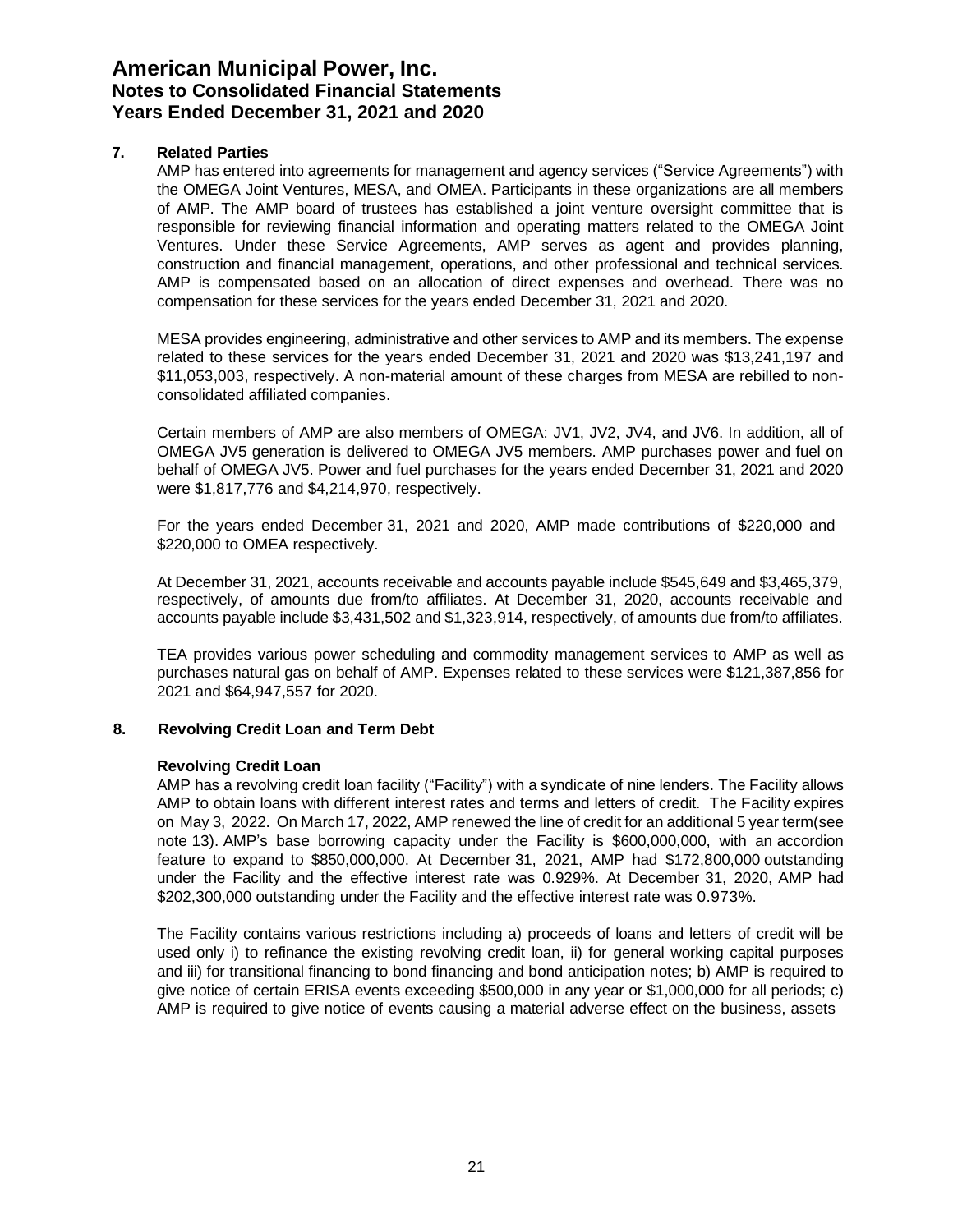or condition of AMP or the rights or benefits of the lenders under the Facility; d) AMP will not incur indebtedness or make guarantees of indebtedness except for indebtedness fully supported by commitments of AMP members and except for i) indebtedness to finance any prepayment for power supply or indebtedness or capital lease obligations for acquisition, construction or improvement of assets up to \$35,000,000 or ii) other unsecured indebtedness up to \$25,000,000; e) AMP will not make loans to i) AMPO, Inc. in excess of \$500,000 or to ii) joint ventures in excess of \$5,000,000; f) cash dividends to members are prohibited; g) annual lease payments may not exceed \$1,000,000 and sale of leaseback transactions are limited to \$5,000,000; h) AMP must maintain financial covenants including i) minimum consolidated tangible net worth and ii) interest coverage ratio in excess of 2.50 to 1.00 measured on a trailing four quarter basis.

# **Term Debt**

AMP has issued term debt in the form of notes payable and bonds for the financing of its own assets and on behalf of specific members. AMP is the primary obligor on term debt issued to finance its assets.

Bonds and notes payable related to financing AMP assets consists of the following: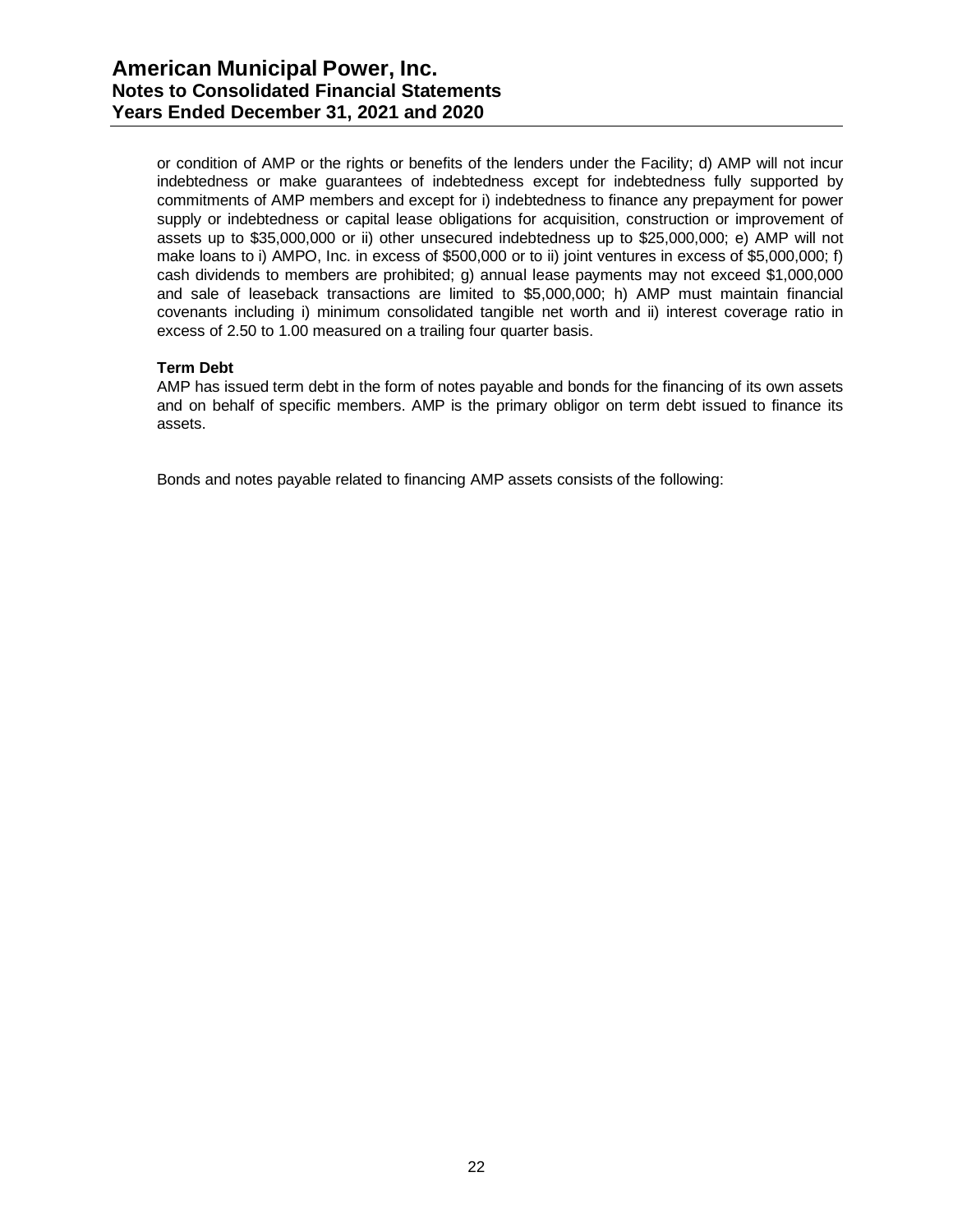# **American Municipal Power, Inc. Notes to Consolidated Financial Statements Years Ended December 31, 2021 and 2020**

|                                                                     | December 31,<br>2021 | December 31,<br>2020 |
|---------------------------------------------------------------------|----------------------|----------------------|
| AMP Prairie State Energy Campus Project Revenue Bonds, Series 2009B | 27,050,000           | 30,105,000           |
| AMP Prairie State Energy Campus Project Revenue Bonds, Series 2009C | 282,515,000          | 282,515,000          |
| AMP Prairie State Energy Campus Project Revenue Bonds, Series 2010  | 300,000,000          | 300,000,000          |
| AMP Prairie State Energy Campus Project Revenue Bonds, Series 2015A | 243,550,000          | 264,855,000          |
| AMP Prairie State Energy Campus Project Revenue Bonds, Series 2017A | 58,830,000           | 61,955,000           |
| AMP Prairie State Energy Campus Project Revenue Bonds, Series 2019A |                      | 168,455,000          |
| AMP Prairie State Energy Campus Project Revenue Bonds, Series 2019B | 125,740,000          | 126,505,000          |
| AMP Prairie State Energy Campus Project Revenue Bonds, Series 2019C | 87,485,000           | 87,485,000           |
| AMP Prairie State Energy Campus Project Revenue Bonds, Series 2019D | 145,985,000          | 148,380,000          |
| AMP Prairie State Energy Campus Project Revenue Bonds, Series 2021A | 142,010,000          |                      |
| AMP Prairie State Energy Campus Project Revenue Bonds, Escrow       | 137,820,000          | 137,820,000          |
| AMP Combined Hydroelectric Project Revenue Bonds, Series 2009B      | 364,180,000          | 364,180,000          |
| AMP Combined Hydroelectric Project Revenue Bonds, Series 2009D      | 5,317,647            | 6,647,058            |
| AMP Combined Hydroelectric Project Revenue Bonds, Series 2010A      | 122,325,000          | 130,385,000          |
| AMP Combined Hydroelectric Project Revenue Bonds, Series 2010B      | 1,109,995,000        | 1,109,995,000        |
| AMP Combined Hydroelectric Project Revenue Bonds, Series 2010C      | 116,000,000          | 116,000,000          |
| AMP Combined Hydroelectric Project Revenue Bonds, Series 2016A      | 197,810,000          | 208,695,000          |
| AMP Combined Hydroelectric Project Revenue Bonds, Series 2018A      |                      | 99,530,000           |
| AMP Combined Hydroelectric Project Revenue Bonds, Series 2020A      | 105,310,000          | 105,310,000          |
| AMP Combined Hydroelectric Project Revenue Bonds, Series 2021A      | 98,245,000           |                      |
| AMP Meldahl Hydroelectric Project Revenue Bonds, Series 2010A       |                      | 2,910,000            |
| AMP Meldahl Hydroelectric Project Revenue Bonds, Series 2010B       | 260,000,000          | 260,000,000          |
| AMP Meldahl Hydroelectric Project Revenue Bonds, Series 2010C       | 20,000,000           | 20,000,000           |
| AMP Meldahl Hydroelectric Project Revenue Bonds, Series 2010D       |                      | 4,570,000            |
| AMP Meldahl Hydroelectric Project Revenue Bonds, Series 2010E       | 297,935,000          | 300,000,000          |
| AMP Meldahl Hydroelectric Project Revenue Bonds, Series 2016A       | 77,115,000           | 78,150,000           |
| AMP Fremont Energy Center Project Revenue Bonds, Series 2012B       | 11,375,000           | 354,580,000          |
| AMP Fremont Energy Center Project Revenue Bonds, Series 2017A       | 124,385,000          | 124,385,000          |
| AMP Fremont Energy Center Project Revenue Bonds, Series 2021A       | 269,520,000          |                      |
| AMP Fremont Energy Center Project Revenue Bonds, Escrow             | 460,005,000          | 127,630,000          |
| AMP Greenup Hydroelectric Project Revenue Bonds, Series 2016A       | 120,600,000          | 122,350,000          |
| AMP Solar Electric Prepayment Project Revenue Bonds, Series 2019A   | 52,520,000           | 53,940,000           |
| AMP Solar Electric Prepayment Project Revenue Bonds, Series 2020A   | 25,085,000           | 25,480,000           |
| Subtotal                                                            | 5,388,707,647        | 5,222,812,058        |
| Less: Current portion                                               | (680, 954, 412)      | (75, 894, 412)       |
| Plus: Unamortized premium and discount, net                         | 266,973,306          | 199,540,940          |
| Less: Unamortized debt issuance costs, net                          | (31,070,523)         | (31, 293, 573)       |
| Long-term debt                                                      | 4,943,656,018<br>\$  | \$<br>5,315,165,013  |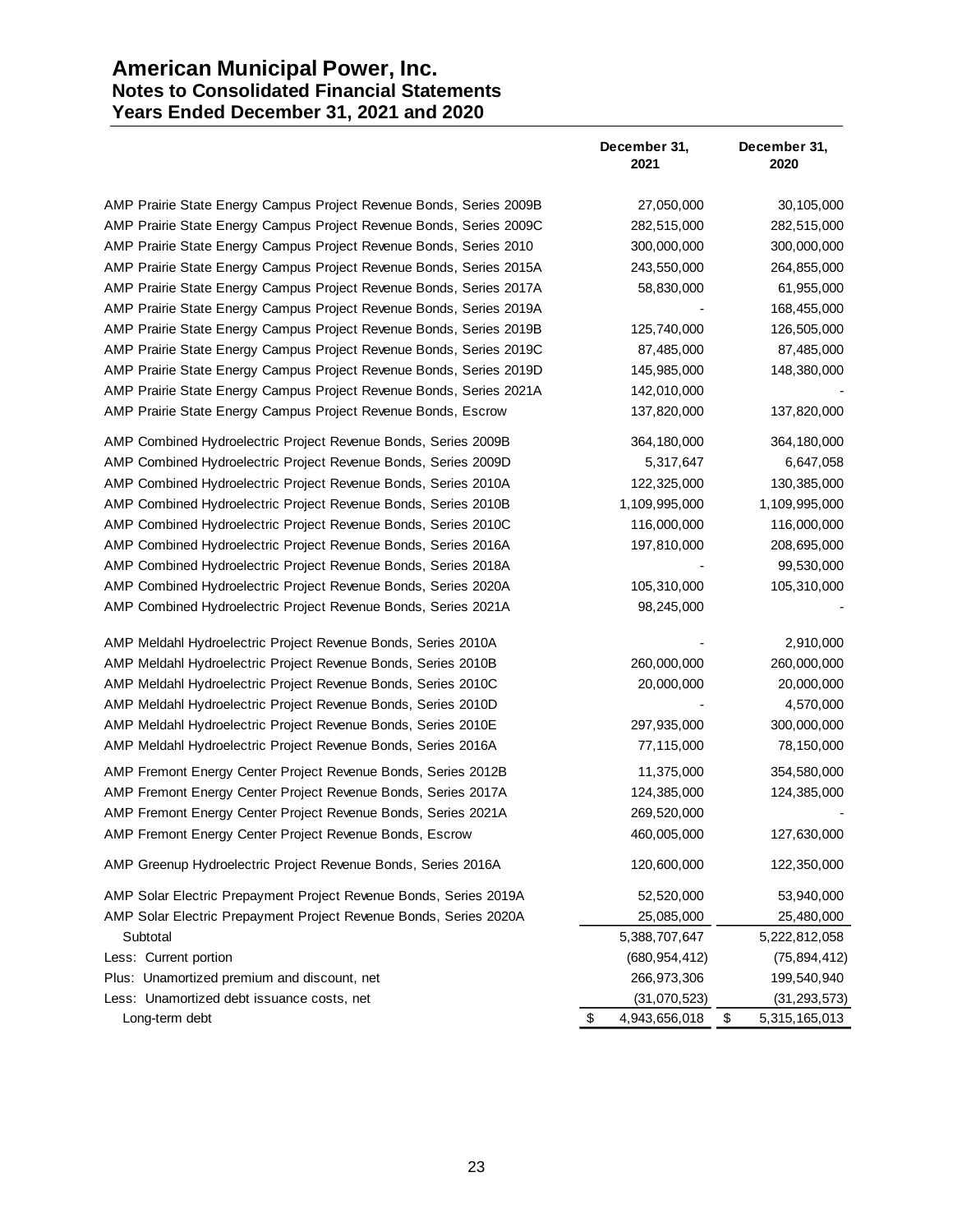# **Build America Bonds and New Clean Renewable Energy Bonds**

Certain AMP bonds have been designated as Build America Bonds ("BABs") and New Clean Renewable Energy Bonds ("New CREBs") pursuant to the provisions of the American Recovery and Reinvestment Act (the "Recovery Act."). As of the date of issuance of the bonds designated as BABs, AMP expected to receive a federal cash subsidy in the amount of 35% of the interest payable on or about each interest payment date. As of the date of issuance of the bonds designated as New CREBs, AMP expected to receive a cash subsidy payment from the United States Treasury over the term of the bonds equal to 70% of interest which would have been payable on the designated bonds if the interest on such bonds were determined by reference to the applicable tax credit rate under Section 54A (b)(3) of the Internal Revenue Code. These federal subsidies do not constitute a full faith and credit guarantee of the United States but are required to be paid by the Treasury under the Recovery Act. AMP is obligated to make all payments of principal and interest on the bonds designated as BABs and New CREBs whether or not it receives the federal subsidy pursuant to the Recovery Act. The federal government mandated budget sequestration that went into effect beginning March 1, 2013, applied to direct credit subsidy payments. The federal subsidy payment rate to issuers of BABs and New CREBs for relevant periods was:

| 10/1/2019 - 9/30/2020 | $5.9\%$ |
|-----------------------|---------|
| 10/1/2020 - 9/30/2021 | $5.7\%$ |
| 10/1/2021 - 9/30/2022 | $5.7\%$ |

The reductions in subsidies related to the sequestration have been extended through 2030.

### **PSEC 2009B Bonds**

The Prairie State Energy Campus Project Revenue Bonds, Series 2009B ("PSEC 2009B Bonds") were issued on October 15, 2009, pursuant to the PSEC MTI, in the form of serial and term bonds with an aggregate par amount of \$83,745,000. Interest is payable semiannually, beginning February 15, 2010. AMP has the right to redeem the PSEC 2009B Bonds on any date, in whole or in part, at the make-whole premium.

The PSEC 2009B Bonds outstanding at December 31, 2021 are as follows:

| <b>Maturity Date - February 15</b> | Principal<br><b>Amount</b>      | Interest<br>Rate  |
|------------------------------------|---------------------------------|-------------------|
| 2024<br>2028                       | 10,400,000<br>\$.<br>16,650,000 | 5.355%<br>5.803 % |
|                                    | 27,050,000<br>S.                |                   |

The PSEC 2009B Bonds due on February 15, 2024 and February 15, 2028, are term bonds subject to mandatory sinking fund redemption on February 15 in the following years in the following principal amounts at a redemption price equal to par, together with interest accrued to the date of redemption: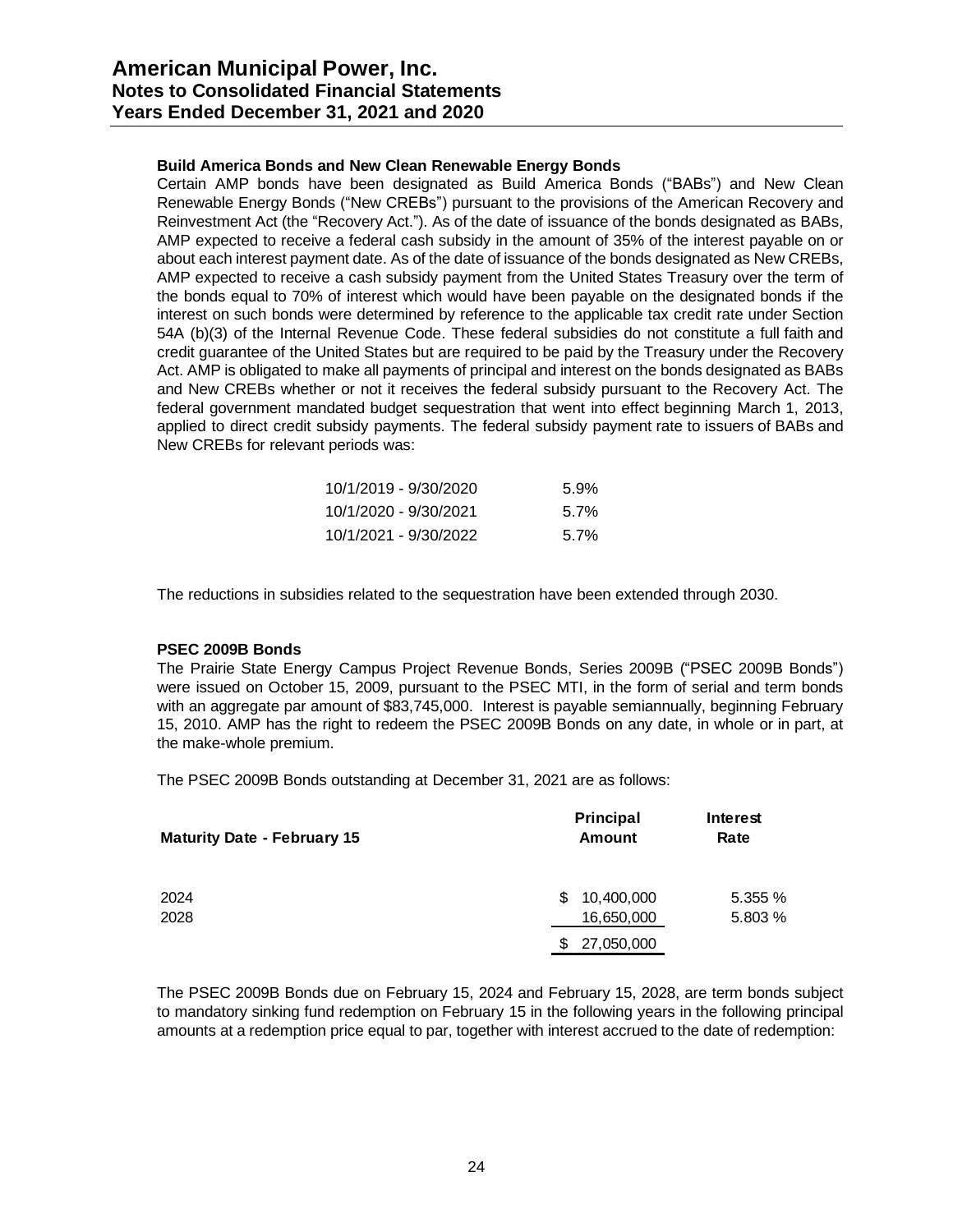The PSEC 2009B Bonds maturing on February 15, 2024:

| Year | Principal<br><b>Amount</b> |
|------|----------------------------|
| 2022 | \$<br>3,260,000            |
| 2023 | 3,455,000                  |
| 2024 | 3,685,000                  |
|      | \$<br>10,400,000           |

The PSEC 2009B Bonds maturing on February 15, 2028:

| Year | Principal<br><b>Amount</b> |
|------|----------------------------|
| 2025 | \$<br>3,955,000            |
| 2026 | 4,245,000                  |
| 2027 | 4,550,000                  |
| 2028 | 3,900,000                  |
|      | \$<br>16,650,000           |

# **PSEC 2009C Bonds**

The Prairie State Energy Campus Project Revenue Bonds, Series 2009C ("PSEC 2009C Bonds") were issued on October 15, 2009, pursuant to the PSEC MTI, in the form of serial and term bonds with an aggregate par amount of \$385,835,000. The PSEC 2009C Bonds mature between 2034 and 2043 with interest at fixed rates between 5.953% and 6.053%. Interest is payable semiannually, beginning February 15, 2010.

AMP designated the PSEC 2009C Bonds as BABs. See "Build America Bonds and New Clean Renewable Energy Bonds" above.

The PSEC 2009C Bonds outstanding at December 31, 2021 are as follows:

| <b>Maturity Date - February 15</b> | Principal<br>Amount | Interest<br>Rate |
|------------------------------------|---------------------|------------------|
| 2034                               | 10,000,000<br>S     | 5.953 %          |
| 2043                               | 272,515,000         | 6.053%           |
|                                    | \$282,515,000       |                  |

AMP has the right to redeem any or all of the PSEC 2009C Bonds on any date, in whole or in part, at the make-whole premium. The PSEC 2009C Bonds are subject to redemption from any available funds, at the option of AMP, prior to their maturity, in whole or in part upon the occurrence of certain extraordinary events, at a make-whole redemption price.

The PSEC 2009C Bonds due on February 15, 2034, February 15, 2039 and February 15, 2043, are term bonds subject to mandatory sinking fund redemption on the principal payment date in the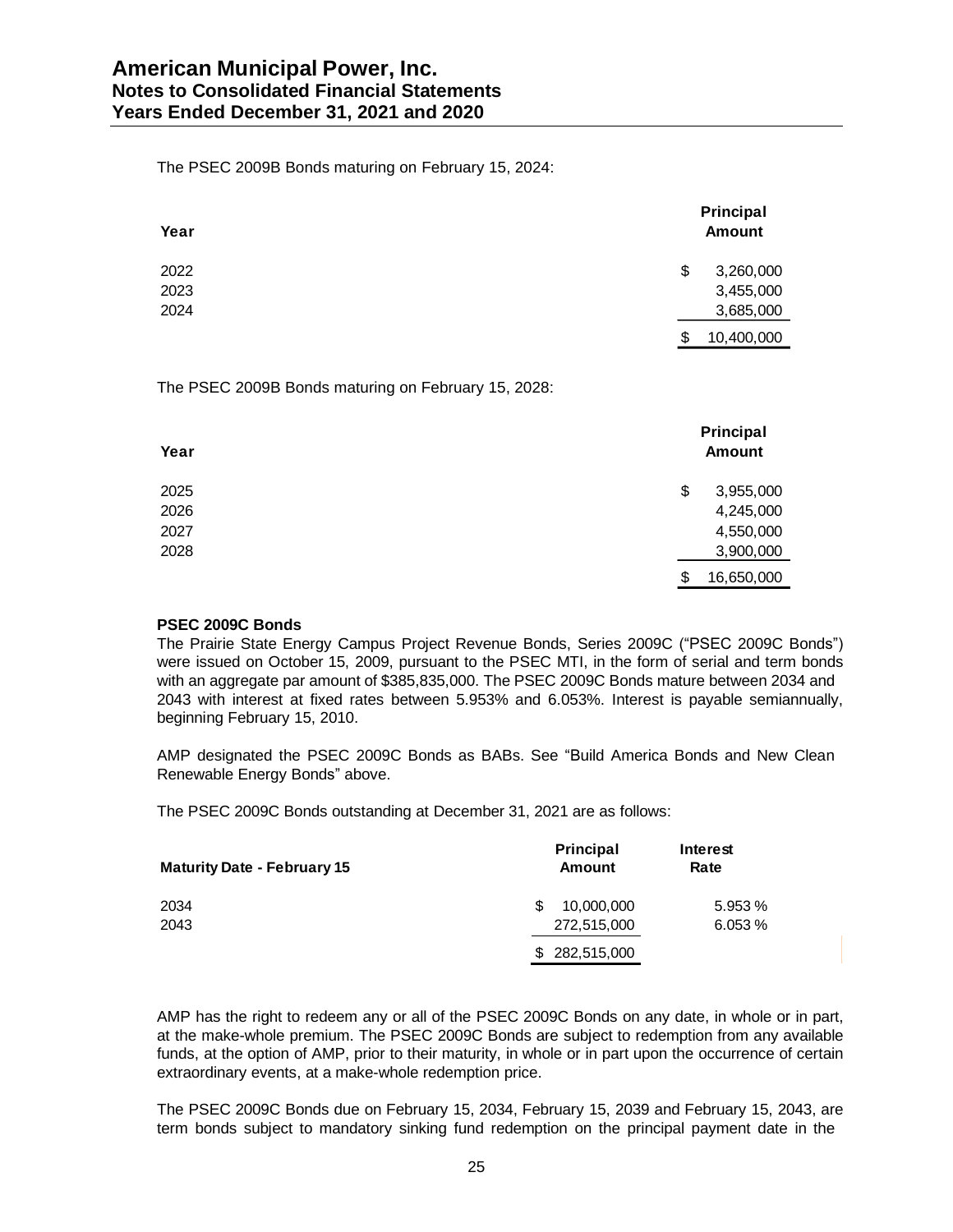following years in the following principal amounts at a redemption price equal to par, together with interest accrued to the date of redemption:

The PSEC 2009C Bonds bearing interest at 5.953% and maturing on February 15, 2034:

| Year | Principal<br><b>Amount</b> |
|------|----------------------------|
| 2028 | \$<br>950,000              |
| 2029 | 1,330,000                  |
| 2030 | 1,395,000                  |
| 2031 | 1,460,000                  |
| 2032 | 1,545,000                  |
| 2033 | 1,625,000                  |
| 2034 | 1,695,000                  |
|      | \$<br>10,000,000           |

The PSEC 2009C Bonds bearing interest at 6.053% maturing on February 15, 2043:

| Year | Principal<br><b>Amount</b> |
|------|----------------------------|
| 2040 | \$<br>64,140,000           |
| 2041 | 66,730,000                 |
| 2042 | 69,425,000                 |
| 2043 | 72,220,000                 |
|      | \$<br>272,515,000          |

#### **PSEC 2010 Bonds**

The Prairie State Energy Campus Project Revenue Bonds, Series 2010 ("PSEC 2010 Bonds") were issued on September 29, 2010, pursuant to the PSEC MTI, in the form of term bonds due February 15, 2047 with an aggregate par amount of \$300,000,000. The PSEC 2010 Bonds carry interest at a fixed rate of 5.939%. Interest is payable semiannually, beginning February 15, 2011.

AMP designated the PSEC 2010 Bonds as BABs. See "Build America Bonds and New Clean Renewable Energy Bonds" above.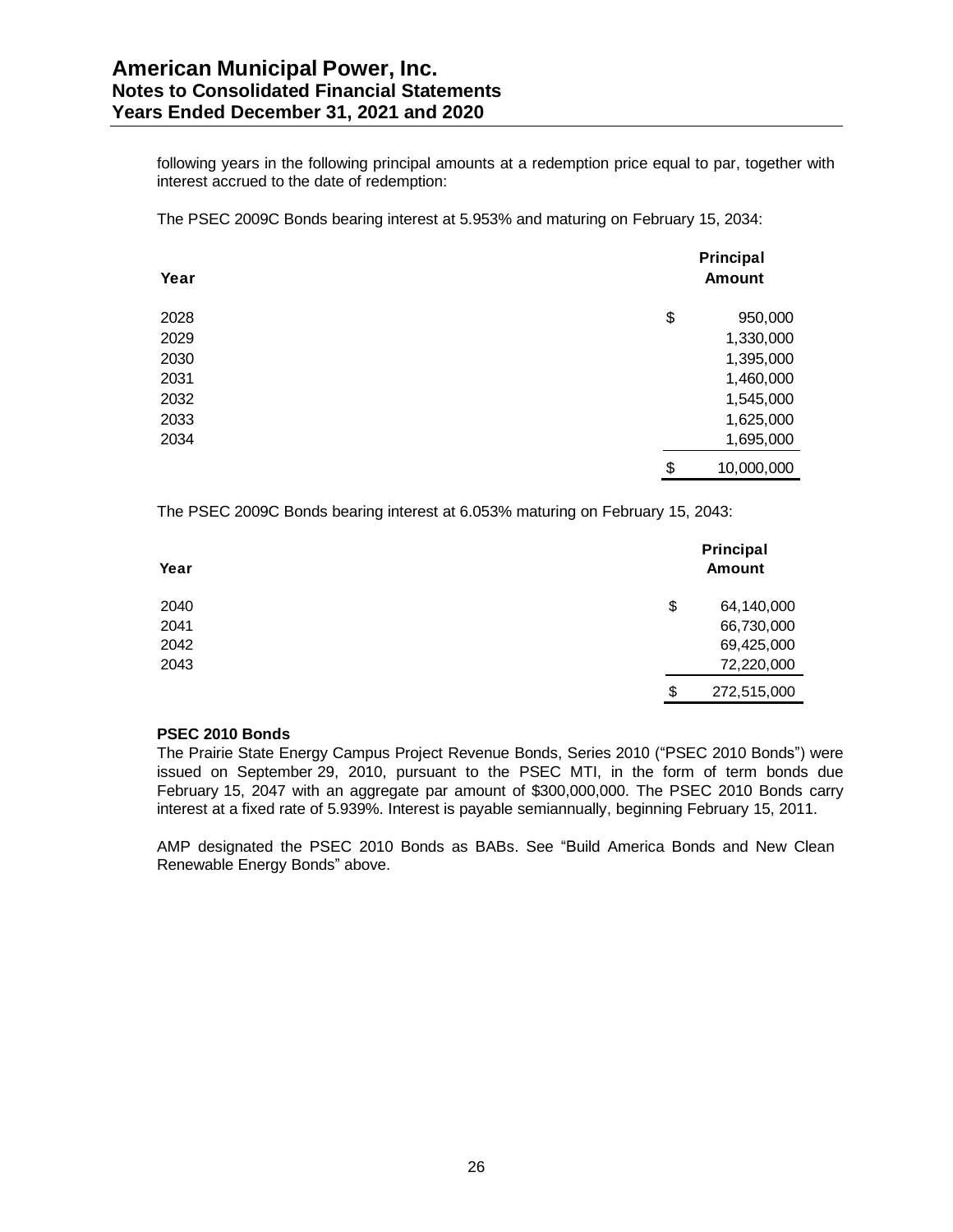# **American Municipal Power, Inc. Notes to Consolidated Financial Statements Years Ended December 31, 2021 and 2020**

The PSEC 2010 Bonds are subject to mandatory sinking fund redemption on February 15 in the following years in the following principal amounts at a redemption price equal to par, together with interest accrued to the date of redemption:

| <b>Maturity Date - February 15</b> |    | Principal<br><b>Amount</b> |  |  |
|------------------------------------|----|----------------------------|--|--|
| 2044                               | \$ | 87,695,000                 |  |  |
| 2045                               |    | 91,150,000                 |  |  |
| 2046                               |    | 94,735,000                 |  |  |
| 2047                               |    | 26,420,000                 |  |  |
|                                    | S  | 300,000,000                |  |  |

AMP has the right to redeem the PSEC 2010 Bonds on any date in whole or in part, at the makewhole redemption price. The PSEC 2010 Bonds are subject to redemption from any available funds at the option of AMP, prior to their maturity, in whole or in party, upon the occurrence of certain extraordinary events, at a make-whole redemption price.

The PSEC includes adjacent coal reserves and all associated mine, rail, water, coal combustion waste storage and ancillary support. The generating station consists of two supercritical units with a nominal net output capacity of 800MW each. The plant incorporates state-of-the-art emissions control technology consistent with other plants that have been successfully permitted. All permits required for the construction of the power plant have been issued. PSEC Unit 1 was declared to be in commercial operation in June 2012 and PSEC Unit 2 was declared to be in commercial operation in November 2012. AMP entered into a power sales contract dated November 1, 2007 with 68 of its members (the "PSEC Participants") for its share of the electric output of the PSEC (the "AMP Entitlement"). The PSEC Participants' obligations to make payments pursuant to the power sales contract are limited obligations payable solely out of the revenues, and, with two exceptions, as an operating expense, of their respective electric systems. Each PSEC Participant's obligation to make payments pursuant to the power sales contract is a take-or-pay obligation. Therefore, such payments shall not be subject to any reduction, whether by offset, counterclaim, or otherwise; and such payments shall be made whether or not either unit of PSEC or any other power sales contract resource is completed, operable, operating and notwithstanding the suspension, interruption, interference, reduction or curtailment, in whole or in part, for any reason whatsoever, of the AMP Entitlement or the PSEC Participants' power sales contract resources share, including step-up power. The power sales contract contains a step-up provision that requires, in the event of default by an PSEC Participant, the nondefaulting PSEC Participants to purchase a pro rata share, based upon each nondefaulting PSEC Participant's original power sales contract resources share which, together with the shares of the other nondefaulting PSEC Participants, is equal to the defaulting PSEC Participant's power sales resources share. No nondefaulting participant is obligated to accept step-up power in excess of 25% of its original power sales contract resources share. There have been no incidents of default by the Participants.

The proceeds of the PSEC 2009A Bonds, the PSEC 2009B Bonds, the PSEC 2009C Bonds and the PSEC 2010 Bonds were used to fund the cost of construction of the PSEC.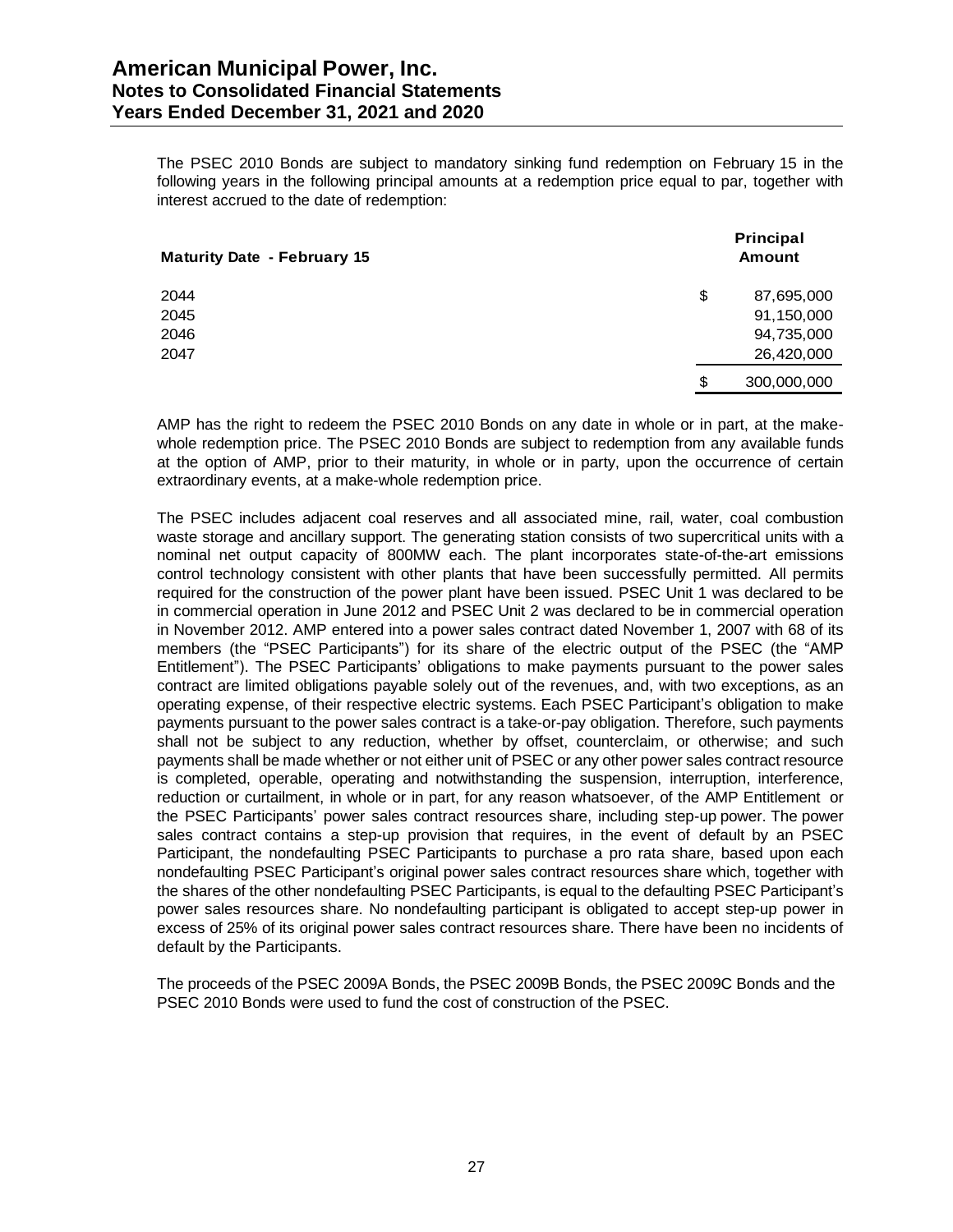# **PSEC 2015A Bonds**

The PSEC 2015A Bonds mature between 2019 and 2043 at fixed rates between 4.00% and 5.00%. Interest is payable semiannually, beginning August 15, 2015.

The PSEC Series 2015A Bonds outstanding at December 31, 2020 are as follows:

| <b>Maturity Date - February 15</b> | Principal<br><b>Amount</b> | <b>Interest</b><br>Rate |
|------------------------------------|----------------------------|-------------------------|
| 2022                               | 24,760,000<br>S            | 5.000 %                 |
| 2026                               | 31,785,000                 | 5.000 %                 |
| 2027                               | 32,870,000                 | 5.000 %                 |
| 2028                               | 34,510,000                 | 5.000 %                 |
| 2029                               | 36,150,000                 | 5.000 %                 |
| 2039                               | 40,890,000                 | 5.000 %                 |
| 2042                               | 31,190,000                 | 5.000 %                 |
| 2043                               | 11,395,000                 | 4.000 %                 |
|                                    | 243,550,000                |                         |

The PSEC 2015A Bonds due February 15, 2039 and February 15, 2042 are term bonds subject to mandatory sinking fund redemption on February 15 in the following years, in the following principal amounts at a redemption price equal to par, together with interest accrued to the date of redemption:

The PSEC 2015A Bonds bearing interest of 5.000% maturing on February 15, 2039:

| Year | Principal<br><b>Amount</b> |  |
|------|----------------------------|--|
| 2034 | \$<br>340,000              |  |
| 2035 | 355,000                    |  |
| 2036 | 370,000                    |  |
| 2037 | 7,975,000                  |  |
| 2038 | 8,375,000                  |  |
| 2039 | 23,475,000                 |  |
|      | \$<br>40,890,000           |  |

The PSEC 2015A Bonds bearing interest of 5.000% maturing on February 15, 2042:

| Year | Principal<br><b>Amount</b> |
|------|----------------------------|
| 2040 | \$<br>9,895,000            |
| 2041 | 10,390,000                 |
| 2042 | 10,905,000                 |
|      | \$<br>31,190,000           |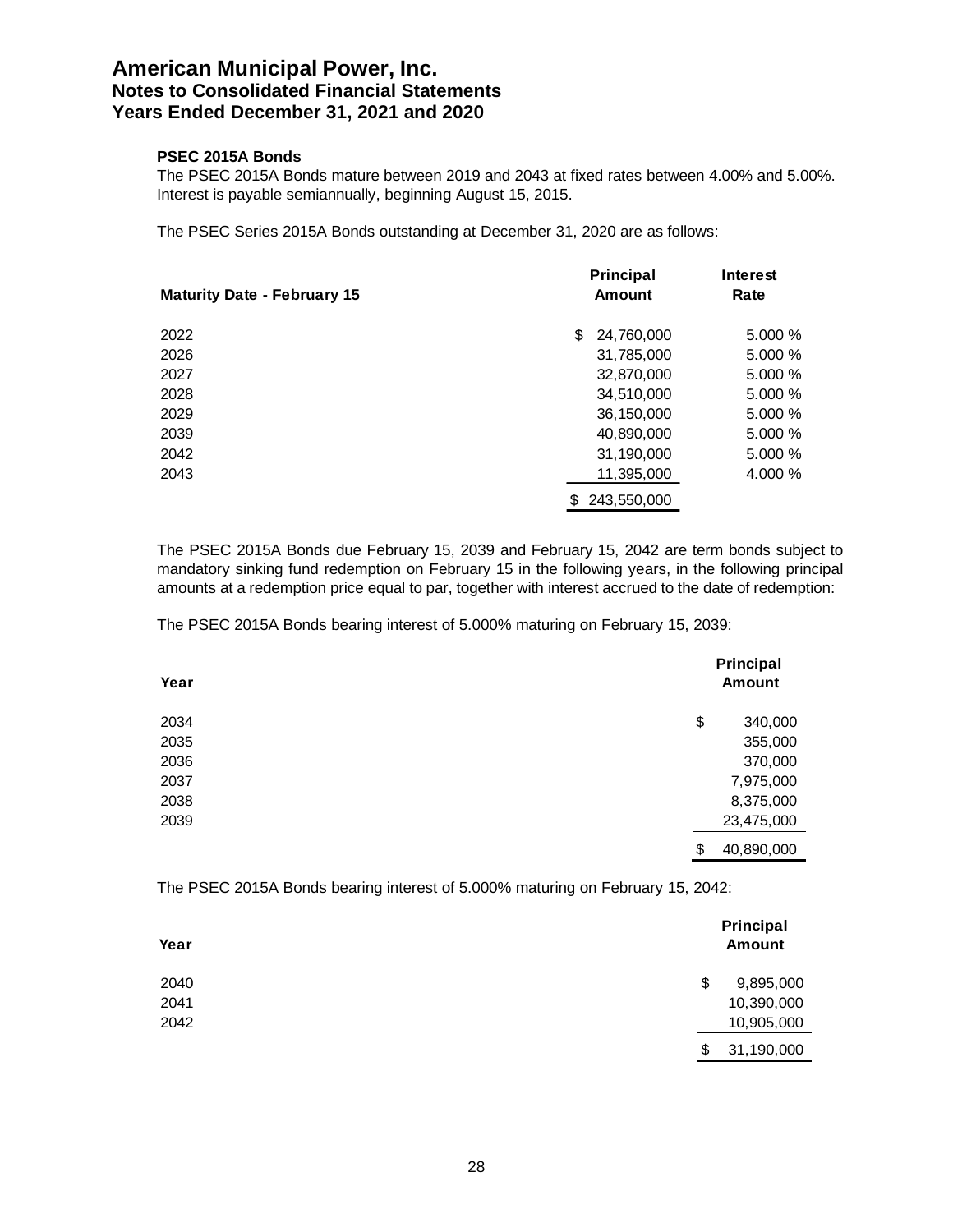# **PSEC 2017A Bonds**

The PSEC 2017A Bonds mature between 2020 and 2038 with interest at a fixed rate of 5.00%.

Interest is payable semiannually, beginning February 15, 2019. The PSEC 2017A Bonds outstanding at December 31, 2020 are as follows:

|      | Principal<br><b>Amount</b> |
|------|----------------------------|
| 2022 | \$<br>1,235,000            |
| 2023 | 1,210,000                  |
| 2024 | 410,000                    |
| 2025 | 710,000                    |
| 2026 | 925,000                    |
| 2027 | 1,465,000                  |
| 2028 | 1,545,000                  |
| 2029 | 1,745,000                  |
| 2030 | 1,835,000                  |
| 2031 | 1,925,000                  |
| 2032 | 1,590,000                  |
| 2033 | 1,665,000                  |
| 2034 | 7,705,000                  |
| 2035 | 8,090,000                  |
| 2036 | 8,490,000                  |
| 2037 | 8,920,000                  |
| 2038 | 9,365,000                  |
|      | \$<br>58,830,000           |

#### **PSEC 2019A Bonds**

On November 3, 2021, AMP issued, pursuant to the Prairie State Energy Campus("PSEC") Master Trust Indenture ("MTI"), as amended and supplemented, its Prairie State Energy Campus Project Revenue Bonds Refunding Series 2021A ("PSEC 2021A Bonds") (see Note 9). The proceeds of the PSEC 2021A Bonds and other available funds under the MTI were applied to repay an AMP line of credit borrowing, which was used to refund the PSEC 2019A Bonds. The PSEC 2019A Bonds were redeemed on September 9, 2021, at the redemption price of 100%. As of December 31, 2021, there were no remaining PSEC 2019A Bonds outstanding.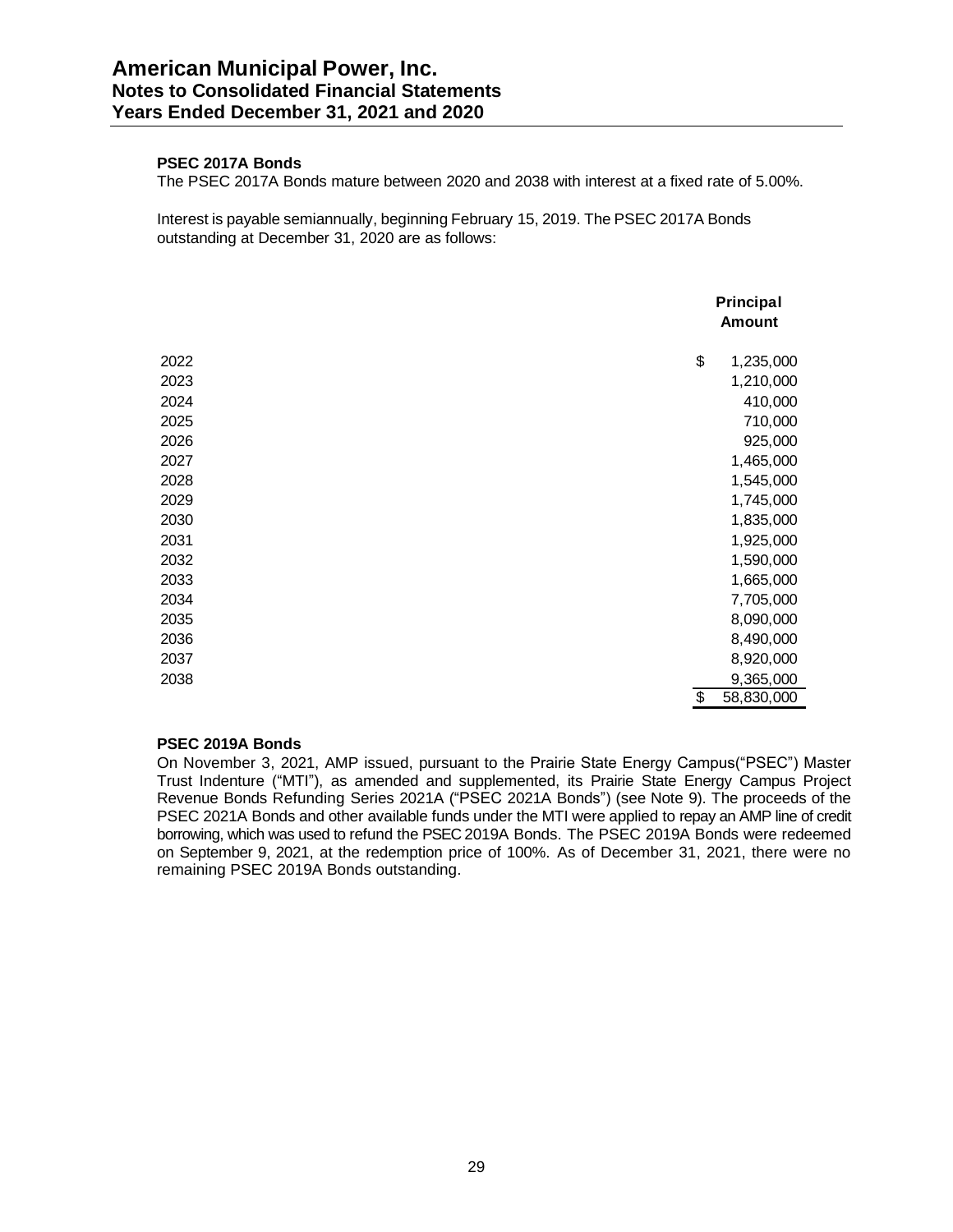## **PSEC 2019B Bonds**

The PSEC 2019B Bonds mature between 2020 and 2036 with interest at a fixed rate of 5.00%. Interest is payable semiannually, beginning February 15, 2020. The PSEC 2019B Bonds were issued at an aggregate premium of \$23,590,192.

| <b>Maturity Date - February 15</b> | Principal<br><b>Amount</b> |
|------------------------------------|----------------------------|
| 2022                               | \$<br>785,000              |
| 2023                               | 17,525,000                 |
| 2024                               | 25,580,000                 |
| 2025                               | 30,605,000                 |
| 2035                               | 35,670,000                 |
| 2036                               | 15,575,000                 |
|                                    | \$125,740,000              |

# **PSEC 2019C Bonds**

The PSEC 2019C Bonds mature between 2033 and 2039 and bear interest at fixed rates between 4.00% and 5.00%. Interest is payable semiannually, beginning February 15, 2020. The PSEC 2019C Bonds were issued at an aggregate premium of \$16,285,591.

The PSEC Series 2019C Bonds outstanding at December 31, 2021 are as follows:

| <b>Maturity Date - February 15</b> |    | <b>Principal</b><br>Amount | Interest<br>Rate |
|------------------------------------|----|----------------------------|------------------|
| 2033                               | S  | 32,185,000                 | 5.000%           |
| 2035                               |    | 7,560,000                  | 5.000%           |
| 2036                               |    | 8,050,000                  | 5.000%           |
| 2039                               |    | 39,690,000                 | 4.000 %          |
|                                    | \$ | 87,485,000                 |                  |

# **PSEC 2019D Bonds**

The PSEC 2019D Bonds mature between 2021 and 2032 and bear interest with fixed rates between 2.085% and 3.114%. Interest is payable semiannually, beginning February 15, 2020.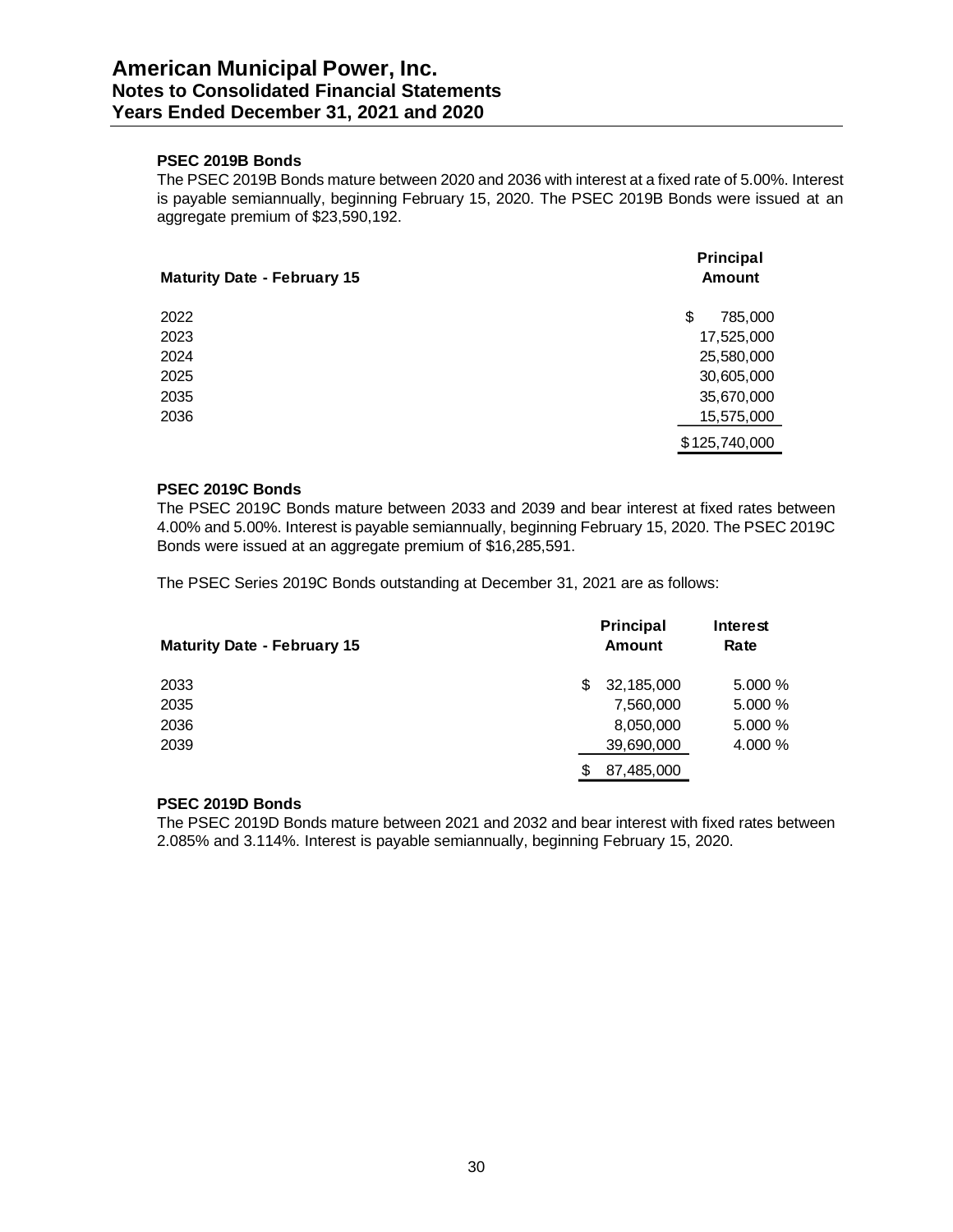The PSEC Series 2019D Bonds outstanding at December 31, 2021 are as follows:

| <b>Maturity Date - February 15</b> | Principal<br><b>Amount</b> | Interest<br>Rate |
|------------------------------------|----------------------------|------------------|
| 2022                               | \$<br>2,465,000            | 2.148%           |
| 2023                               | 12,745,000                 | 2.219%           |
| 2024                               | 6,795,000                  | 2.299 %          |
| 2025                               | 2,960,000                  | 2.453 %          |
| 2026                               | 3,170,000                  | 2.563 %          |
| 2027                               | 3,250,000                  | 2.714 %          |
| 2028                               | 3,340,000                  | 2.764 %          |
| 2029                               | 7,170,000                  | 2.814 %          |
| 2030                               | 36,105,000                 | 2.914 %          |
| 2031                               | 37,020,000                 | 3.014%           |
| 2032                               | 30,965,000                 | 3.114%           |
|                                    | \$<br>145,985,000          |                  |

# **PSEC 2021A Bonds**

The PSEC 2021A bonds were issued November 3, 2021 for the purpose of paying down a line of credit draw from AMP which was used to pay down a portion of the PSEC 2019A bonds. The PSEC 2021A Bonds mature between 2030 and 2036 with interest at a fixed rates between 4.00% and 5.00%. Interest is payable semi-annually, beginning February 15, 2022. The PSEC 2021A Bonds were issued at an aggregate premium of \$27,616,182.

The PSEC Series 2021A Bonds outstanding at December 31, 2021 are as follows:

| <b>Maturity Date - February 15</b> | <b>Principal</b><br><b>Amount</b> | Interest<br>Rate |
|------------------------------------|-----------------------------------|------------------|
| 2030                               | 9,010,000<br>S                    | 5.000 %          |
| 2031                               | 10,285,000                        | 5.000 %          |
| 2032                               | 18,370,000                        | 5.000 %          |
| 2033                               | 19,020,000                        | 5.000%           |
| 2034                               | 47,460,000                        | 4.000 %          |
| 2035                               | 7,890,000                         | 4.000 %          |
| 2036                               | 29,975,000                        | 4.000 %          |
|                                    | 142.010.000<br>\$.                |                  |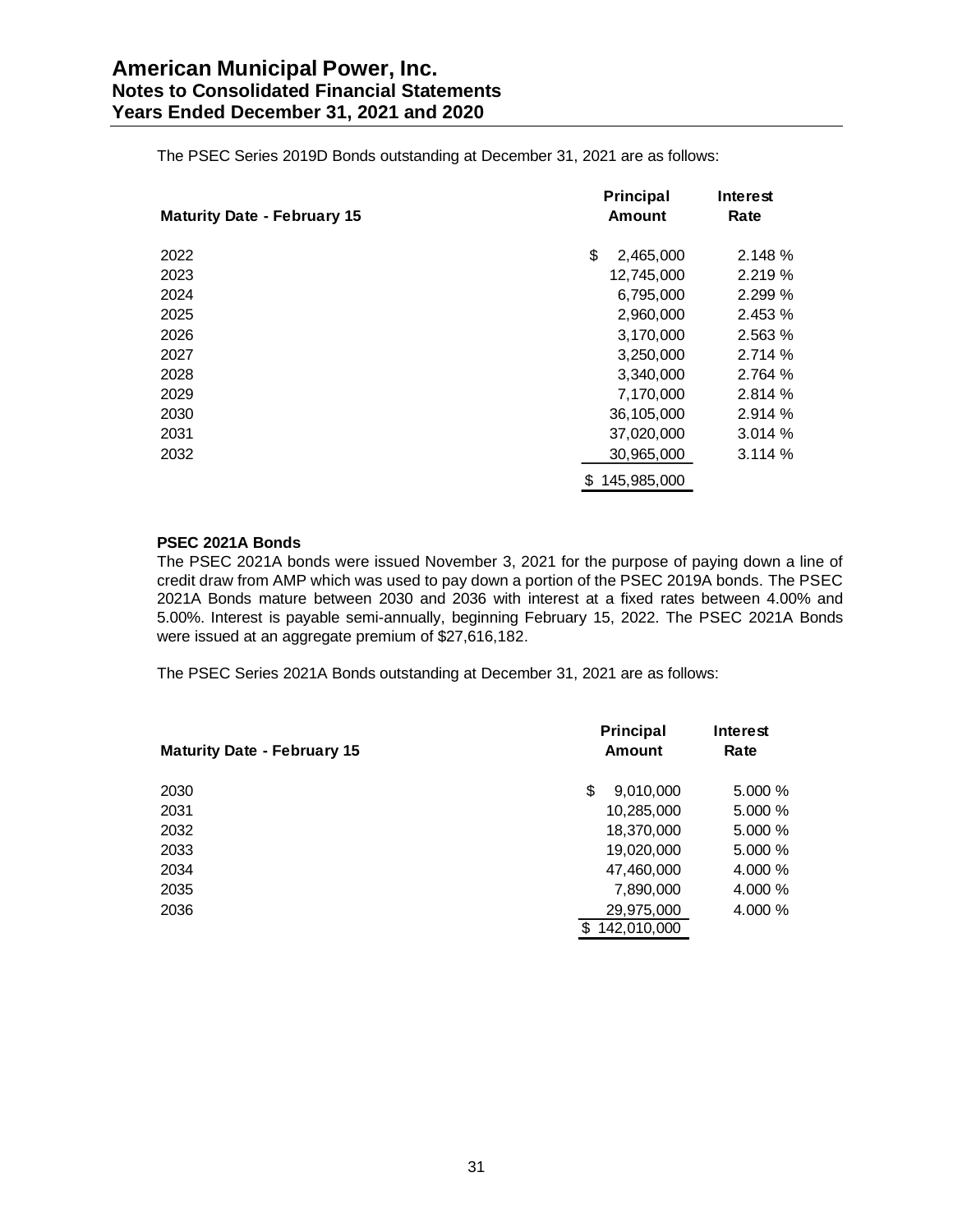# **The PSEC Escrow Bonds**

The PSEC Escrow Bonds outstanding at December 31, 2021 are as follows:

| <b>Maturity Date - February 15</b> | <b>Principal</b><br>Amount | Interest<br>Rate |
|------------------------------------|----------------------------|------------------|
| 2022                               | \$137,820,000              | 5.350%           |

# **Combined Hydroelectric Projects Financings**

The Combined Hydroelectric Projects Revenue Bonds, Series 2009A, 2009B and 2009C ("Hydro 2009A Bonds", "Hydro 2009B Bonds" and "Hydro 2009C Bonds") were issued on December 9, 2009, pursuant to the terms of a Master Trust Indenture, dated as of November 1, 2009 (as amended and supplemented, ("Hydro MTI"), in the form of serial and term bonds with an aggregate par amount of \$643,835,000. Interest is payable semiannually, beginning February 15, 2010.

AMP designated the Hydro 2009B Bonds as BABs. See "Build America Bonds and New Clean Renewable Energy Bonds" above.

# **Hydro 2009B Bonds**

The Hydro 2009B Bonds outstanding at December 31, 2021 are as follows:

| <b>Maturity Date - February 15</b> | <b>Principal</b><br><b>Amount</b> | Interest<br>Rate |
|------------------------------------|-----------------------------------|------------------|
| 2032                               | 55,810,000<br>ß.                  | 6.424%           |
| 2044                               | 308,370,000                       | 6.449%           |
|                                    | 364,180,000                       |                  |

AMP has the right to redeem any or all the Hydro 2009B Bonds, on any date, in whole or in part, at the make-whole redemption price.

The Hydro 2009B Bonds due on February 15, 2032 and February 15, 2044, are term bonds subject to mandatory sinking fund redemption on February 15 in the following years in the following principal amounts at a redemption price equal to par, together with interest accrued to the date of redemption.

The Hydro 2009B Bonds maturing on February 15, 2032:

| Year | <b>Principal</b><br><b>Amount</b> |
|------|-----------------------------------|
| 2030 | 17,835,000<br>\$                  |
| 2031 | 18,590,000                        |
| 2032 | 19,385,000                        |
|      | 55,810,000<br>\$                  |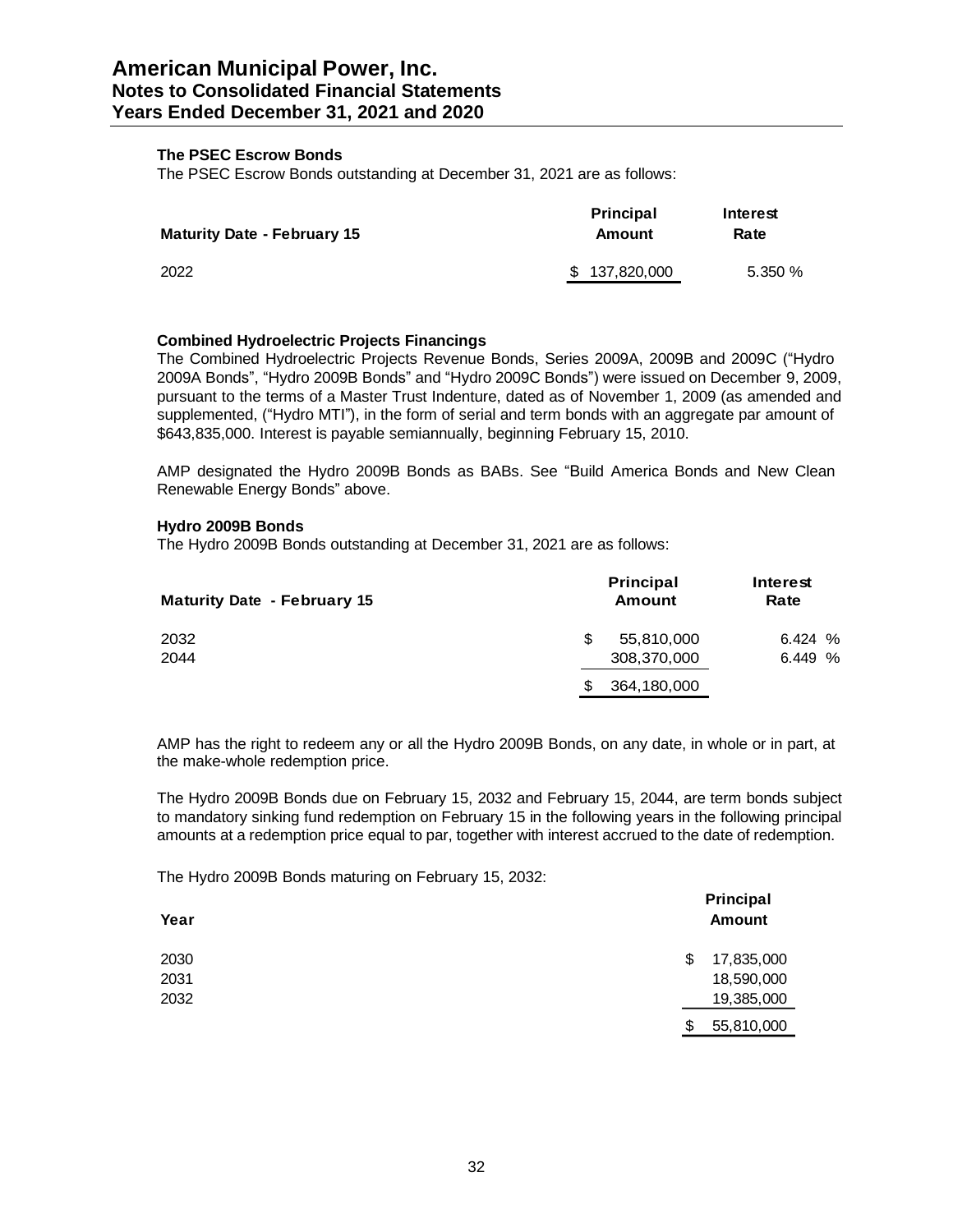The Hydro 2009B Bonds maturing on February 15, 2044:

| Year | Principal<br><b>Amount</b> |
|------|----------------------------|
|      |                            |
| 2033 | \$<br>20,210,000           |
| 2034 | 21,070,000                 |
| 2035 | 21,975,000                 |
| 2036 | 22,910,000                 |
| 2037 | 23,885,000                 |
| 2038 | 24,910,000                 |
| 2039 | 25,965,000                 |
| 2040 | 27,080,000                 |
| 2041 | 28,230,000                 |
| 2042 | 29,435,000                 |
| 2043 | 30,695,000                 |
| 2044 | 32,005,000                 |
|      | \$<br>308,370,000          |

#### **Hydro 2009D Bonds**

The Combined Hydroelectric Project Revenue Bonds, Series 2009D ("Hydro 2009D Bonds") were issued on December 2, 2009, pursuant to the Hydro MTI, as clean renewable energy bonds, pursuant to the Energy Tax Incentive Act of 2005, at a par amount of \$22,600,000. The Hydro 2009D Bonds were issued at a discount of \$3,000,000 and do not bear interest. AMP is required to make annual debt service payments on the Hydro 2009D Bonds in the amount of \$1,329,412 on December 15 of each year, beginning in 2009 and ending in 2025. The Hydro 2009D Bonds are subject to redemption in whole or in part in the case of certain extraordinary events.

#### **Hydro 2010A, 2010B and 2010C Bonds**

The Combined Hydroelectric Projects Revenue Bonds, Series 2010A, 2010B and 2010C ("Hydro 2010A Bonds", "Hydro 2010B Bonds" and "Hydro 2010C Bonds", collectively "Hydro 2010 Bonds") were issued on December 21, 2010, pursuant to the Hydro MTI, with an aggregate par amount of \$1,378,990,000. Interest is payable semiannually, beginning February 15, 2011.

AMP designated the Hydro 2010B Bonds as BABs and the Hydro 2010C Bonds as New CREBs. See "Build America Bonds and New Clean Renewable Energy Bonds" above.

#### **Hydro 2010A Bonds**

The Hydro 2010A Bonds outstanding at December 31, 2021 are as follows:

| <b>Maturity Date - February 15</b> | <b>Principal</b><br><b>Amount</b> |         |
|------------------------------------|-----------------------------------|---------|
| 2029                               | 22,570,000                        | 7.200 % |
| 2030                               | 24,265,000                        | 7.300 % |
| 2033                               | 75,490,000                        | 7.734 % |
|                                    | 122,325,000                       |         |

The Hydro 2010A Bonds due on February 15, 2033 are term bonds subject to mandatory sinking fund redemption on February 15 in the following years in the following principal amounts at a redemption price equal to par, together with interest accrued to the date of redemption.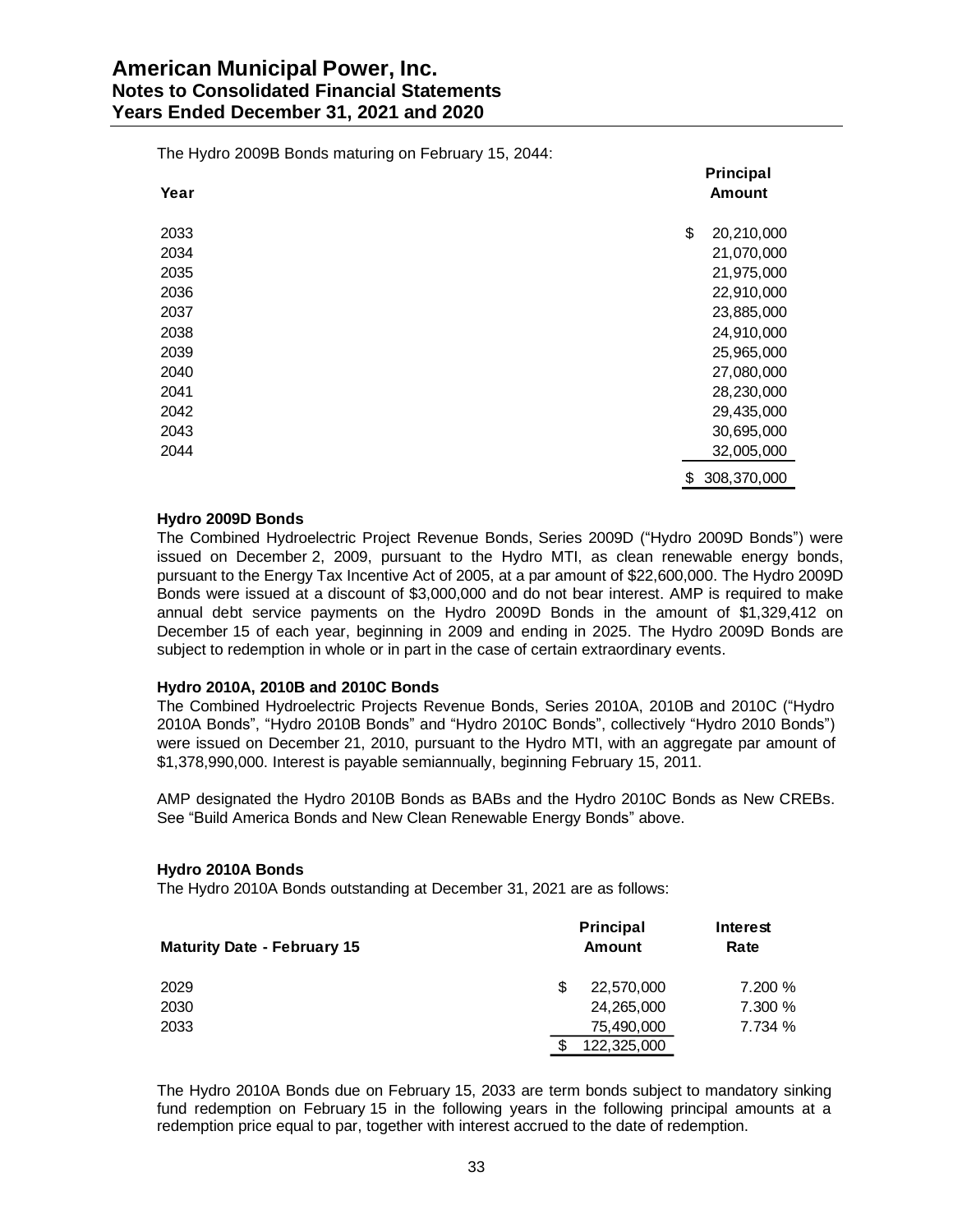# **American Municipal Power, Inc. Notes to Consolidated Financial Statements Years Ended December 31, 2021 and 2020**

| Year | Principal<br><b>Amount</b> |
|------|----------------------------|
| 2031 | 26,165,000<br>S            |
| 2032 | 28,270,000                 |
| 2033 | 21,055,000                 |
|      | 75,490,000<br>S            |

# **Hydro 2010B Bonds**

The Hydro 2010B Bonds outstanding at December 31, 2021 are as follows:

| <b>Maturity Date - February 15</b> | <b>Principal</b><br><b>Amount</b> | Interest<br>Rate |
|------------------------------------|-----------------------------------|------------------|
| 2041                               | \$324.130.000                     | 7.834 %          |
| 2050                               | 785.865.000                       | 8.084 %          |
|                                    | \$1,109,995,000                   |                  |

The Hydro 2010B Bonds due on February 15, 2041 and due on February 15, 2050 are term bonds subject to mandatory sinking fund redemption on February 15 in the following years in the following principal amounts at a redemption price equal to par, together with interest accrued to the date of redemption:

| Year | <b>Principal</b><br><b>Amount</b> |  |
|------|-----------------------------------|--|
| 2033 | \$<br>9,405,000                   |  |
| 2034 | 32,420,000                        |  |
| 2035 | 34,185,000                        |  |
| 2036 | 36,055,000                        |  |
| 2037 | 38,030,000                        |  |
| 2038 | 40,100,000                        |  |
| 2039 | 42,300,000                        |  |
| 2040 | 44,600,000                        |  |
| 2041 | 47,035,000                        |  |
|      | \$ 324,130,000                    |  |
|      |                                   |  |
| Year | Principal                         |  |
|      | <b>Amount</b>                     |  |
| 2042 | \$<br>49,645,000                  |  |
| 2043 | 52,435,000                        |  |
| 2044 | 55,380,000                        |  |
| 2045 | 91,900,000                        |  |
| 2046 | 96,685,000                        |  |
| 2047 | 101,725,000                       |  |
| 2048 | 107,025,000                       |  |
| 2049 | 112,600,000                       |  |
| 2050 | 118,470,000                       |  |
|      | \$<br>785,865,000                 |  |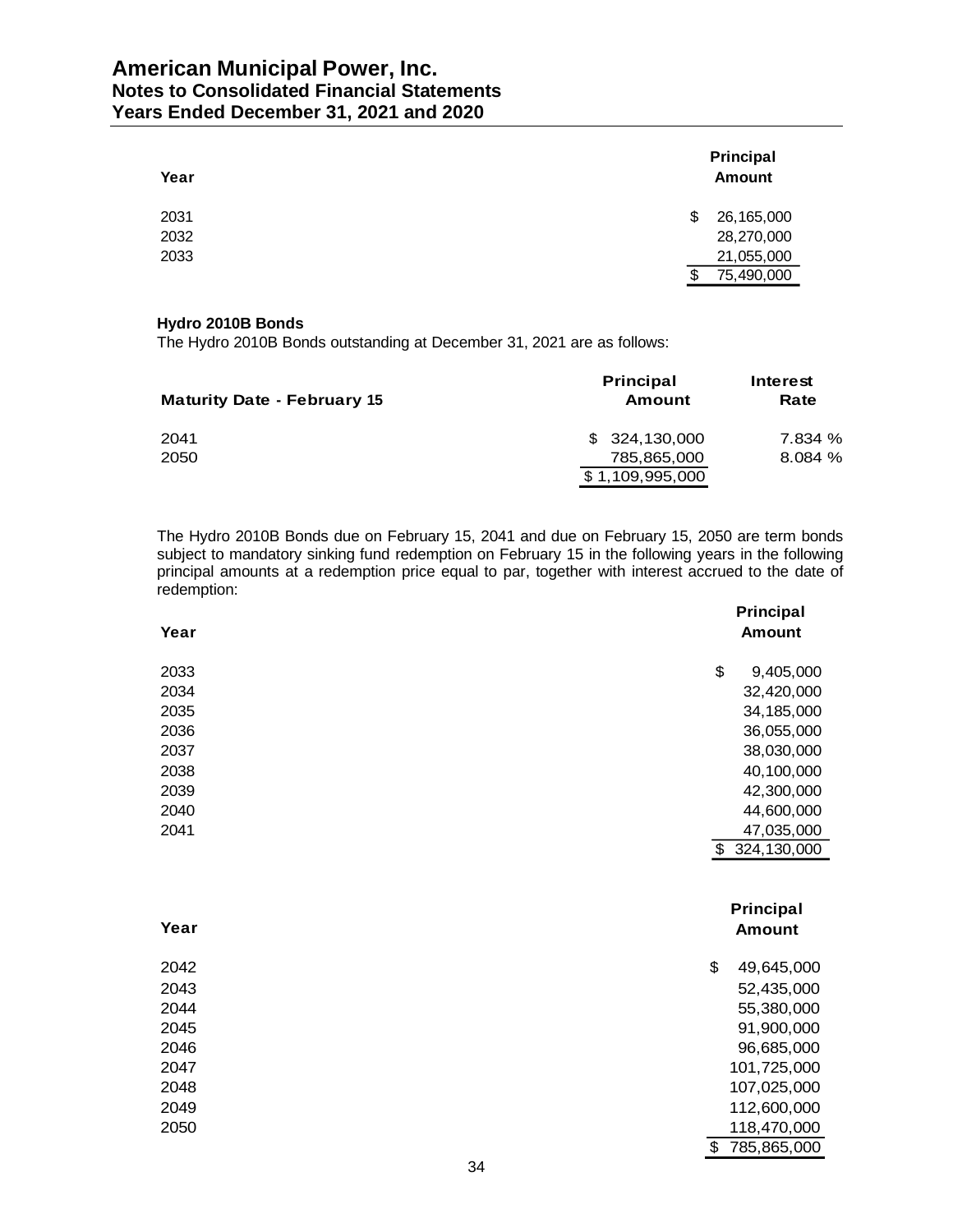# **Hydro 2010C Bonds**

The Hydro 2010C Bonds outstanding at December 31, 2021 are as follows:

|                                    | <b>Principal</b><br><b>Amount</b> |             | Interest<br>Rate |  |
|------------------------------------|-----------------------------------|-------------|------------------|--|
| <b>Maturity Date - February 15</b> |                                   |             |                  |  |
| 2022*                              | S                                 | 9,735,000   | 6.473%           |  |
| 2023*                              |                                   | 9,500,000   | 6.623%           |  |
| 2024                               |                                   | 16,095,000  | 6.973%           |  |
| 2028                               |                                   | 80,670,000  | 7.334 %          |  |
|                                    |                                   | 116,000,000 |                  |  |

\* Assured Guaranty Corp issued a municipal bond insurance policy to insure the payment of the principal and interest on these Hydro 2010C Bonds.

The Hydro 2010C Bonds due on February 15, 2028 are term bonds subject to mandatory sinking fund redemption on February 15 in the following years in the following principal amounts at a redemption price equal to par, together with interest accrued to the date of redemption:

| Year | Principal<br><b>Amount</b> |
|------|----------------------------|
| 2025 | 18,730,000<br>\$           |
| 2026 | 19,930,000                 |
| 2027 | 20,640,000                 |
| 2028 | 21,370,000                 |
|      | 80,670,000<br>\$           |

From any available moneys, AMP may, at its option, redeem, on any business day, prior to their respective maturities, in whole or in part, the Hydro 2010 Bonds at the make whole-redemption price.

The Hydro 2010B Bonds and Hydro 2010C Bonds are subject to redemption from any available moneys, at the option of AMP, prior to their maturity, in whole or in part upon the occurrence of certain extraordinary events, at a make-whole.

The proceeds of the Hydro 2009 and 2010 Bonds were used to fund the cost of construction of the Hydro projects.

#### **Hydro 2016A Bonds**

On October 6, 2016, AMP issued, pursuant to the Hydro MTI, its Combined Hydroelectric Project Revenue Bonds, Series 2016A, ("Hydro 2016A Bonds") with an aggregate par amount of \$209,530,000. The Hydro 2016A Bonds were issued at an aggregate premium of \$34,152,726. The Hydro 2016A Bonds were issued to in order to (i) finance construction of the Combined Hydroelectric Projects, (ii) repay draws on the line of credit used as interim financing, (iii) fund a Parity Common Reserve Account, (iv) refund a portion of the Hydro 2009C Bonds ("Hydro Escrow Bonds"), and (v) pay the cost of issuance. Specifically, a portion of the proceeds of the Hydro 2016A Bonds were deposited in an Escrow Fund established by AMP to be used exclusively to advance refund portions of Hydro 2009C Bonds. In the consolidated balance sheets, the funds held in escrow are presented in Trustee funds – restricted.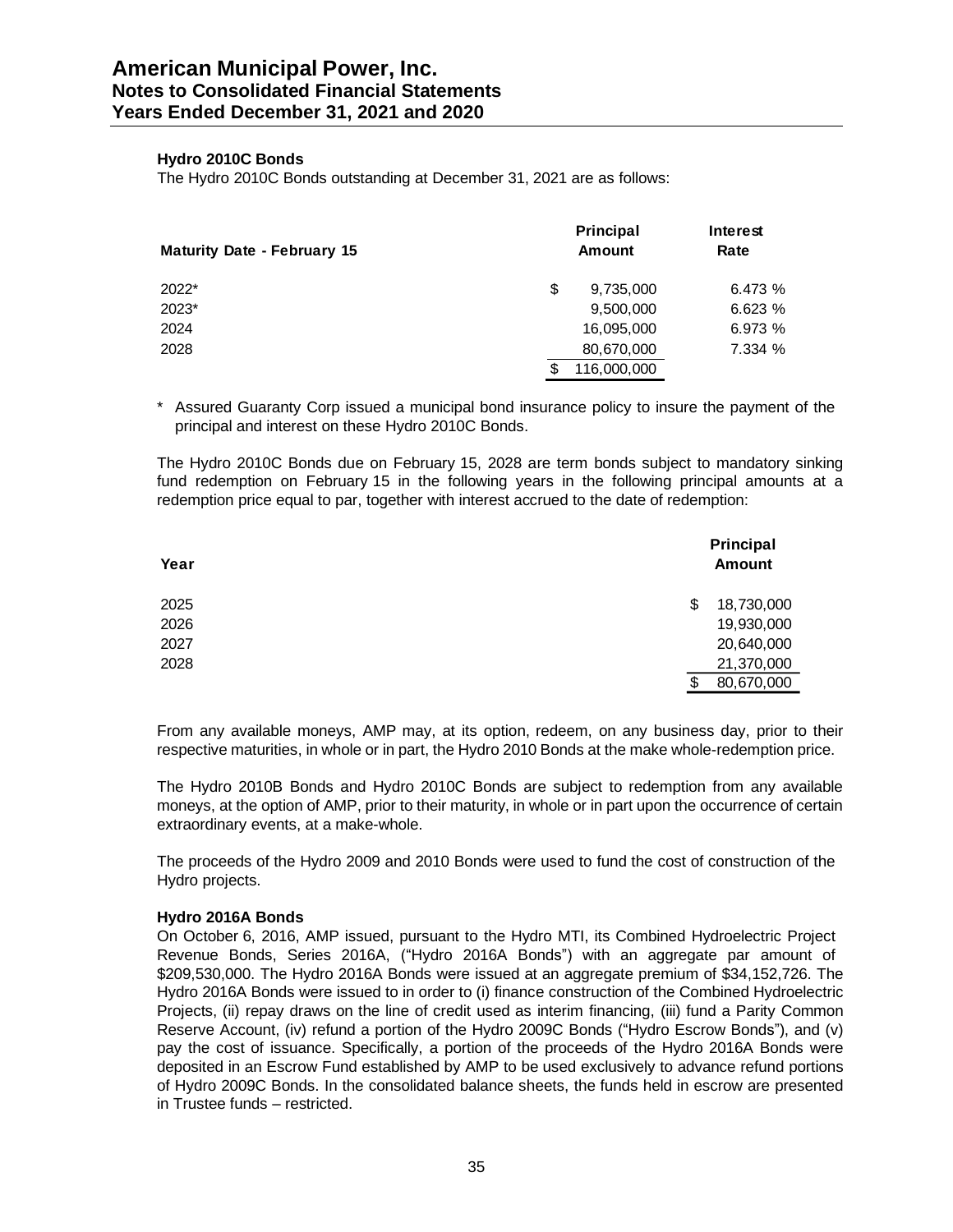# **American Municipal Power, Inc. Notes to Consolidated Financial Statements Years Ended December 31, 2021 and 2020**

The Hydro 2016A Bonds mature between 2020 and 2046 and bear interest at fixed rates ranging from 4.000% to 5.000%. Interest is payable semiannually, beginning February 15, 2017.

The Hydro 2016A Bonds outstanding at December 31, 2021 are as follows:

|                                    | Principal         | <b>Interest</b> |
|------------------------------------|-------------------|-----------------|
| <b>Maturity Date - February 15</b> | <b>Amount</b>     | Rate            |
| 2022                               | \$<br>8,590,000   | 5.000 %         |
| 2023                               | 9,565,000         | 5.000 %         |
| 2024                               | 3,490,000         | 5.000 %         |
| 2025                               | 1,510,000         | 5.000 %         |
| 2026                               | 5,445,000         | 5.000 %         |
| 2027                               | 5,665,000         | 5.000 %         |
| 2028                               | 5,895,000         | 5.000 %         |
| 2029                               | 6,165,000         | 5.000 %         |
| 2030                               | 6,450,000         | 4.000 %         |
| 2031                               | 6,715,000         | 5.000 %         |
| 2032                               | 6,985,000         | 5.000 %         |
| 2033                               | 7,230,000         | 5.000 %         |
| 2034                               | 7,485,000         | 5.000 %         |
| 2035                               | 7,755,000         | 4.000 %         |
| 2036                               | 8,040,000         | 5.000 %         |
| 2037                               | 8,365,000         | 5.000 %         |
| 2038                               | 8,710,000         | 5.000 %         |
| 2041                               | 28,315,000        | 5.000 %         |
| 2046                               | 21,935,000        | 4.000 %         |
| 2046                               | 33,500,000        | 5.000 %         |
|                                    | \$<br>197,810,000 |                 |

The Hydro 2016A Bonds due on February 15, 2041 and February 15, 2046 are term bonds subject to mandatory sinking fund redemption on the principal payment date in the following years in the following principal amounts at a redemption price equal to par, together with interest accrued to the date of redemption.

Hydro 2016A Bonds bearing interest at 5.00% and maturing February 15, 2041:

| Year |    | Principal<br><b>Amount</b> |
|------|----|----------------------------|
| 2039 | \$ | 9,060,000                  |
| 2040 |    | 9,435,000                  |
| 2041 |    | 9,820,000                  |
|      | S  | 28,315,000                 |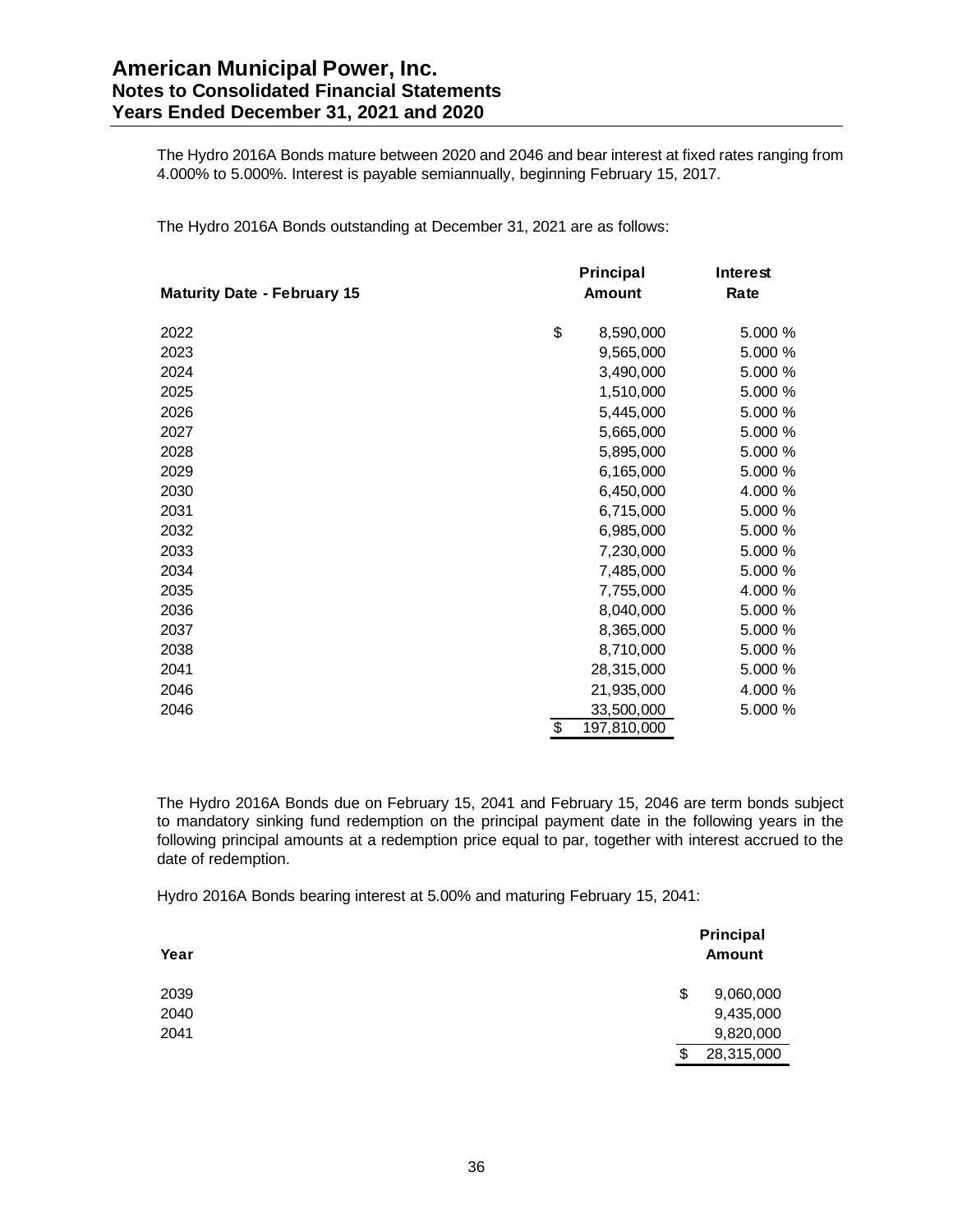Hydro 2016A Bonds bearing interest at 4.00% and maturing at February 15, 2046:

| Year | Principal<br><b>Amount</b> |
|------|----------------------------|
| 2042 | \$<br>4,085,000            |
| 2043 | 4,210,000                  |
| 2044 | 4,335,000                  |
| 2045 | 4,520,000                  |
| 2046 | 4,785,000                  |
|      | \$<br>21,935,000           |

Hydro 2016A Bonds bearing interest at 5.00% and maturing on February 15, 2046:

| Year | Principal<br><b>Amount</b> |
|------|----------------------------|
| 2042 | \$<br>6,115,000            |
| 2043 | 6,360,000                  |
| 2044 | 6,620,000                  |
| 2045 | 6,975,000                  |
| 2046 | 7,430,000                  |
|      | 33,500,000<br>\$           |

### **Hydro 2018A Bonds**

On April 29, 2021, AMP issued, pursuant to the Combined Hydroelectric Projects("Hydro") Master Trust Indenture ("MTI"), as amended and supplemented, its Combined Hydroelectric Projects Revenue Bonds Series 2021A ("Hydro 2021A Bonds") (see Note 9). The proceeds of the Hydro 2021A Bonds and other available funds under the MTI were applied to repay an AMP line of credit borrowing, which was used to refund the Hydro 2018A Bonds. The Hydro 2018A Bonds were redeemed on February 24, 2021, at the redemption price of 100%. As of December 31, 2021, there were no remaining Hydro 2018A Bonds outstanding.

#### **Hydro 2020A Bonds**

The Hydro 2020A Bonds mature between 2022 and 2029 with interest at a fixed rate of 5.00%. Interest is payable semi-annually, beginning February 15, 2021. The Hydro 2020A Bonds were issued at an aggregate premium of \$23,614,775.

The Hydro Series 2020A Bonds outstanding at December 31, 2021 are as follows:

| <b>Maturity Date - February 15</b> | Principal<br><b>Amount</b> | <b>Interest</b><br>Rate |
|------------------------------------|----------------------------|-------------------------|
| 2022                               | \$<br>2,250,000            | 5.000%                  |
| 2023                               | 12,395,000                 | 5.000 %                 |
| 2024                               | 13,240,000                 | 5.000%                  |
| 2025                               | 13,985,000                 | 5.000%                  |
| 2026                               | 14,705,000                 | 5.000%                  |
| 2027                               | 15,455,000                 | 5.000%                  |
| 2028                               | 16,240,000                 | 5.000%                  |
| 2029                               | 17,040,000                 | 5.000%                  |
|                                    | 105,310,000<br>S           |                         |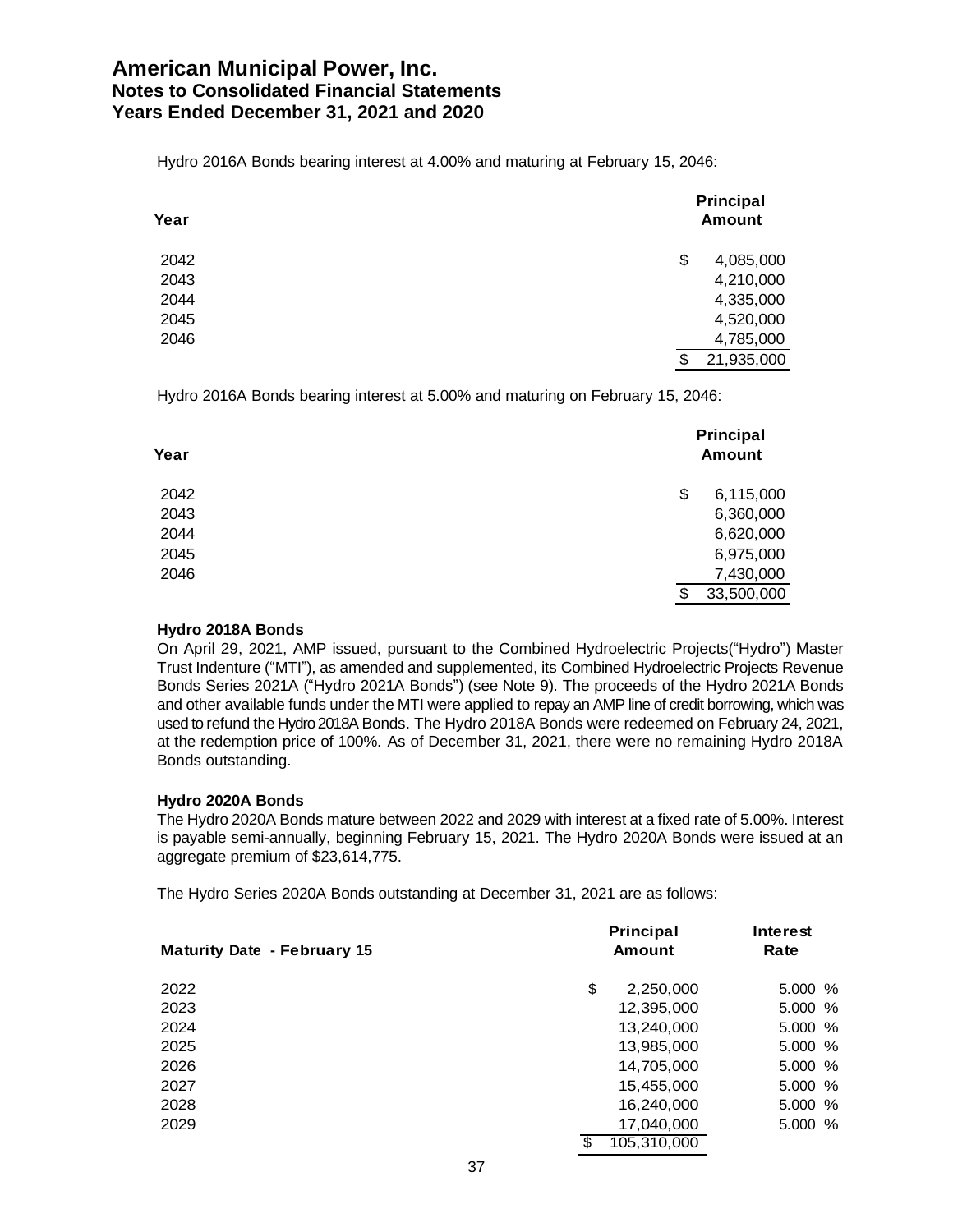# **Hydro 2021A Bonds**

The Hydro 2021A bonds were issued April 29, 2021 for the purpose of paying down a line of credit draw from AMP which was used to retire the Hydro 2018A bonds. The Hydro 2021A Bonds mature between 2022 and 2048 with interest at a fixed rates between 1.00% and 4.00%. Interest is payable semi-annually, beginning August 15, 2021. The Hydro 2021A Bonds were issued at an aggregate premium of \$1,877,935.

The Hydro Series 2021A Bonds outstanding at December 31, 2021 are as follows:

| <b>Maturity Date - February 15</b> |    | Principal<br><b>Amount</b> | Interest<br>Rate |
|------------------------------------|----|----------------------------|------------------|
| 2022                               | S  | 2,240,000                  | 4.000 %          |
| 2023                               |    | 2,360,000                  | 4.000 %          |
| 2024                               |    | 2,460,000                  | 4.000 %          |
| 2048                               |    | 91,185,000                 | 1.000 %          |
|                                    | \$ | 98,245,000                 |                  |

The Hydro 2021A Bonds due on February 15, 2048 are Put bonds subject to mandatory sinking fund redemption on February 15 in the following years in the following principal amounts at a redemption price equal to par, together with interest accrued to the date of redemption.

|      | Principal        |
|------|------------------|
| Year | <b>Amount</b>    |
|      |                  |
| 2025 | \$<br>2,905,000  |
| 2026 | 2,970,000        |
| 2027 | 3,040,000        |
| 2028 | 3,110,000        |
| 2029 | 3,180,000        |
| 2030 | 3,250,000        |
| 2031 | 3,320,000        |
| 2032 | 3,395,000        |
| 2033 | 3,475,000        |
| 2034 | 3,550,000        |
| 2035 | 3,630,000        |
| 2036 | 3,715,000        |
| 2037 | 3,795,000        |
| 2038 | 3,880,000        |
| 2039 | 3,970,000        |
| 2040 | 4,060,000        |
| 2041 | 4,150,000        |
| 2042 | 4,245,000        |
| 2043 | 4,340,000        |
| 2044 | 4,435,000        |
| 2045 | 4,535,000        |
| 2046 | 4,640,000        |
| 2047 | 4,745,000        |
| 2048 | 4,850,000        |
|      | \$<br>91,185,000 |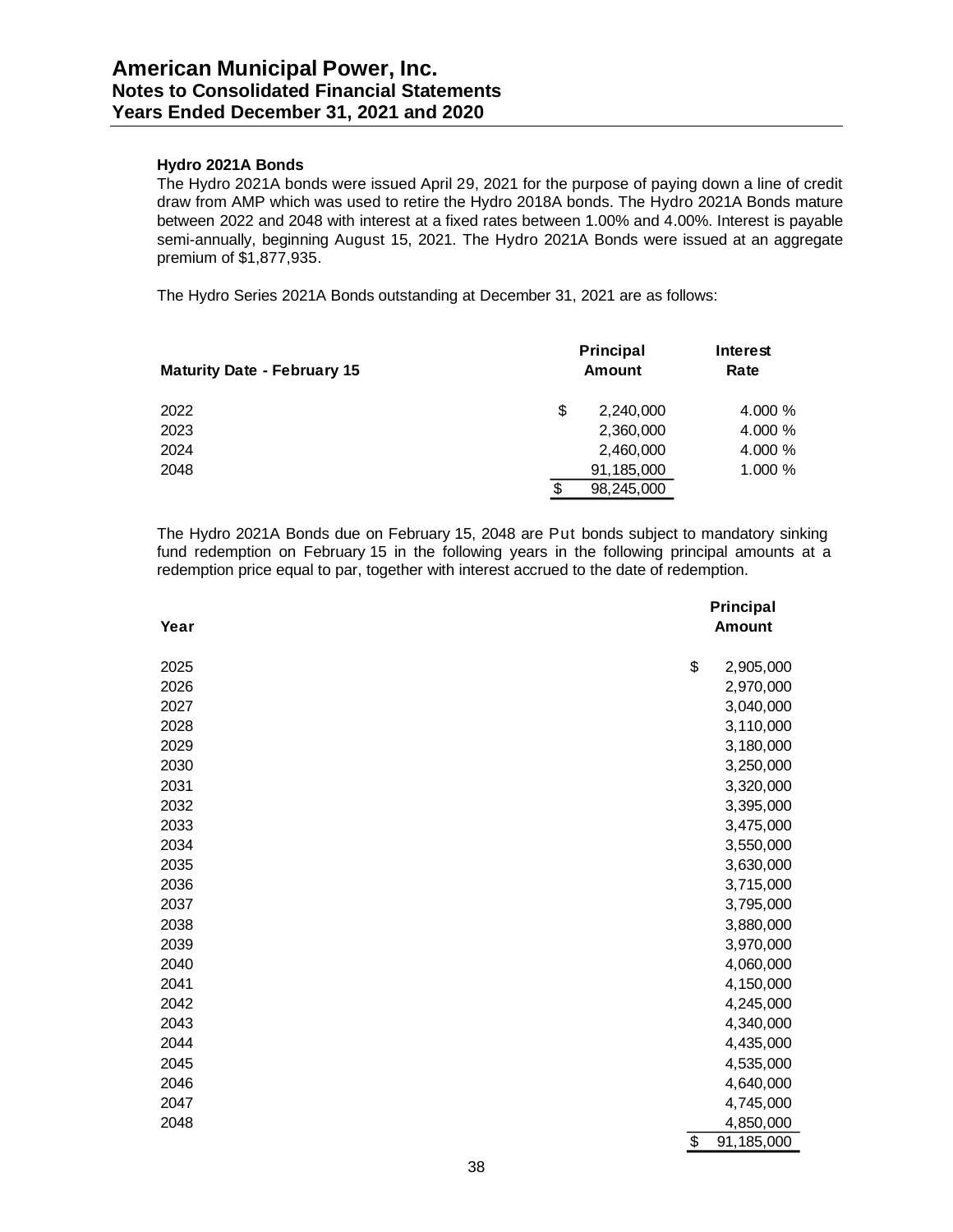AMP has entered into a power sales contract dated as of November 1, 2007 with 79 of its members (the "Hydro Participants") by the terms of which AMP agrees to sell, and the Hydro Participants agree to buy on a take-or-pay basis, the electric output of three hydroelectric facilities with an aggregate capacity of 208 MW on the Ohio River. The take-or-pay obligations of the Hydro Participants under the Hydro power sales contract are limited obligations payable solely out of the revenues, and, with two exceptions, as an operating expense, of their respective electric systems and are subject to step up to the same extent as are the obligations of the PSEC Participants under the PSEC power sales contract. There have been no incidents of default by the Participants.

#### **Meldahl Financings**

The Meldahl Hydroelectric Project Revenue Bonds, Series 2010A, 2010B, 2010C, and 2010D ("Meldahl 2010A Bonds", "Meldahl 2010B Bonds", "Meldahl 2010C Bonds" and "Meldahl 2010D Bonds", collectively "Meldahl A-D Bonds") were issued on December 7, 2010, pursuant to a Master Trust Indenture, dated as of October 1, 2010 (as amended and supplemented, "Meldahl MTI"), with an aggregate par amount of \$330,065,000. Interest is payable semiannually, beginning February 15, 2011.

AMP designated the Meldahl 2010B Bonds and the Meldahl 2010E Bonds as BABs and the Meldahl 2010C Bonds as New CREBs. See "Build America Bonds and New Clean Renewable Energy Bonds" above.

#### **Meldahl 2010A Bonds**

The Meldahl 2010A Bonds were retired on their scheduled date of February 15, 2021 and have no remaining balance.

#### **Meldahl 2010B Bonds**

The Meldahl 2010B Bonds outstanding at December 31, 2021 are as follows:

| <b>Maturity Date - February 15</b> | Principal<br><b>Amount</b> | Interest<br>Rate |
|------------------------------------|----------------------------|------------------|
| 2035                               | 10,000,000<br>\$.          | 7.000 %          |
| 2050                               | 250,000,000                | 7.499 %          |
|                                    | 260,000,000<br>\$.         |                  |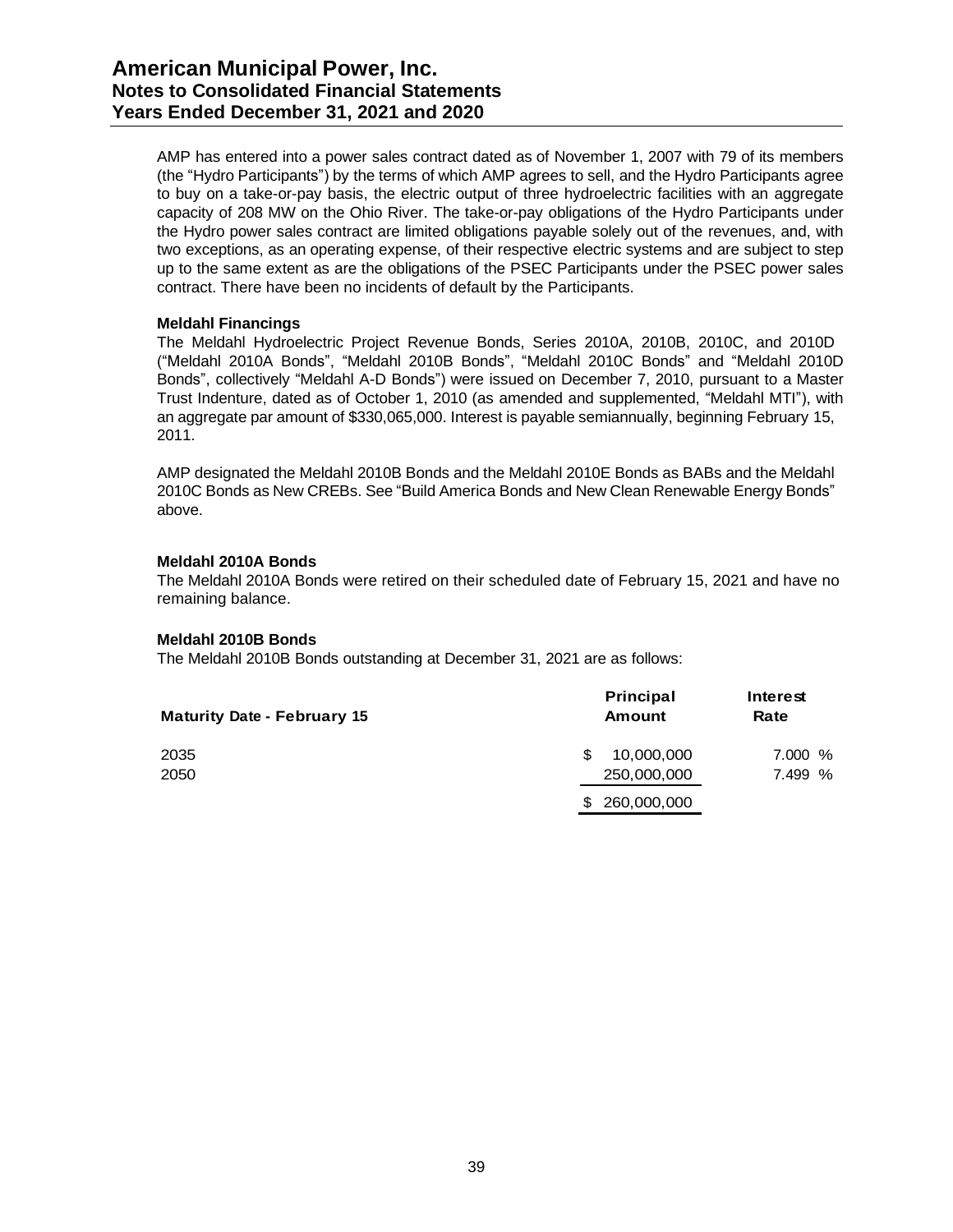# **American Municipal Power, Inc. Notes to Consolidated Financial Statements Years Ended December 31, 2021 and 2020**

The Meldahl 2010B Bonds due on February 15, 2050 are term bonds subject to mandatory sinking fund redemption on February 15 in the following years in the following principal amounts at a redemption price equal to par, together with interest accrued to the date of redemption:

| Year | Principal<br><b>Amount</b> |
|------|----------------------------|
| 2024 | \$<br>3,710,000            |
| 2025 | 3,985,000                  |
| 2026 | 4,285,000                  |
| 2027 | 4,600,000                  |
| 2029 | 4,945,000                  |
| 2030 | 5,310,000                  |
| 2031 | 5,705,000                  |
| 2032 | 6,130,000                  |
| 2033 | 6,585,000                  |
| 2034 | 7,075,000                  |
| 2036 | 7,605,000                  |
| 2037 | 8,170,000                  |
| 2038 | 8,775,000                  |
| 2039 | 9,430,000                  |
| 2040 | 10,130,000                 |
| 2041 | 10,885,000                 |
| 2042 | 11,695,000                 |
| 2043 | 12,565,000                 |
| 2044 | 13,500,000                 |
| 2045 | 14,505,000                 |
| 2046 | 15,585,000                 |
| 2047 | 16,745,000                 |
| 2048 | 17,990,000                 |
| 2049 | 19,325,000                 |
| 2050 | 20,765,000                 |
|      | \$<br>250,000,000          |

### **Meldahl 2010C Bonds**

The Meldahl 2010C Bonds were issued at a par amount of \$20,000,000, bearing interest at a rate of 6.849% and mature on February 15, 2028. From any available moneys, AMP may, at its option, redeem, on any business day, prior to their respective maturities, in whole or in part, the Meldahl 2010A Bonds, the Meldahl 2010B Bonds and the Meldahl 2010C Bonds, at the make wholeredemption price. The Meldahl 2010B Bonds and the Meldahl 2010C Bonds are subject to redemption from any available moneys, at the option of AMP, prior to their maturity, in whole or in part upon the occurrence of certain extraordinary events, at a make-whole redemption price.

#### **Meldahl 2010D Bonds**

The Meldahl 2010D Bonds were retired on their scheduled date of February 15, 2021 and have no remaining balance.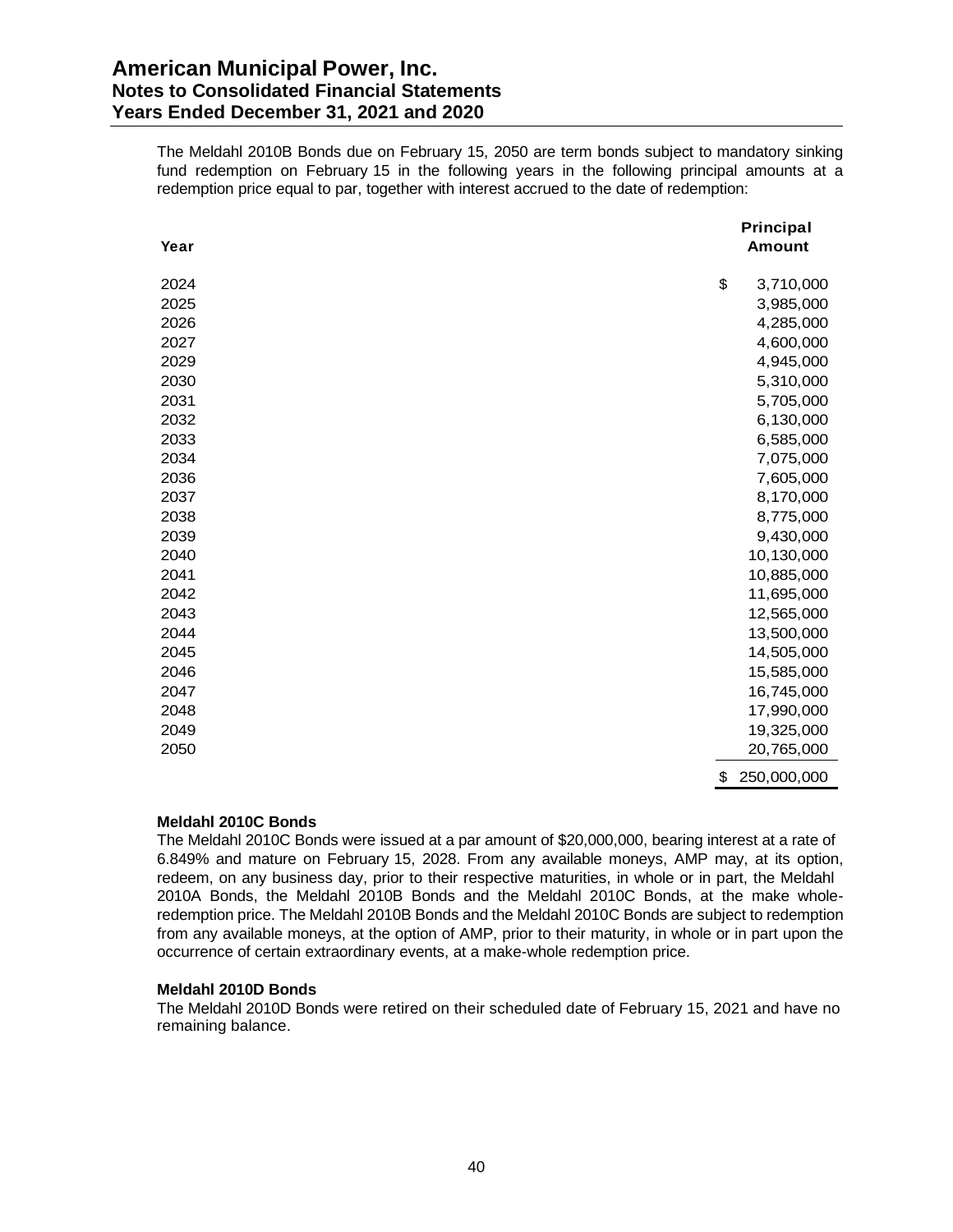# **Meldahl Series 2010E Bonds**

The Meldahl Hydroelectric Project Revenue Bonds, Series 2010E ("Meldahl 2010E Bonds") were issued on December 17, 2010, pursuant to the Meldahl MTI, with an aggregate par amount of \$355,035,000. From the date of issuance to May 23, 2011, the bonds bore interest at the threemonth LIBOR rate plus a 2.95% fixed spread.

On May 23, 2011, \$300,000,000 of the Meldahl 2010E Bonds was remarketed. The Meldahl 2010E Bonds will mature in 2050 and bear interest at a fixed rate of 6.270%. Interest is payable semiannually, beginning August 15, 2011.

The Meldahl 2010E Bonds are term bonds with an interest rate of 6.27%, subject to mandatory sinking fund redemption on February 15 in the following years in the following principal amounts at a redemption price equal to par, together with interest accrued to the date of redemption.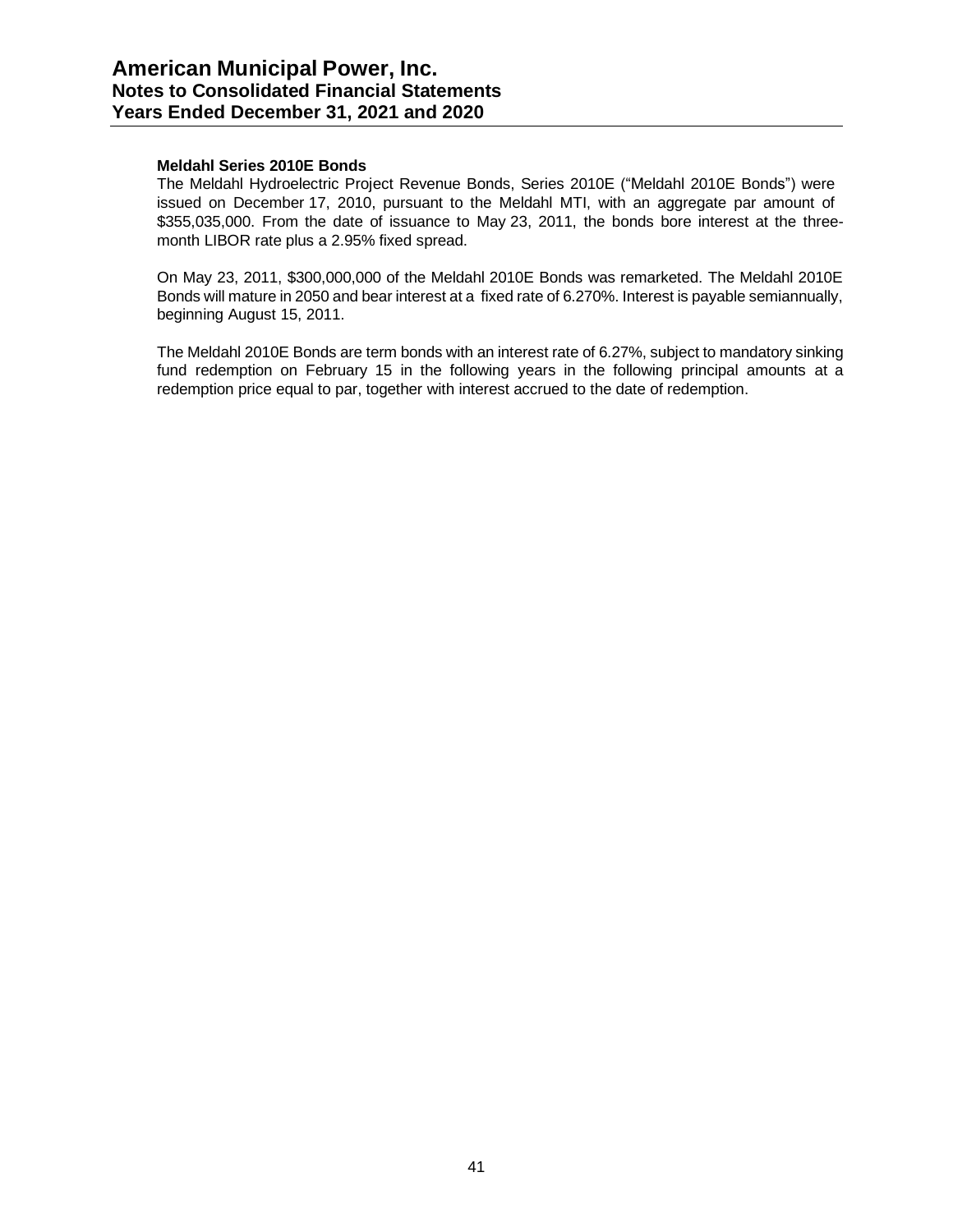|      | Principal         | <b>Interest</b> |
|------|-------------------|-----------------|
| Year | <b>Amount</b>     | Rate            |
| 2022 | \$<br>8,900,000   | 6.270 %         |
| 2023 | 9,340,000         | 6.270 %         |
| 2024 | 6,665,000         | 6.270 %         |
| 2025 | 6,915,000         | 6.270 %         |
| 2026 | 7,170,000         | 6.270 %         |
| 2027 | 2,125,000         | 6.270 %         |
| 2028 | 125,000           | 6.270 %         |
| 2029 | 7,965,000         | 6.270 %         |
| 2030 | 8,250,000         | 6.270 %         |
| 2031 | 8,545,000         | 6.270 %         |
| 2032 | 8,845,000         | 6.270 %         |
| 2033 | 9,145,000         | 6.270 %         |
| 2034 | 9,455,000         | 6.270 %         |
| 2035 | 7,735,000         | 6.270 %         |
| 2036 | 10,535,000        | 6.270 %         |
| 2037 | 10,890,000        | 6.270 %         |
| 2038 | 11,260,000        | 6.270 %         |
| 2039 | 11,625,000        | 6.270 %         |
| 2040 | 11,995,000        | 6.270 %         |
| 2041 | 12,365,000        | 6.270 %         |
| 2042 | 12,745,000        | 6.270 %         |
| 2043 | 13,120,000        | 6.270 %         |
| 2044 | 13,500,000        | 6.270 %         |
| 2045 | 13,875,000        | 6.270 %         |
| 2046 | 14,245,000        | 6.270 %         |
| 2047 | 14,615,000        | 6.270 %         |
| 2048 | 14,980,000        | 6.270 %         |
| 2049 | 15,330,000        | 6.270 %         |
| 2050 | 15,675,000        | 6.270 %         |
|      | \$<br>297,935,000 |                 |

The Meldahl 2010E bonds outstanding at December 31, 2021 are as follows:

From any available funds, AMP may, at its option, redeem, on any business day, prior to their respective maturities, in whole or in part, the Meldahl 2010E bonds at the make whole redemption price. The Meldahl 2010E Bonds are subject to redemption from any available funds, at the option of AMP, prior to their maturity, in whole or in part upon the occurrence of certain extraordinary events, at a make-whole redemption price.

#### **Meldahl 2016A Bonds**

The Meldahl Hydroelectric Project Revenue Bonds, Series 2016A ("Meldahl 2016A Bonds"), were issued on July 27, 2016, pursuant to the terms of Meldahl MTI, with an aggregate par amount of \$80,050,000. The Meldahl 2016A Bonds were issued at an aggregate premium of \$13,247,689. The Meldahl 2016A Bonds mature between 2019 and 2046 and bear interest at fixed rates ranging from 2.000% to 5.000%. Interest is payable semiannually, beginning February 15, 2017. AMP has the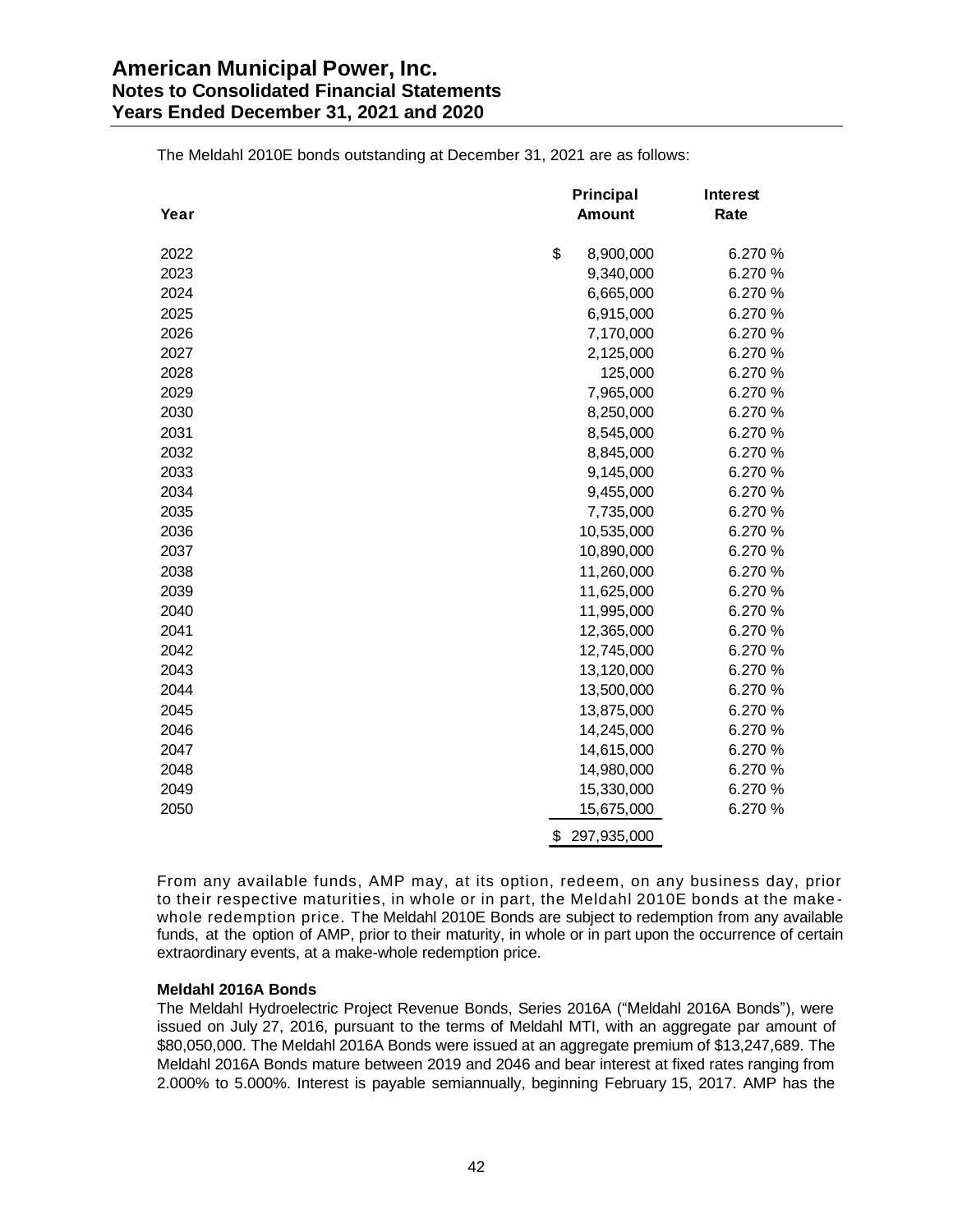option to redeem the Meldahl 2016A Bonds on any date in whole or in part, at the make-whole premium on or after February 15, 2026.

The Meldahl 2016A Bonds outstanding at December 31, 2021 are as follows:

|                                    | <b>Principal</b> | Interest |
|------------------------------------|------------------|----------|
| <b>Maturity Date - February 15</b> | <b>Amount</b>    | Rate     |
| 2022                               | \$<br>2,185,000  | 5.000 %  |
| 2023                               | 2,240,000        | 5.000 %  |
| 2024                               | 1,735,000        | 5.000 %  |
| 2025                               | 1,780,000        | 5.000 %  |
| 2026                               | 2,735,000        | 5.000 %  |
| 2027                               | 1,780,000        | 5.000 %  |
| 2028                               | 1,305,000        | 2.000 %  |
| 2029                               | 3,000,000        | 5.000 %  |
| 2030                               | 3,080,000        | 5.000 %  |
| 2031                               | 3,160,000        | 5.000 %  |
| 2032                               | 3,235,000        | 5.000 %  |
| 2033                               | 3,320,000        | 5.000 %  |
| 2034                               | 3,385,000        | 4.000 %  |
| 2035                               | 3,060,000        | 4.000 %  |
| 2036                               | 3,550,000        | 3.000 %  |
| 2041                               | 18,225,000       | 4.000 %  |
| 2046                               | 19,340,000       | 5.000 %  |
|                                    | \$<br>77,115,000 |          |

The Meldahl 2016A Bonds due February 15, 2041 and February 15, 2046 are term bonds subject to mandatory sinking fund redemption on the principal payment date in the following years in the following principal amounts as a redemption price equal to par, together with interest accrued to the date of redemption.

Meldahl 2016A Bonds bearing interest at 4.000% and maturing on February 15, 2041:

| Year | Principal<br><b>Amount</b> |  |
|------|----------------------------|--|
| 2037 | \$<br>3,580,000            |  |
| 2038 | 3,610,000                  |  |
| 2039 | 3,645,000                  |  |
| 2040 | 3,680,000                  |  |
| 2041 | 3,710,000                  |  |
|      | 18,225,000<br>\$           |  |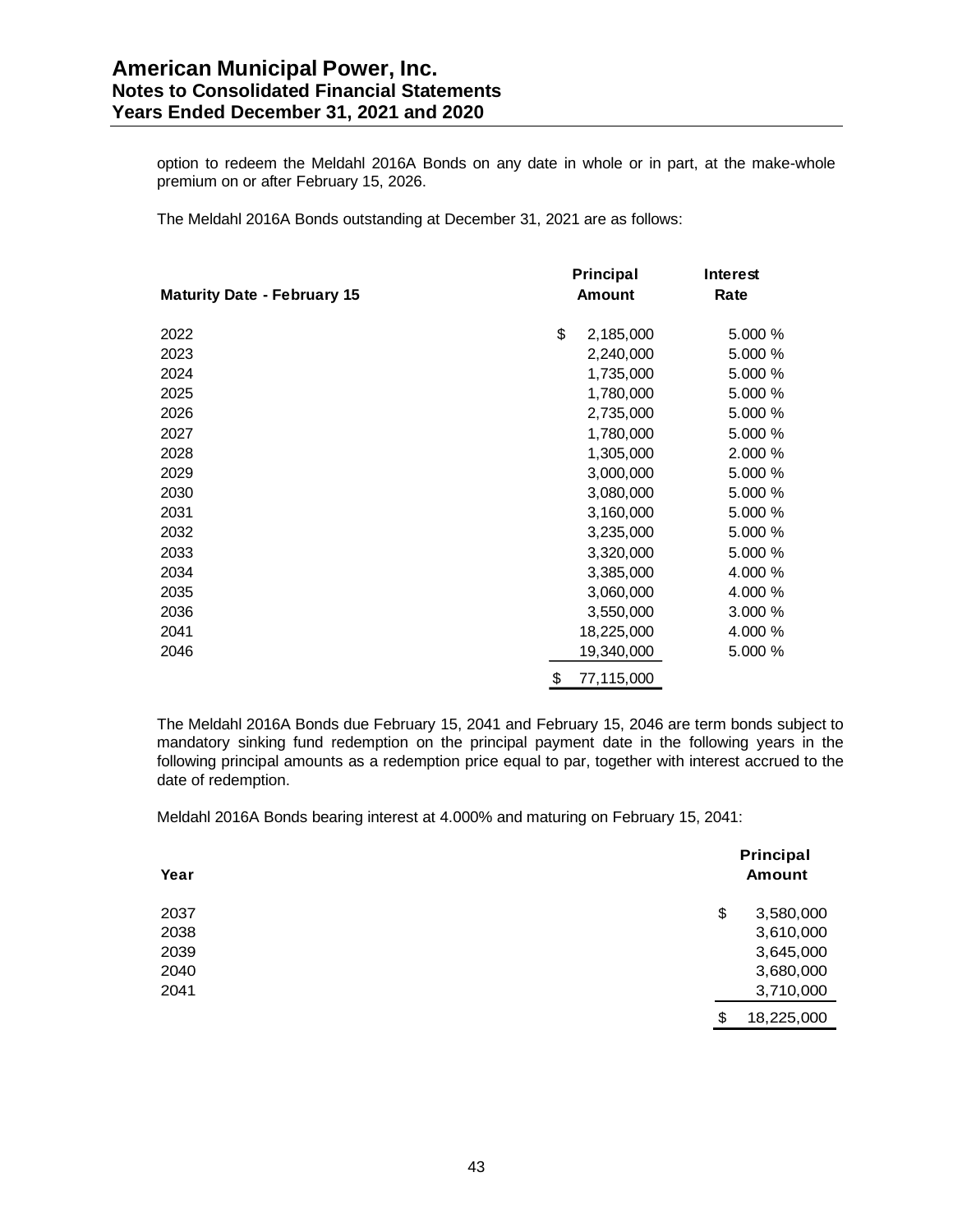| Year | Principal<br><b>Amount</b> |
|------|----------------------------|
| 2042 | \$<br>3,750,000            |
| 2043 | 3,815,000                  |
| 2044 | 3,870,000                  |
| 2045 | 3,925,000                  |
| 2046 | 3,980,000                  |
|      | \$<br>19,340,000           |

Meldahl 2016A Bonds bearing interest at 5.000% and maturing on February 15, 2046:

The proceeds of the Meldahl 2016A funds were used to (i) repay draws on the line of credit used as interim financing, (ii) fund a parity common reserve account, and (iii) pay the cost of issuance.

AMP has entered into a power sales contract dated as of March 1, 2009 with 48 of its members (the "Meldahl Participants") by the terms of which AMP agrees to sell, and the Meldahl Participants agree to buy on a take-or-pay basis, the electric output of a hydroelectric facility with an aggregate capacity of 105 MW on the Ohio River. The take-or-pay obligations of the Meldahl Participants under the Meldahl power sales contract are limited obligations payable solely out of the revenues, and, with two exceptions, as an operating expense, of their respective electric systems and are subject to step up to the same extent as the obligations of the PSEC Participants under the PSEC power sales contract, except that the maximum step-up percentage is 106%. There have been no incidents of default by the Participants.

# **Fremont Energy Center Projects Financings**

The AMP Fremont Energy Center Revenue Bonds, Series 2012B (the "AFEC 2012B Bonds") were issued June 29, 2012, pursuant to a Master Trust Indenture, dated as of June 1, 2012, as supplemented ("AFEC MTI"), in the form of serial and term bonds with an aggregate par amount of \$525,545,000. Interest is payable semiannually beginning February 15, 2013. AMP has the right to redeem the AFEC 2012B Bonds maturing after February 15, 2022, prior to their respective maturities, in whole or in part, on any date beginning February 15, 2022, at a redemption price of par, plus accrued interest.

On December 20, 2017, AMP issued, pursuant to the AFEC MTI, its AMP Fremont Energy Campus Project Revenue Bonds, Refunding Series 2017A, ("AFEC 2017A Bonds") with an aggregate par amount of \$124,385,000. The AFEC 2017A Bonds were issued to in order to (i) refund a portion (\$127,630,000) of the AMP's Fremont Energy Campus Project Bonds, Series 2012B ("the AFEC 2012B Bonds"), issued on June 29, 2012 in the aggregate principal amount of \$525,545,000, and (ii)pay the costs of issuance of the AFEC 2017A Bonds. Specifically, a portion of the proceeds of the AFEC 2017A Bonds were deposited in an Escrow Fund established by AMP to be used exclusively to advance refund portions of AFEC 2012B Bonds.

On November 18, 2021, AMP issued, pursuant to the AFEC MTI, its AMP Fremont Energy Campus Project Revenue Bonds, Refunding Series 2021A, ("AFEC 2021A Bonds") with an aggregate par amount of \$269,520,000. The AFEC 2021A Bonds were issued to in order to (i) refund a portion (\$343,750,000) of the AMP's Fremont Energy Campus Project Bonds, Series 2012B ("the AFEC 2012B Bonds"), issued on June 29, 2012 in the aggregate principal amount of \$525,545,000, and (ii)pay the costs of issuance of the AFEC 2021A Bonds. Specifically, a portion of the proceeds of the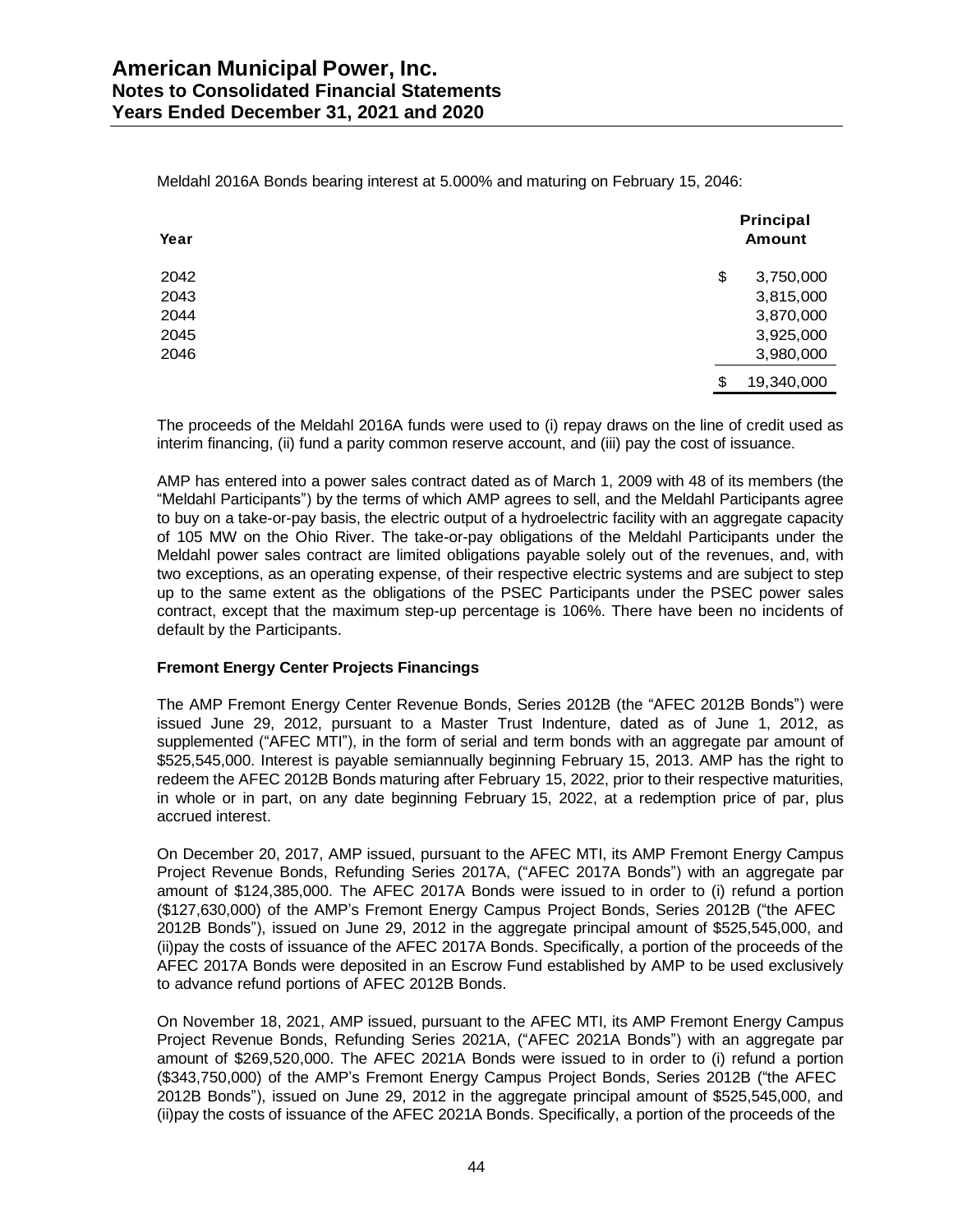AFEC 2021A Bonds were deposited in an Escrow Fund established by AMP to be used exclusively to advance refund portions of AFEC 2012B Bonds.

In the consolidated balance sheets, the funds held in escrow are presented in Trustee funds – restricted.

#### **AMP Fremont Energy Center 2012B Bonds**

The AFEC 2012B Bonds outstanding at December 31, 2021 were as follows:

| <b>Maturity Date - February 15</b> | <b>Principal</b><br><b>Amount</b> | Interest<br>Rate |
|------------------------------------|-----------------------------------|------------------|
| 2022                               | \$11,375,000                      | 5.000%           |
|                                    | 11,375,000                        |                  |

AMP has entered into a power sales contract dated as of June 1, 2012 with 87 of its members (the "AFEC Participants") by the terms of which AMP agrees to sell, and the AFEC Participants agree to buy, on a take-or-pay basis, the electric output of an AMP 90.69% undivided ownership interest in AFEC with an aggregate capacity of 641 MW. The take-or-pay obligations of the AFEC Participants under the AFEC power sales contract are limited obligations, payable solely out of the revenues, and, with two exceptions, as an operating expense, of their respective electric systems and are subject to step up to the same extent as the obligations of the PSEC Participants under the PSEC power sales contract. There have been no incidents of default by the Participants.

#### **AMP Fremont Energy Center 2017A Bonds**

AFEC 2017A Bonds mature beginning February 15, 2019 through 2042. Interest is payable semiannually beginning February 15, 2023. AMP has the right to redeem the AFEC 2017A Bonds maturing after February 15, 2042, prior to their respective maturities, in whole or in part, on any date beginning February 15, 2023, at a redemption price of par, plus accrued interest.

The AMP Fremont Energy Center 2017A Bonds outstanding at December 31, 2021 are as follows:

| <b>Maturity Date - February 15</b> | Principal<br><b>Amount</b> | <b>Interest</b><br>Rate |
|------------------------------------|----------------------------|-------------------------|
| 2023                               | 11,640,000<br>\$           | 5.000%                  |
| 2024                               | 12,225,000                 | 5.000%                  |
| 2025                               | 12,835,000                 | 5.000%                  |
| 2026                               | 13,480,000                 | 5.000%                  |
| 2027                               | 14,150,000                 | 5.000%                  |
| 2028                               | 14,860,000                 | 5.000%                  |
| 2029                               | 15,605,000                 | 5.000%                  |
| 2042                               | 29,590,000                 | 4.000 %                 |
|                                    | 124,385,000<br>S           |                         |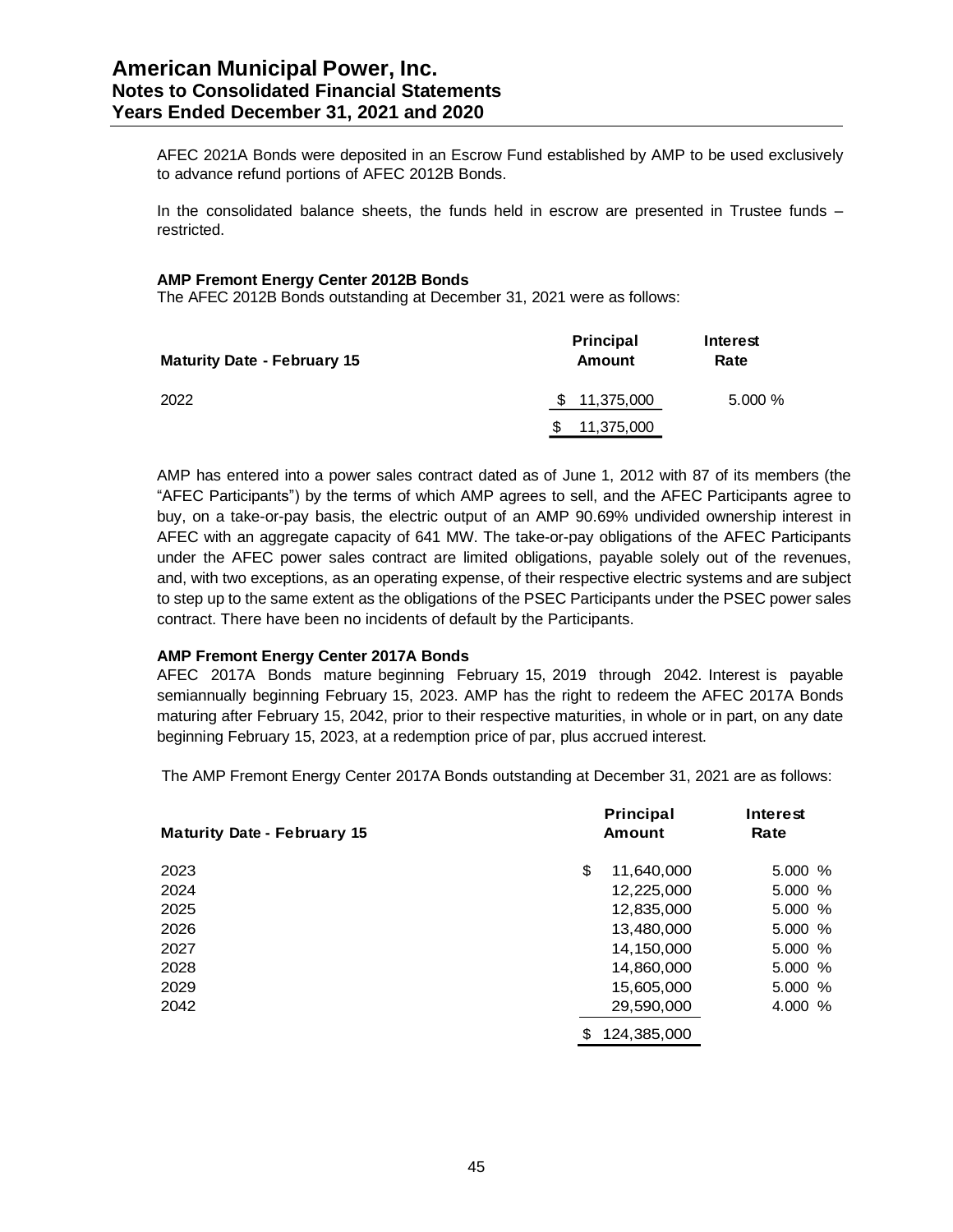# **AMP Fremont Energy Center 2021A Bonds**

The AFEC 2021A Bonds mature between 2023 and 2038 with interest at a fixed rates between 4.00% and 5.00%. Interest is payable semi-annually, beginning February 15, 2022. The AFEC 2021A Bonds were issued at an aggregate premium of \$67,173,076.

The AFEC Series 2021A Bonds outstanding at December 31, 2021 are as follows:

|                                    | Principal         | <b>Interest</b> |
|------------------------------------|-------------------|-----------------|
| <b>Maturity Date - February 15</b> | <b>Amount</b>     | Rate            |
|                                    |                   |                 |
| 2023                               | \$<br>3,475,000   | 5.000 %         |
| 2024                               | 3,650,000         | 5.000 %         |
| 2025                               | 3,830,000         | 5.000 %         |
| 2026                               | 4,020,000         | 5.000 %         |
| 2027                               | 4,225,000         | 5.000 %         |
| 2028                               | 4,435,000         | 5.000 %         |
| 2029                               | 4,655,000         | 5.000 %         |
| 2030                               | 21,960,000        | 5.000 %         |
| 2031                               | 23,060,000        | 5.000 %         |
| 2032                               | 24,210,000        | 5.000 %         |
| 2033                               | 25,420,000        | 5.000 %         |
| 2034                               | 26,690,000        | 5.000 %         |
| 2035                               | 28,025,000        | 5.000 %         |
| 2036                               | 29,430,000        | 4.000 %         |
| 2037                               | 30,605,000        | 4.000 %         |
| 2038                               | 31,830,000        | 4.000 %         |
|                                    | \$<br>269,520,000 |                 |

## **AMP Fremont Energy Center Escrow Bonds**

The AMP Fremont Energy Center Escrow Bonds(all related to the AFEC 2012B Bonds) outstanding at December 31, 2021 are as follows:

| <b>Maturity Date - February 15</b> | Principal<br>Amount | Interest<br>Rate               |
|------------------------------------|---------------------|--------------------------------|
| 2022                               |                     | $$460,005,000$ 4.000% - 5.250% |
|                                    | 460,005,000<br>S.   |                                |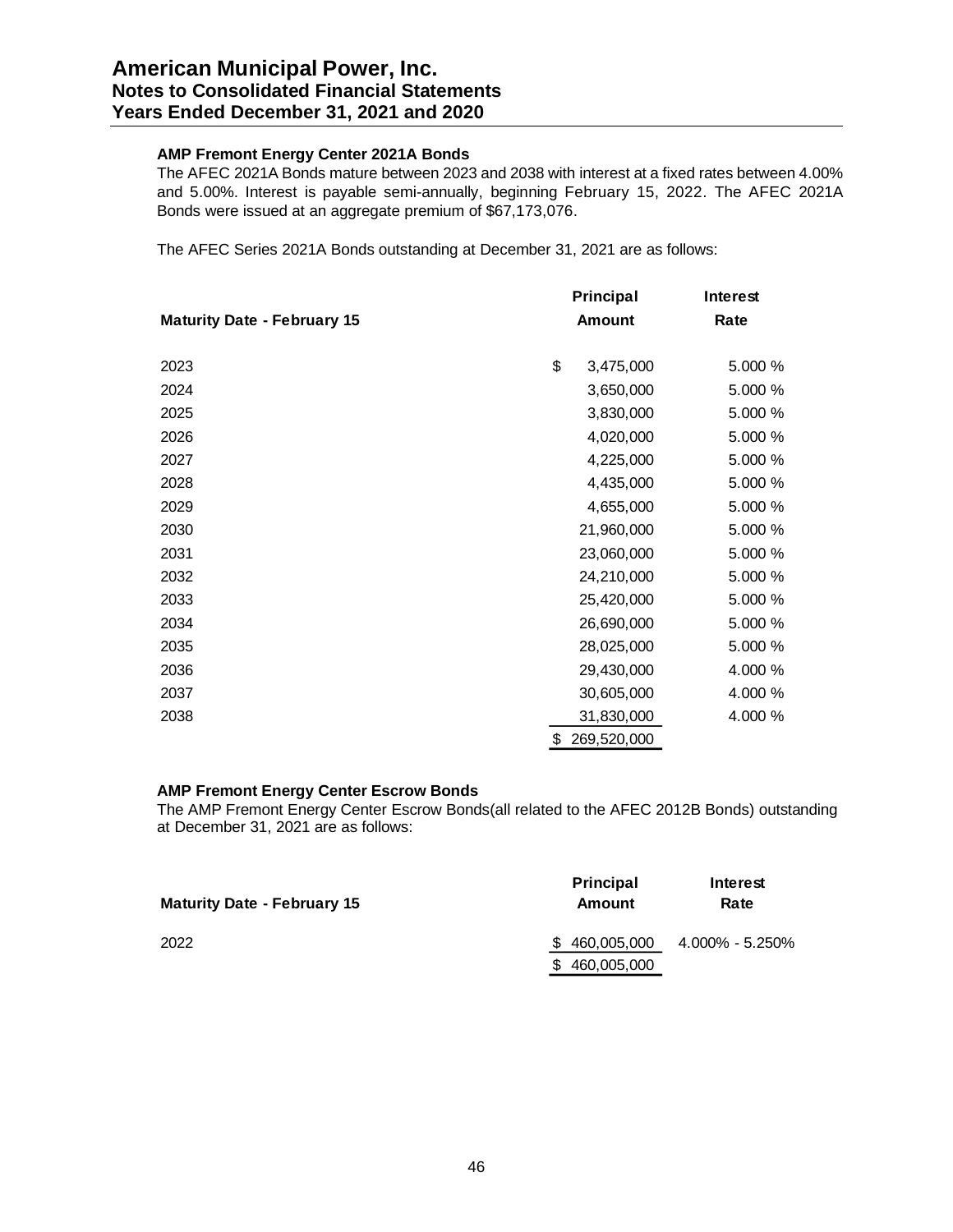### **Greenup Hydroelectric Project 2016A Revenue Bonds**

The Greenup Hydroelectric Project Revenue Bonds, Series 2016A ("Greenup 2016A Bonds") were issued May 11, 2016 in the form of serial and term bonds with an aggregate par amount of \$125,630,000. The Greenup 2016A Bonds were issued at an aggregate premium of \$21,832,548. The bonds will mature between 2018 and 2046 and bear interest at fixed rates between 3.00% and 5.00%. Interest is payable semiannually beginning August 15, 2016. AMP has the option to redeem the Greenup 2016A Bonds on any date in whole or in part, at the make-whole premium on or after February 15, 2026.

The Greenup 2016A Bonds outstanding at December 31, 2021 are as follows:

|                                    | <b>Principal</b> | Interest |
|------------------------------------|------------------|----------|
| <b>Maturity Date - February 15</b> | <b>Amount</b>    | Rate     |
| 2022                               | \$<br>1,840,000  | 5.000 %  |
| 2023                               | 1,930,000        | 5.000 %  |
| 2024                               | 2,030,000        | 5.000%   |
| 2025                               | 2,130,000        | 5.000 %  |
| 2026                               | 3,235,000        | 5.000 %  |
| 2027                               | 3,395,000        | 5.000 %  |
| 2028                               | 3,565,000        | 5.000 %  |
| 2029                               | 3,745,000        | 5.000 %  |
| 2030                               | 3,930,000        | 5.000 %  |
| 2031                               | 4,130,000        | 5.000 %  |
| 2032                               | 4,335,000        | 4.000 %  |
| 2033                               | 4,550,000        | 5.000 %  |
| 2034                               | 4,780,000        | 3.000 %  |
| 2035                               | 4,920,000        | 4.000 %  |
| 2036                               | 5,120,000        | 4.000 %  |
| 2041                               | 29,420,000       | 5.000 %  |
| 2046                               | 37,545,000       | 5.000 %  |
|                                    | 120,600,000<br>S |          |

The Greenup 2016A Bonds due on February 15, 2041 and February 15, 2046 are term bonds subject to mandatory sinking fund redemption on the principal payment date in the following years in the following principal amounts at a redemption price equal to par, together with interest accrued to the date of redemption.

Greenup 2016A Bonds bearing interest at 5.000% and maturing on February 15, 2041:

| Year | Principal<br><b>Amount</b> |  |
|------|----------------------------|--|
| 2037 | \$<br>5,325,000            |  |
| 2038 | 5,590,000                  |  |
| 2039 | 5,870,000                  |  |
| 2040 | 6,165,000                  |  |
| 2041 | 6,470,000                  |  |
|      | \$<br>29,420,000           |  |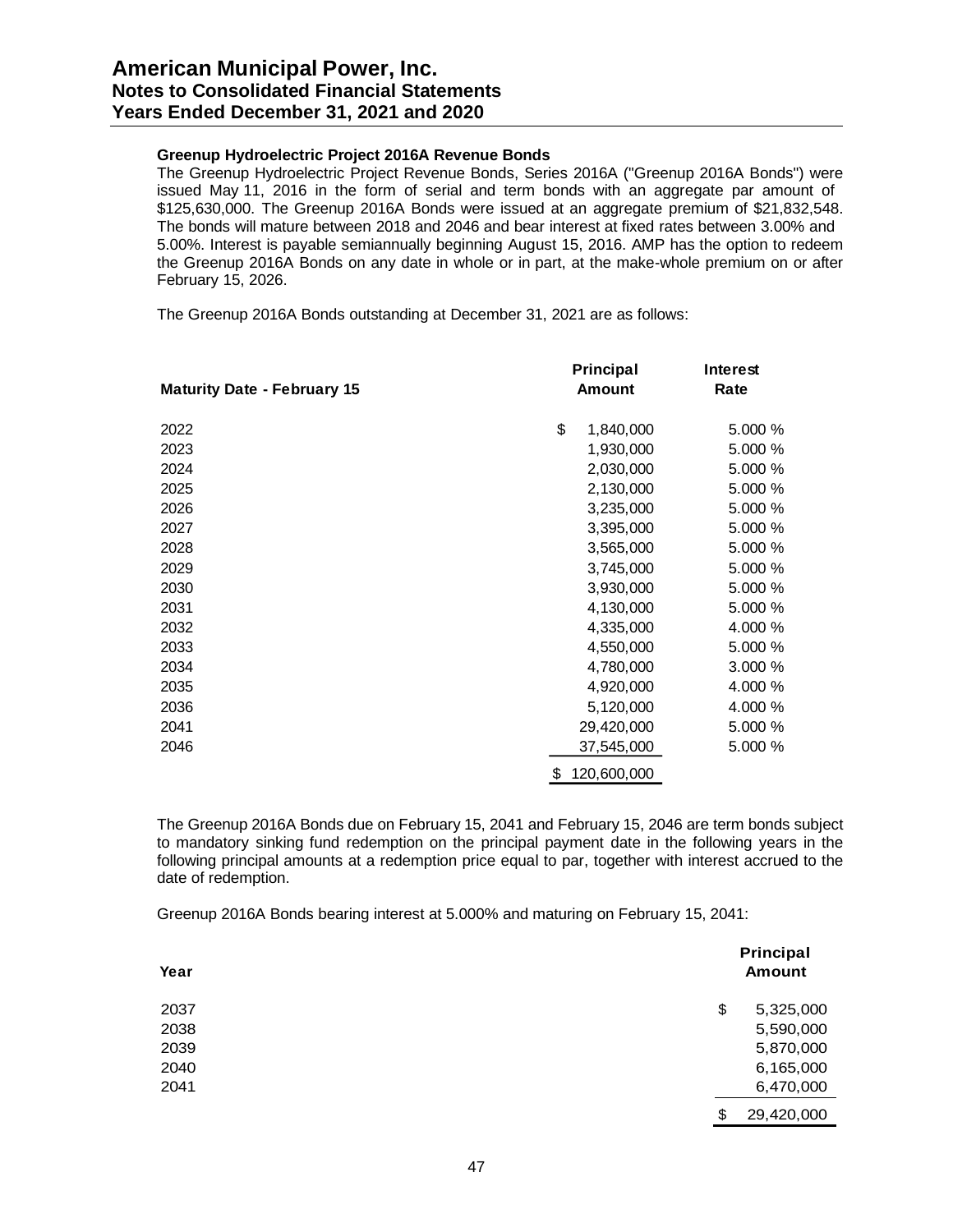Greenup 2016A Bonds bearing interest at 5.000% and maturing on February 15, 2046:

| Year | Principal<br><b>Amount</b> |
|------|----------------------------|
| 2042 | \$<br>6,795,000            |
| 2043 | 7,135,000                  |
| 2044 | 7,490,000                  |
| 2045 | 7,865,000                  |
| 2046 | 8,260,000                  |
|      | \$<br>37,545,000           |

The proceeds of the Greenup 2016A Bonds were used to (i) finance the purchase price of the 48.6% undivided ownership interest in the Greenup Hydroelectric facility (see Note 3), (ii) provide funds for capital construction, (iii) repay draws on the line of credit used as interim financing, (iv) fund a portion of interest due on the Greenup 2016A Bonds, and (v) pay the cost of issuance.

#### **AMP Solar Phase II 2019A Bonds**

The Solar Electricity Prepayment Project Revenue Bonds Series 2019A (Green Bonds) ("Solar 2019A Bonds") were issued on January 31, 2019, pursuant to the terms of a Master Trust Indenture, dated as of January 1, 2019 (as amended and supplemented), ("Solar MTI"), in the form of serial and term bonds with an aggregate par amount of \$55,195,000. The Solar 2019A Bonds were issued at an aggregate premium of \$8,199,396.90. The bonds will mature between 2020 and 2044 and bear interest at a fixed rate of 5.000%. Interest is payable semiannually, beginning August 15, 2020.

The Solar 2019A Bonds were issued by AMP for the purpose of (i) refinancing the prepayment for a specified supply of electricity from thirteen (13) solar photovoltaic generating facilities with a rated capacity of approximately 36.825 megawatts located in the States of Delaware, Michigan, Ohio and Virginia pursuant to the terms of a Power Purchase Agreement, between DG AMP Solar, LLC and AMP, dated March 29, 2016, (ii) funding a deposit to the Parity Common Reserve Fund, and (iii) paying costs of issuance of the Series 2019A Bonds.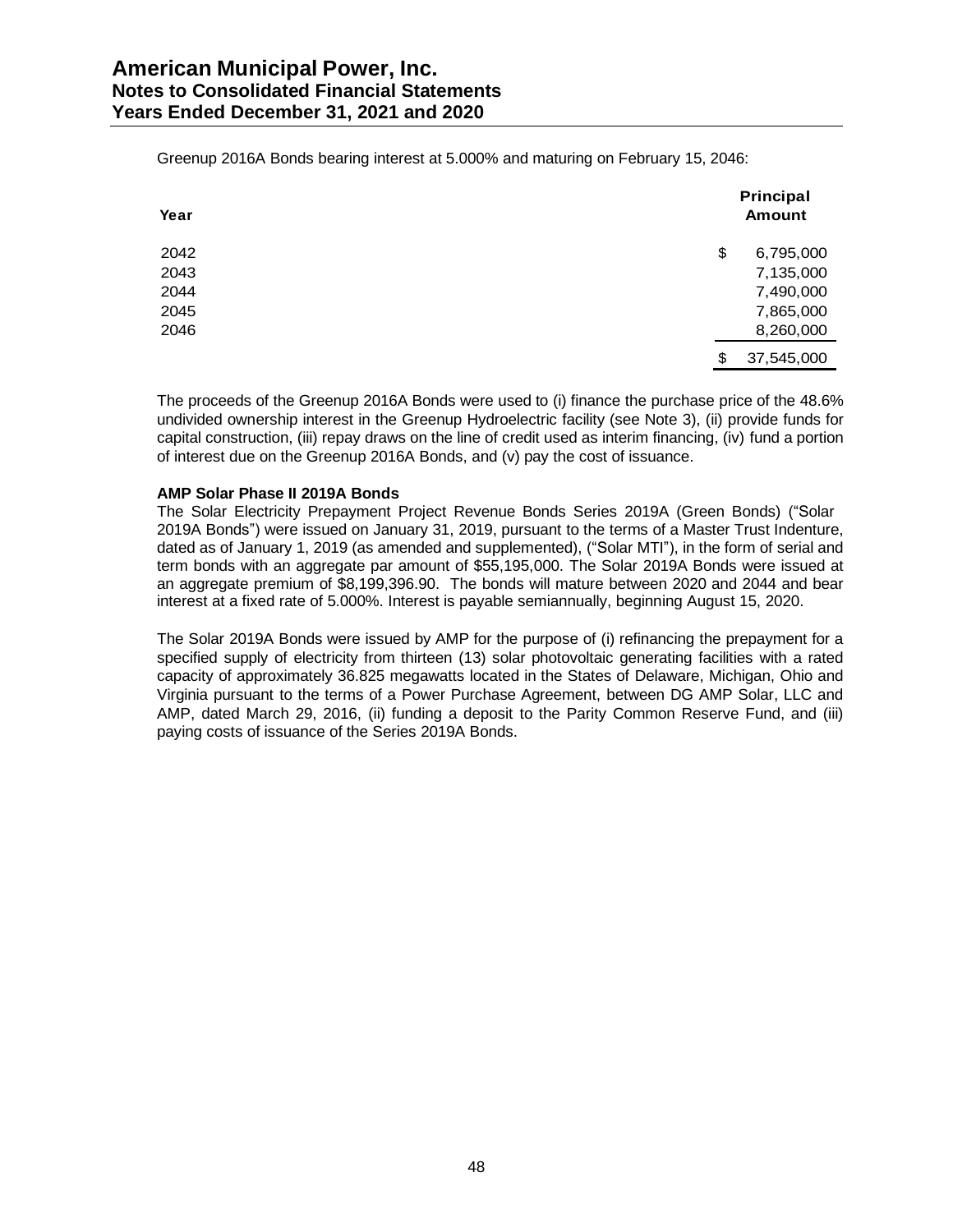| <b>Maturity Date - February 15</b> | Principal<br><b>Amount</b> |
|------------------------------------|----------------------------|
| 2022                               | \$<br>1,480,000            |
| 2023                               | 1,540,000                  |
| 2024                               | 1,605,000                  |
| 2025                               | 1,670,000                  |
| 2026                               | 1,740,000                  |
| 2027                               | 1,815,000                  |
| 2028                               | 1,890,000                  |
| 2029                               | 1,970,000                  |
| 2030                               | 2,055,000                  |
| 2031                               | 2,145,000                  |
| 2032                               | 2,240,000                  |
| 2033                               | 2,340,000                  |
| 2034                               | 2,445,000                  |
| 2035                               | 2,550,000                  |
| 2036                               | 2,665,000                  |
| 2037                               | 2,790,000                  |
| 2038                               | 2,915,000                  |
| 2039                               | 3,045,000                  |
| 2044                               | 13,620,000                 |
|                                    | \$<br>52,520,000           |

The Solar II Series 2019A Bonds outstanding at December 31, 2021 are as follows:

From any available moneys, AMP may, at its option, redeem, prior to their respective maturities, in whole or in part, the Solar 2019A Bonds stated to mature on February 15, 2030 through February 15, 2039, inclusive, and February 15, 2044, on any date beginning February 15, 2029 at the redemption price of par, together with interest accrued to the date fixed for redemption.

The Solar 2019A Bonds due on February 15, 2044 are term bonds subject to mandatory sinking fund redemption on February 15 in the following years in the following principal amounts at a redemption price equal to par, together with interest accrued to the date of redemption.

The Solar 2019A Bonds maturing on February 15, 2044:

| ັ<br>Year | Principal<br><b>Amount</b> |
|-----------|----------------------------|
| 2040      | 3,185,000<br>\$            |
| 2041      | 3,335,000                  |
| 2042      | 3,490,000                  |
| 2043      | 2,070,000                  |
| 2044      | 1,540,000                  |
|           | \$<br>13,620,000           |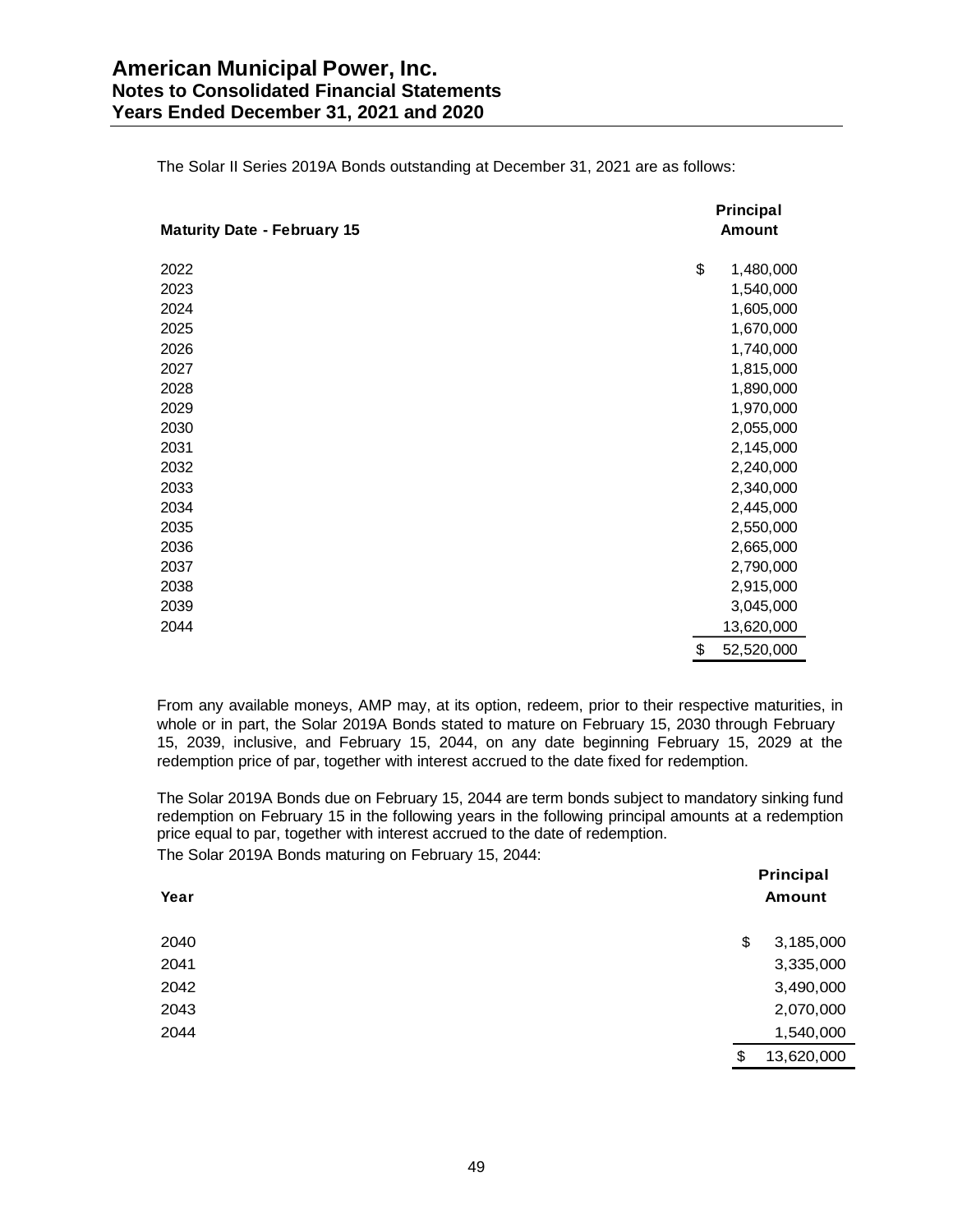# **Solar Phase II 2020A Bonds**

On August 20, 2020, AMP issued, pursuant to the Solar MTI, the Solar Electricity Prepayment Project Revenue Bonds, Series 2020A ("Solar 2020A Bonds"), with a par amount of \$25,480,000. Interest is payable semiannually, beginning February 15, 2021 at rates between 4.0% and 5.0%. The Solar 2020A Bonds were issued with a premium of \$5,531,063. The Solar 2020A Bonds were issued to fund the final 3 solar sites in Piqua and Wadsworth.

The Solar 2020A Bonds outstanding at December 31, 2021 are as follows:

|                                    | <b>Principal</b> | Interest<br>Rate |  |
|------------------------------------|------------------|------------------|--|
| <b>Maturity Date - February 15</b> | <b>Amount</b>    |                  |  |
| 2022                               | \$<br>700,000    | 5.000 %          |  |
| 2023                               | 730,000          | 5.000 %          |  |
| 2024                               | 755,000          | 5.000 %          |  |
| 2025                               | 785,000          | 5.000 %          |  |
| 2026                               | 820,000          | 5.000 %          |  |
| 2027                               | 850,000          | 5.000 %          |  |
| 2028                               | 885,000          | 5.000 %          |  |
| 2029                               | 920,000          | 5.000 %          |  |
| 2030                               | 960,000          | 5.000 %          |  |
| 2031                               | 1,000,000        | 5.000 %          |  |
| 2032                               | 1,045,000        | 5.000 %          |  |
| 2033                               | 1,090,000        | 5.000 %          |  |
| 2034                               | 1,135,000        | 5.000 %          |  |
| 2035                               | 1,180,000        | 4.000 %          |  |
| 2036                               | 1,220,000        | 4.000 %          |  |
| 2037                               | 1,260,000        | 4.000 %          |  |
| 2038                               | 1,300,000        | 4.000 %          |  |
| 2039                               | 1,345,000        | 4.000 %          |  |
| 2040                               | 1,390,000        | 4.000 %          |  |
| 2044                               | 5,715,000        | 4.000 %          |  |
|                                    | \$<br>25,085,000 |                  |  |

The Solar 2020A Bonds maturing on and before February 15, 2029 are not subject to redemption prior to maturity. The Series 2020A Bonds maturing on and after February 15, 2030 are subject to redemption prior to maturity, at the option of AMP, from any source of available funds, in whole or in part (and, if in part, in such order of maturity as AMP shall direct), at any time on or after February 15, 2029, at a Redemption Price equal to the principal amount of the Series 2020A Bonds or portions thereof to be redeemed, without premium, together with accrued interest to the redemption date.

The Solar 2020A Bonds due on February 15, 2044 are term bonds subject to mandatory sinking fund redemption on February 15 in the following years in the following principal amounts at a redemption price equal to par, together with interest accrued to the date of redemption.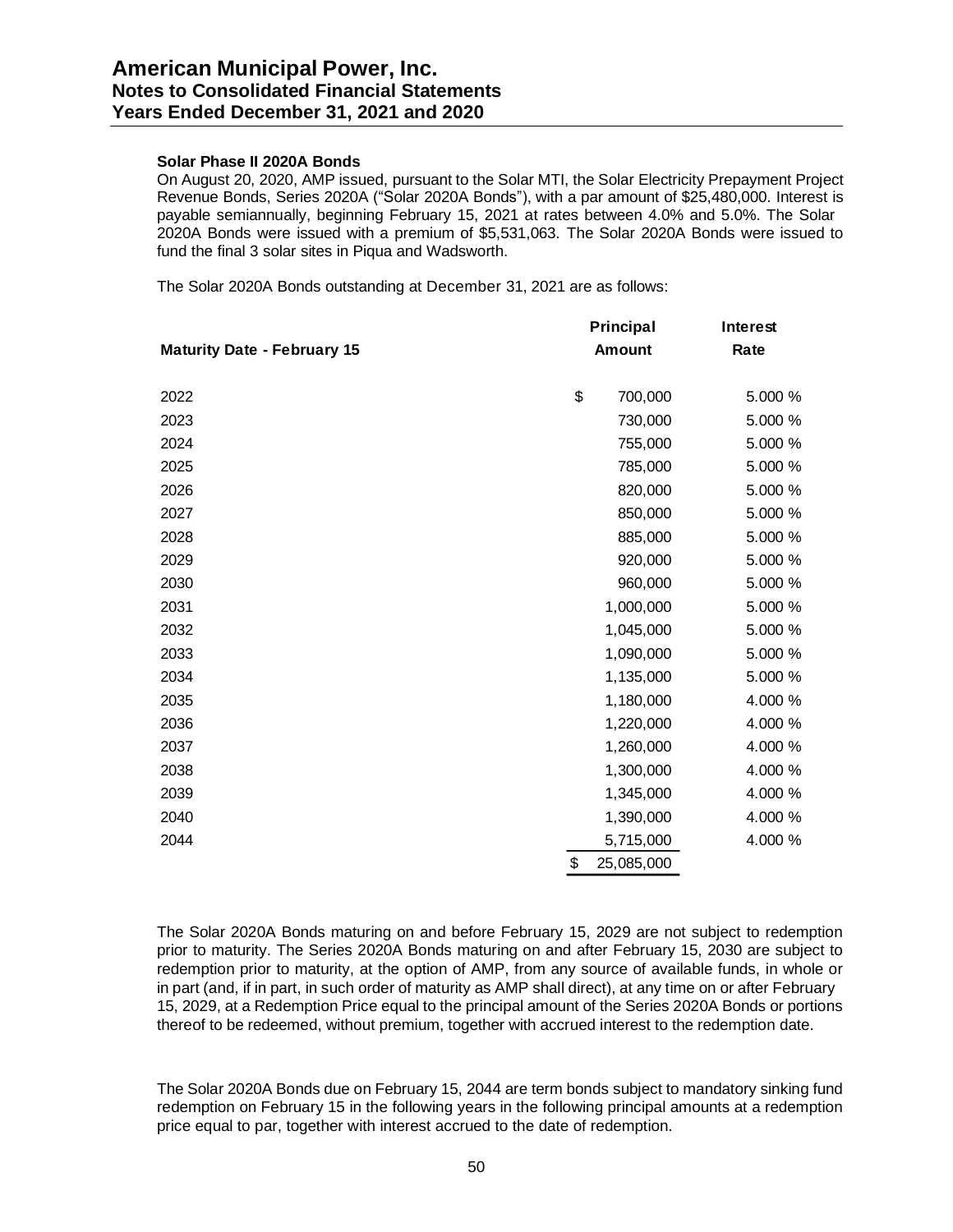The Solar 2020A Bonds maturing on February 15, 2044:

| Year | Principal<br>Amount |
|------|---------------------|
| 2041 | \$<br>1,440,000     |
| 2042 | 1,490,000           |
| 2043 | 1,545,000           |
| 2044 | 1,240,000           |
|      | \$<br>5,715,000     |

# **Term Debt on Behalf of Others**

#### **Central Virginia Electric Cooperative**

AMP and CVEC entered into a power sales contract dated July 26, 2011 under which AMP sells and CVEC purchases on a take-or-pay basis, the output associated with the "4.15% Interest". On June 26, 2012, to finance the cost of the 4.15% Interest, AMP obtained from the National Cooperative Services Corporation, an affiliate of the Rural Utilities Cooperative Financial Corporation (commonly known as "CFC"), a \$25,000,000 term loan to be amortized over 30 years.

This loan is secured by the CVEC power sales contract, a mortgage on and security interest in the 4.15% Interest and a CVEC payment guaranty. AMP's obligations for the term loan are nonrecourse to AMP except to the extent of AMP's rights under the CVEC power sales contract and the mortgage on and the security interest in the 4.15% Interest.

The term loan has fixed interest rates ranging from 2.75% to 5.60% through the life of the loan and the term loan matures on February 15, 2042.

As of December 31, 2021 and 2020, \$17,645,831 and \$18,499,998 remained as outstanding principal, respectively.

#### **Term debt on behalf of Members (Nonrecourse)**

The individual municipality is the primary obligor on term debt issued on its behalf. "On behalf of" financings are nonrecourse to AMP and are presented in the consolidated balance sheets with a corresponding receivable from the project or member to which the on-behalf-of financing relates.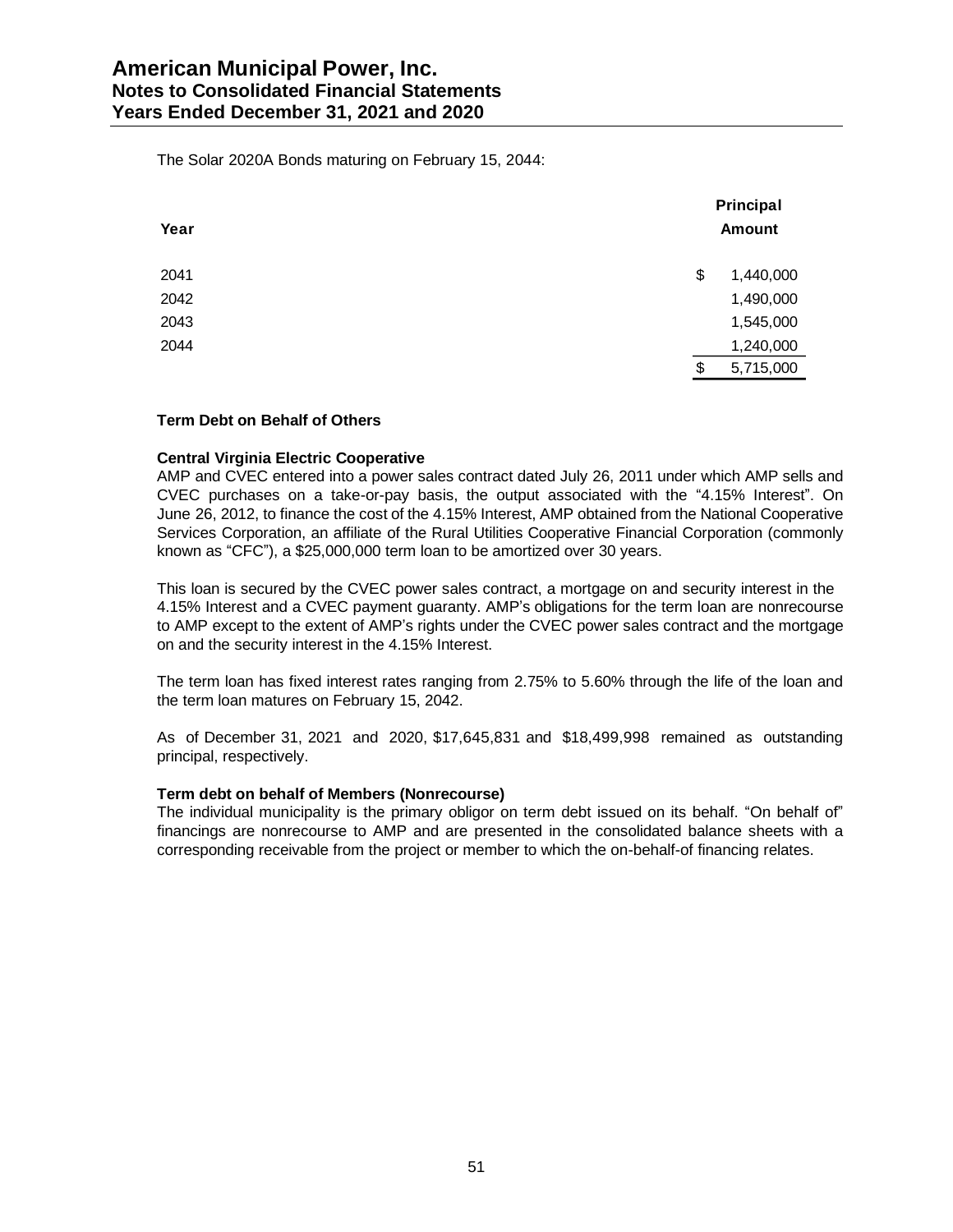Bonds and notes payable issued by AMP on behalf of member communities consist of the following at December 31:

|                                                                                                          |   | 2021                     |   | 2020           |
|----------------------------------------------------------------------------------------------------------|---|--------------------------|---|----------------|
| Municipal project notes, due on various dates through<br>December 2022 with interest from 1.00% to 1.25% |   |                          |   |                |
| at December 31, 2021 and 2020                                                                            |   | 31,910,000               | S | 30,455,000     |
|                                                                                                          |   | 31,910,000               |   | 30,455,000     |
| Current portion                                                                                          |   | (31, 910, 000)           |   | (30, 455, 000) |
| Noncurrent portion                                                                                       | S | $\overline{\phantom{0}}$ | S |                |

# **Aggregate Future Maturities**

The aggregate amounts of future maturities for AMPs revolving credit loan, term debt and term debt on behalf of others are as follows:

| <b>Years Ending</b><br>December 31 |    | <b>Term Debt</b><br><b>AMP</b> |    | <b>Term Debt On</b> |    | <b>Behalf Of Others</b> |  | <b>Revolving</b><br><b>Credit Line</b> |
|------------------------------------|----|--------------------------------|----|---------------------|----|-------------------------|--|----------------------------------------|
| 2022                               | \$ | 680,954,412                    | \$ | 32,764,167          | \$ |                         |  |                                        |
| 2023                               |    | 100,979,412                    |    | 854,167             |    |                         |  |                                        |
| 2024                               |    | 105,459,412                    |    | 854,167             |    |                         |  |                                        |
| 2025                               |    | 110,619,411                    |    | 854,167             |    |                         |  |                                        |
| 2026                               |    | 120,660,000                    |    | 854,167             |    |                         |  |                                        |
| 2027 and Thereafter                |    | 4,270,035,000                  |    | 13,374,996          |    | 172,800,000             |  |                                        |
|                                    | \$ | 5,388,707,647                  | S  | 49,555,831          | S  | 172,800,000             |  |                                        |

# **9. Trustee Funds**

Bond proceeds and funds collected in advance of contractually scheduled principal and interest payments for certain bond offerings are held in trust. Trustee funds related to these bond offerings consist of the following at December 31: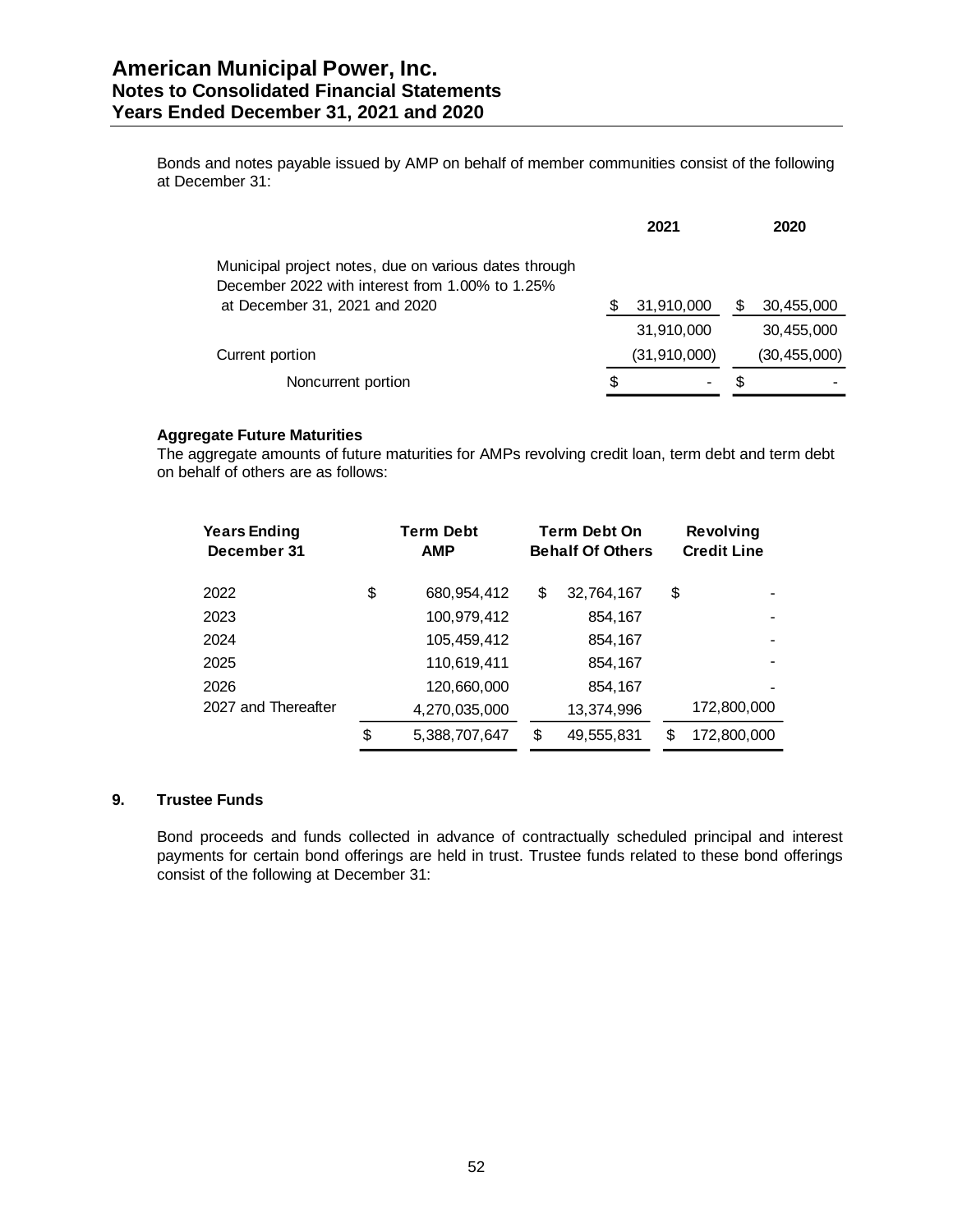# **American Municipal Power, Inc. Notes to Consolidated Financial Statements Years Ended December 31, 2021 and 2020**

|                                   | 2021                 | 2020              |
|-----------------------------------|----------------------|-------------------|
| <b>PSEC Parity Common Reserve</b> | \$<br>109,734,912    | \$<br>109,720,493 |
| PSEC Revenue 2009B Bonds          | 3,796,414            | 3,694,346         |
| PSEC Revenue 2009C Bonds          | 7,630,078            | 4,713,702         |
| PSEC Revenue 2010 Bonds           | 8,119,949            | 5,215,038         |
| PSEC Revenue 2015A Bonds          | 23,488,548           | 25,130,087        |
| PSEC Revenue 2017A Bonds          | 2,647,321            | 4,481,920         |
| PSEC Revenue 2019A Bonds          | 329,572              | 2,200,826         |
| PSEC Revenue 2019B Bonds          | 6,269,619            | 3,434,495         |
| PSEC Revenue 2019C Bonds          | 1,716,044            | 1,719,879         |
| PSEC Revenue 2019D Bonds          | 5,786,445            | 4,015,494         |
| PSEC Revenue 2021A Bonds          | 1,070,706            |                   |
| <b>PSEC Escrow</b>                | 139,838,254          | 144,687,141       |
| Hydro Parity Common Reserve       | 139,342,710          | 138,259,291       |
| Hydro 2009B Bonds                 | 15,641,282           | 8,489,776         |
| Hydro 2009D Bonds                 | 146,604              | 146,401           |
| Hydro 2010A Bonds                 | 4,101,899            | 12, 148, 195      |
| Hydro 2010B Bonds                 | 44,392,036           | 46,674,972        |
| Hydro 2010C Bonds                 | 15,650,537           | 9,644,200         |
| Hydro 2016A Bonds                 | 11,917,107           | 14,504,089        |
| Hydro 2018A Bonds                 |                      | 982,595           |
| Hydro 2020A Bonds                 | 4,617,974            | 3,154,376         |
| Hydro 2021A Bonds                 | 2,590,237            |                   |
| Meldahl Parity Common Reserve     | 41,444,866           | 41,049,799        |
| Meldahl 2010A Bonds               |                      | 2,989,876         |
| Meldahl 2010B Bonds               | 12,355,797           | 9,574,049         |
| Meldahl 2010C Bonds               | 822,060              | 841,363           |
| Meldahl 2010D Bonds               |                      | 4,479,638         |
| Meldahl 2010E Bonds               | 20,305,050           | 11,087,881        |
| Meldahl 2016A Bonds               | 4,031,872            | 3,550,881         |
| <b>AFEC Parity Common Reserve</b> | 34,077,484           | 34,757,483        |
| AFEC 2012A Bonds                  | 6,315,097            | 6,390,163         |
| AFEC 2012B Bonds                  | 12, 137, 456         | 18,505,421        |
| AFEC 2017A Bonds                  | 2,624,047            | 2,623,495         |
| AFEC 2021A Bonds                  | 2,673,454            |                   |
| <b>AFEC Escrow</b>                | 469,890,272          | 133, 178, 282     |
| Greenup 2016A Bonds               | 5,736,547            | 5,691,328         |
| Solar Phase II 2019A Bonds        | 4,662,120            | 4,635,777         |
| Solar Phase II 2020A Bonds        | 1,170,905            | 851,454           |
| <b>Rate Stabilization Plans</b>   | 292,548              | 292,521           |
|                                   | 1,167,367,823        | 823,516,727       |
| Current portion                   | (921, 333, 803)      | (302, 693, 177)   |
| Noncurrent portion                | \$<br>246,034,020 \$ | 520,823,550       |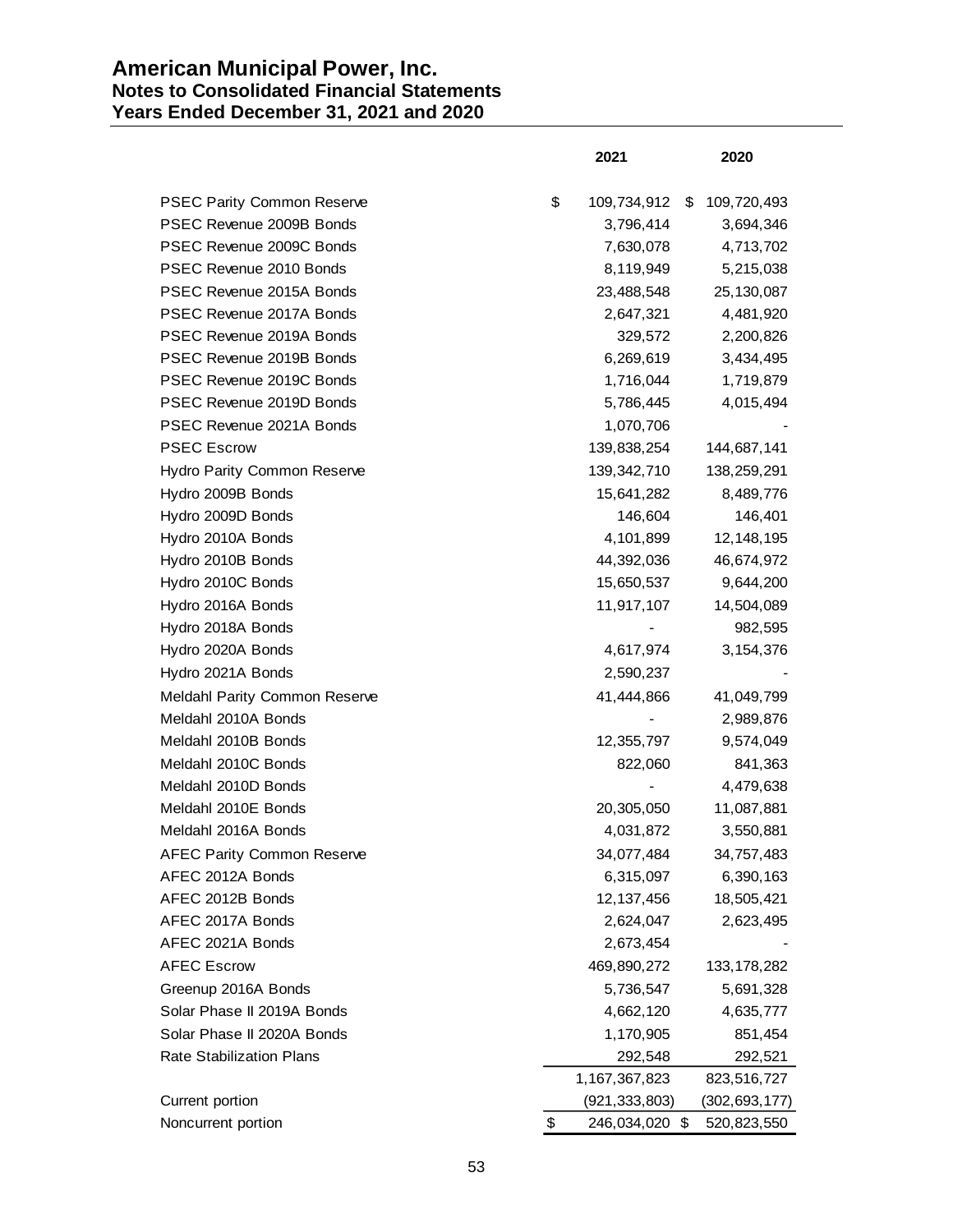Investments held in the trustee funds consist of the following at December 31:

|                    |    | 2021            | 2020           |
|--------------------|----|-----------------|----------------|
| Money market funds | S. | 296,838,815     | \$ 270,791,005 |
| Debt securities    |    | 870,529,008     | 552,725,722    |
|                    |    | \$1,167,367,823 | 823,516,727    |

# **PSEC Bonds**

The PSEC MTI contains a provision, among others, that AMP will at all times fix, charge and collect rates and charges for the use of, and for the services and facilities furnished by, the PSEC. These rates and charges are to provide net revenues at least 110% of the net annual debt service requirements of the PSEC Bonds.

As supplemented by supplemental trust agreements executed in connection with each series of the PSEC Bonds, the trust agreement also provides for the creation with the trustee of the following subfunds and accounts for each such series of PSEC Bonds: (a) Acquisition and Construction Subfund (containing amounts to be paid for costs incurred by AMP in connection with the construction of the PSEC); (b) Cost of Issuance Account (containing amounts to be paid for costs incurred by AMP in connection with the issuance of the PSEC Bonds);c) Bond Subfund (consisting of the Capitalized Interest Subaccount, the Interest Subaccount, the Principal Subaccount, the Sinking Subaccount, the Redemption Subaccount, and the Parity Common Reserve Account; (d) Subordinate Obligations Subfund; and (e) Reserve and Contingency Subfund (consisting of the Overhaul Account, the Renewal and Replacement Account, the Capital Improvement Account, the Rate Stabilization Account, the Environmental Improvement Account and the Self -Insurance Account).

Certain of the supplemental trust indentures also create Tracking Interest Subaccounts for the series of BABs and tax-exempt bonds to hold capitalized funds to pay interest on such bonds subsequent to the commercial operation dates of the project units.

# **Hydro Bonds**

The Hydro MTI contains a provision that AMP will at all times fix, charge and collect rates and charges for the use of, and for the services and facilities furnished by, the Hydro plants. These rates and charges should provide net revenues at least 110% of the net annual debt service requirements of the Hydro Bonds.

As supplemented by supplemental trust agreements executed in connection with each series of the Hydro Bonds, the trust agreement also provides for the creation with the trustee of the following subfunds and accounts for each such series of Hydro Bonds: (a) Acquisition and Construction Account (containing amounts to be paid for costs incurred by AMP in construction of the Hydro plants); (b) Cost of Issuance Account (containing amounts to be paid for costs incurred by AMP in connection with the issuance of the series of Hydro Bonds); (c) Bond Subfund (consisting of the Capitalized Interest Subaccount, the Interest Subaccount, the Derivatives Payments Subaccount, the Principal Subaccount, the Sinking Subaccount, the Redemption Subaccount and the Parity Common Reserve Account; (d) Subordinate Obligations Subfund; and (e) Reserve and Contingency Subfund (consisting of the Overhaul Account, the Renewal and Replacement Account, the Capital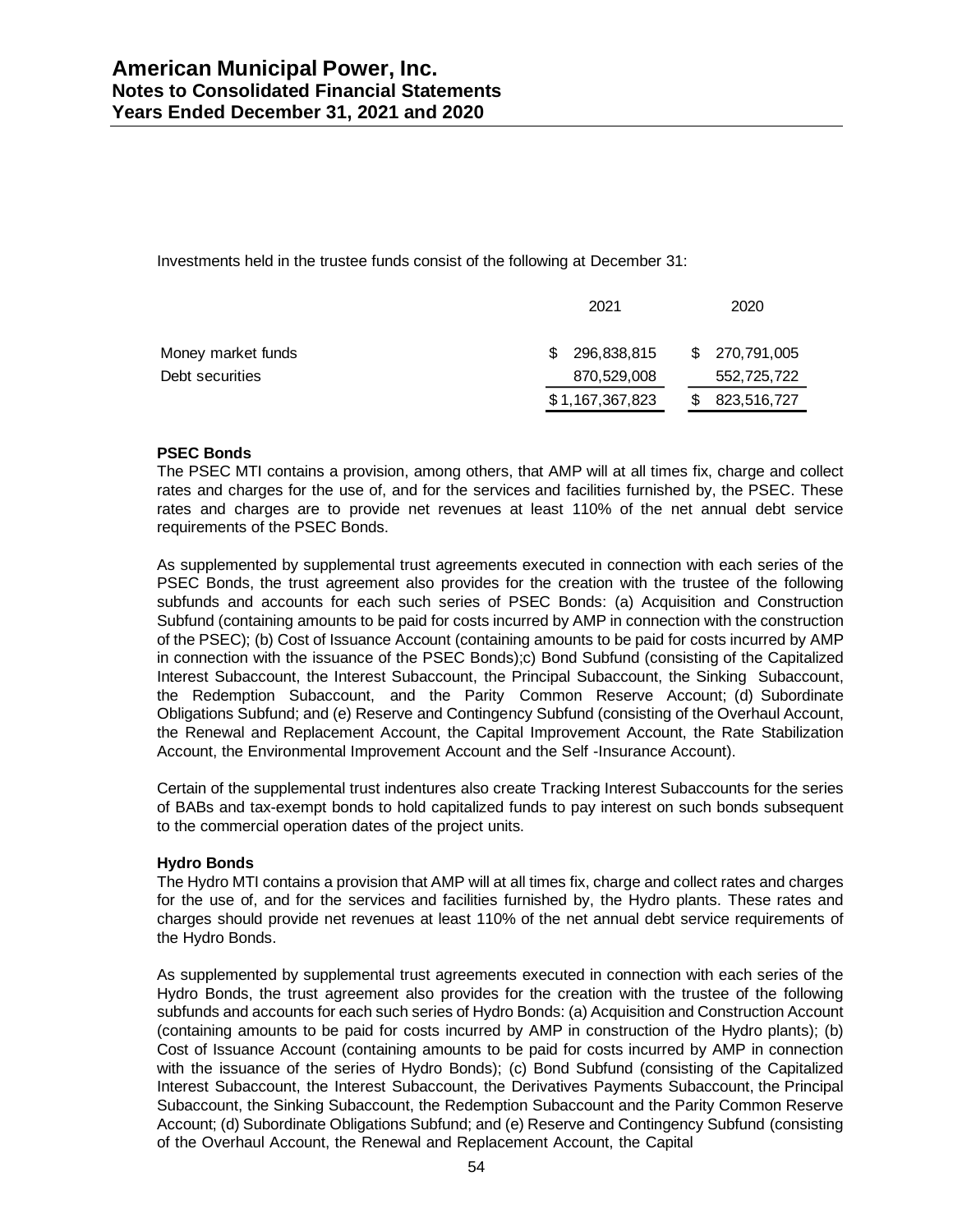Improvement Account, the Rate Stabilization Account, the Environmental Improvement Account and the Self-Insurance Account).

Certain of the supplemental trust agreements also create (i) Tracking Interest Subaccounts for the series of BABs, New CREBs and tax-exempt bonds to hold capitalized funds to pay interest on such bonds subsequent to the commercial operation dates of the project units and (ii) Special Reserve Accounts to hold amounts pledged particular series of BABs and New CREBs.

### **Meldahl Bonds**

The Meldahl MTI contains a provision that AMP will at all times fix, change and collect rates and charges for the use of, and for the services and facilities furnished by, the Meldahl Hydro plant. These rates and charges should provide net revenues at least equal to 110% of the net annual debt service requirements of the Meldahl Bonds.

As supplemented by supplemental trust agreements executed in connection with each series of the Meldahl Bonds, the trust agreement also provides for the creation with the trustee of the following subfunds and accounts for each such series of Meldahl Bonds: (a) Acquisition and Construction Account (containing amounts to be paid for costs incurred by AMP in construction of the Meldahl Hydro plant); (b) Cost of Issuance Account (containing amounts to be paid for costs incurred by AMP in connection with the issuance of the Meldahl Bonds); (c) Bond Subfund (consisting of the Capitalized Interest Subaccount, the Interest Subaccount, the Derivatives Payments Subaccount, the Principal Subaccount, the Sinking Subaccount, the Redemption Subaccount and the Parity Common Reserve Account (containing amounts to be paid for debt service and amounts to be paid should a redemption be triggered); (d) Subordinate Obligations Subfund; and (e) Reserve and Contingency Subfund (consisting of the Overhaul Account, the Renewal and Replacement Account, the Capital Improvement Account, the Rate Stabilization Account, the Environmental Improvement Account and the Self-Insurance Account).

Certain of the supplemental trust agreements also create (i) Tracking Interest Subaccounts for the series of BABs, New CREBs and tax-exempt bonds to hold capitalized funds to pay interest on such bonds subsequent to the commercial operation date of the project units and (ii) Special Reserve Accounts to hold amounts pledged to particular series of BABs and New CREBs.

# **AFEC Bonds**

The AFEC MTI contains a provision that AMP will at all times fix, change and collect rates and charges for the use of, and for the services and facilities furnished by, the AFEC plant. These rates and charges should provide net revenues equal to at least 110% of the net annual debt service requirements of the AFEC Bonds.

As supplemented by the first and second supplemental trust indentures executed in connection with the two series of the AFEC Bonds, and a third supplemental trust agreement that secures AMP's fuel hedge agreement counterparties, the trust agreement also provides for the creation with the trustee of the following subfunds and accounts for each such series of AFEC Bonds: (a) Acquisition and Construction Account (containing amounts to be paid for costs incurred by AMP in construction of the AFEC plant); (b) Cost of Issuance Account (containing amounts to be paid for costs incurred by AMP in connection with the issuance of the series of AFEC Bonds); (c) Revenue Subfund (consisting of the Operating Subaccount, the Fuel Reserve Subaccount, the Working Capital Subaccount, the Derivative Receipt Subaccount, and the General Subaccount and the Fuel Hedge Subaccount to be held by the trustee); (d) Bond Subfund (consisting of the Capitalized Interest Subaccount, the Interest Subaccount, the Derivatives Payment Subaccount, the Principal Subaccount, the Sinking Subaccount, the Redemption Subaccount, and the Parity Common Reserve Account; containing amounts to be paid for debt service and amounts to be paid should a redemption be triggered); (e) Subordinate Obligations Subfund; (f) Reserve and Contingency Subfund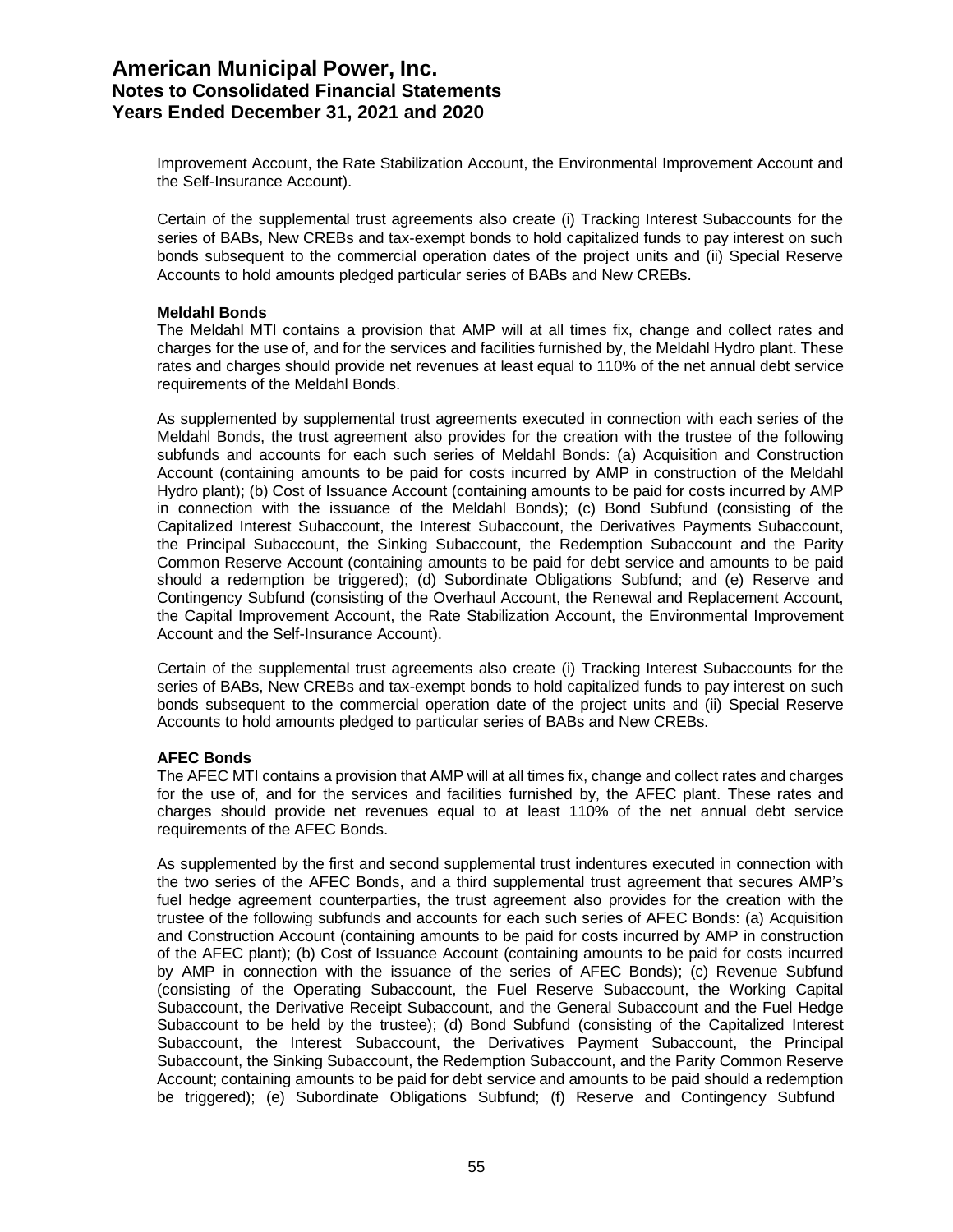(consisting of the Overhaul Account, the Renewal and Replacement Account, the Capital Improvement Account, the Environmental Improvement Account, the Rate Stabilization Account, the Self-Insurance Account and with the trustee the Fuel Hedge Reserve Account).

#### **Greenup Bonds**

The Greenup MTI contains a provision that AMP will at all times fix, change and collect rates and charges for the use of, and for the services and facilities furnished by, the Greenup Hydro plant. These rates and charges should provide net revenues at least equal to 110% of the net annual debt service requirements of the Greenup Bonds.

As supplemented by the supplemental trust agreement executed in connection with the one series of the Greenup Bonds, the trust agreement also provides for the creation with the trustee of the following subfunds and accounts for the series of Greenup Bonds: (a) Acquisition and Construction Account (containing amounts to be paid for costs incurred by AMP to acquire an ownership interest in and in the construction of the Greenup Hydro plant); (b) Cost of Issuance Account (containing amounts to be paid for costs incurred by AMP in connection with the issuance of the Greenup Bonds); (c) Bond Subfund (consisting of the Capitalized Interest Subaccount, the Interest Subaccount, the Derivatives Payments Subaccount, the Principal Subaccount, the Sinking Subaccount, the Redemption Subaccount and the Parity Common Reserve Account (containing amounts to be paid for debt service and amounts to be paid should a redemption be triggered); (d) Subordinate Obligations Subfund; and (e) Reserve and Contingency Subfund (consisting of the Overhaul Account, the Renewal and Replacement Account, the Major Maintenance Account, the FERC Relicensing Reserve Account, the Rate Stabilization Account, the Environmental Improvement Account and the Self-Insurance Account).

# **Solar Electricity Prepay Bonds**

The Solar MTI contains a provision that AMP will at all times fix, adjust and collect the demand charge for the cost of the project associated with debt service on the Solar Bonds and operating expenses associated with the issuance of the Solar Bonds. The demand charge should provide revenues at least equal to 110% of the net annual debt service requirements of the Solar Bonds, as well as the amounts, if any, required to be paid to AMP for Operating Expenses, the Parity Common Reserve Fund, the Reserve and Contingency Fund, the Decommissioning Fund, the Rate Stabilization fund, the General Reserve Fund or any other funds or accounts required by the MTI or supplemental indentures.

As supplemented by the supplemental trust agreement executed in connection with the one series of the Solar Bonds, the trust agreement also provides for the creation with the trustee of the following subfunds and accounts for the series of Solar Bonds: (a) Project Fund; (b) Revenue Fund; (c) Operating Fund (consisting of the Operating Account and the Operating Reserve Account); (d) Debt Service Fund; (e) the Parity Common Reserve Fund; (f) Reserve and Contingency Fund; (g) Rate Stabilization Fund; (g) Redemption Fund; (h) Decommissioning Fund; and (i) General Reserve Fund. The Project Fund includes the Solar Series 2019A Subaccount and the Solar Series 2019A Cost of Issuance Subaccount therein as established under the First Supplemental Indenture. The Debt Service Fund include the (i) Solar Series 2019A Debt Service Account as established under the First Supplemental Indenture.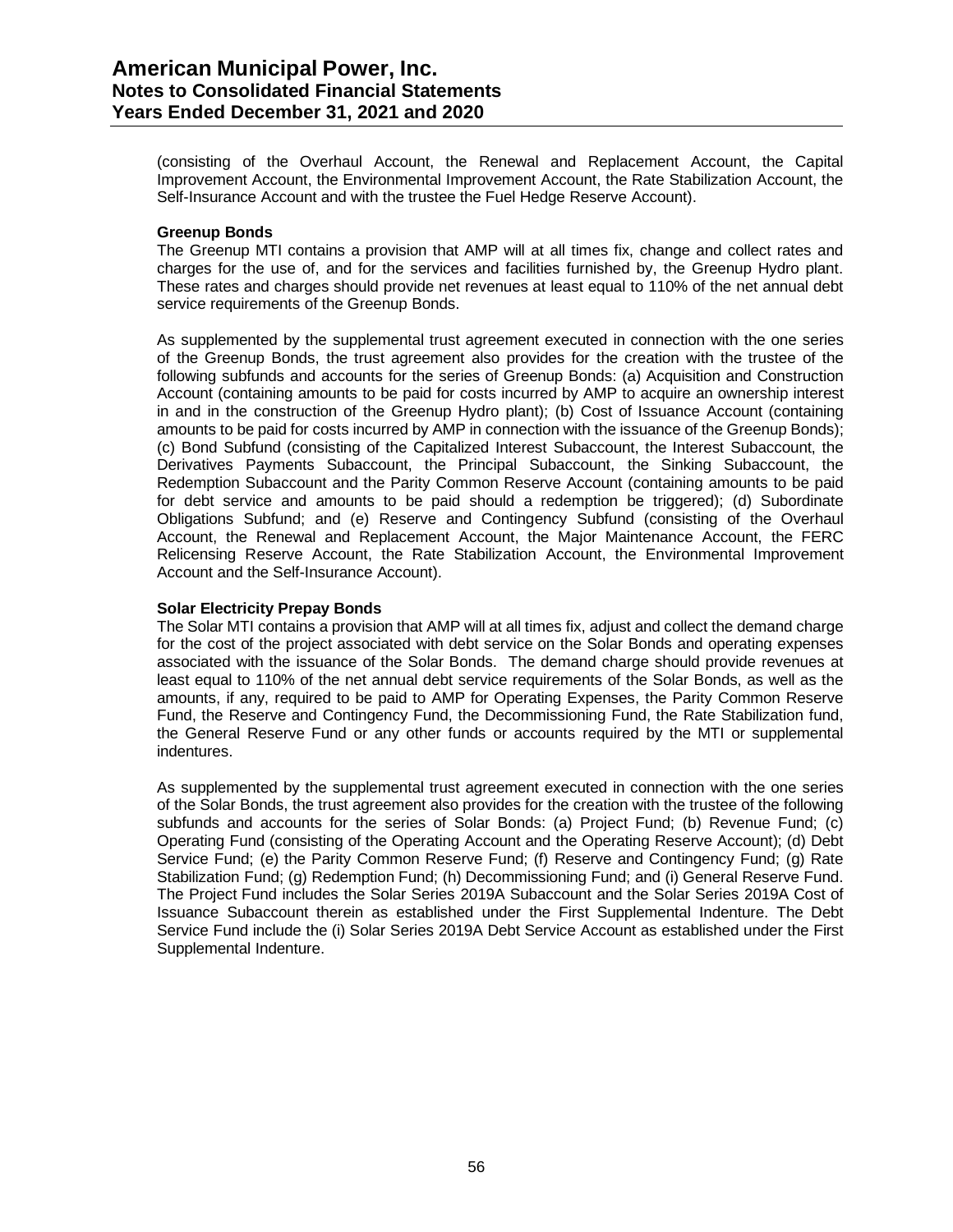# **10. Fair Value of Financial Instruments**

As defined in the fair value measurements standard, fair value is the price that would be received for an asset or paid to transfer a liability (exit price) in the principal or most advantageous market for the asset or liability in an orderly transaction between willing market participants on the measurement date. This standard establishes a fair value hierarchy that prioritizes the inputs used to measure fair value. The hierarchy gives the highest priority to unadjusted quoted market prices in active markets for identical assets or liabilities (Level 1) and the lowest priority to unobservable inputs (Level 3).

The three levels of the fair value hierarchy defined by the fair value measurement standard are as follows:

- Level 1 Quoted prices are available in active markets for identical assets or liabilities as of the reporting date. Active markets are those where transactions for the asset or liability occur in sufficient frequency and volume to provide pricing information on an ongoing basis. AMP's Level 1 assets primarily consist of money market funds which are included in trustee funds on the consolidated balance sheets. AMP does not have any liabilities that meet the definition of Level 1.
- Level 2 Pricing inputs are either directly or indirectly observable in the market as of the reporting date, other than quoted prices in active markets included in Level 1. Level 2 includes those financial instruments that are valued using models or other valuation methodologies based on assumptions that are observable in the marketplace throughout the full term of the instrument, can be derived from observable data or are supported by observable levels at which transactions are executed in the marketplace. These models are primarily industry-standard models that consider various assumptions, including quoted forward prices for commodities, time value, volatility factors, and current market and contractual prices for the underlying instruments, as well as other relevant economic measures. Liabilities in this category include natural gas swaps.
- Level 3 Pricing inputs include inputs that are generally less observable from objective sources. These inputs may be used with internally developed methodologies that result in management's best estimate of fair value. AMP does not have any assets or liabilities that met the definition of Level 3.

AMP utilizes market data and assumptions that market participants would use in pricing the asset or liability, including assumptions about risk and the risks inherent in the inputs to the valuation technique. These inputs can be readily observable, market corroborated, or generally unobservable. AMP primarily applies the market approach for recurring fair value measurements using the best information available. Accordingly, AMP maximizes the use of observable inputs and minimizes the use of unobservable inputs.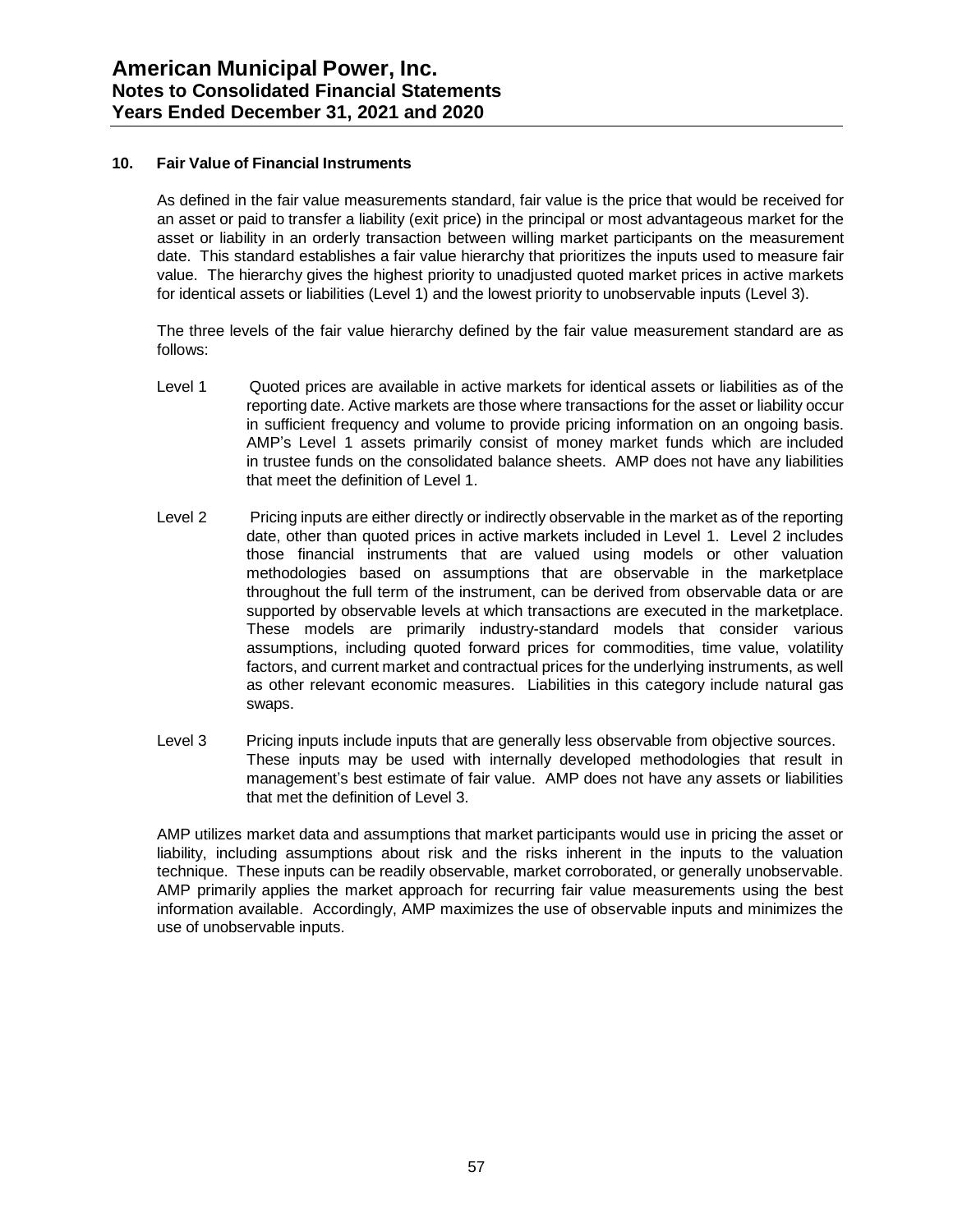The following table presents the carrying amounts and fair values of financial instruments not recognized at fair value in the consolidated balance sheets:

|                                         | December 31, 2021     |                                |                       | December 31, 2020              |
|-----------------------------------------|-----------------------|--------------------------------|-----------------------|--------------------------------|
| <b>Financial Instruments</b>            |                       | <b>Estimated Fair</b><br>Value |                       | <b>Estimated Fair</b><br>Value |
|                                         | <b>Carrying Value</b> |                                | <b>Carrying Value</b> |                                |
| <b>Assets</b>                           |                       |                                |                       |                                |
| Debt securities held in trustee funds,  | 870,529,008<br>S.     | 896,986,076<br>\$.             | S.                    | 552,725,722 \$ 597,870,528     |
| restricted and non-restricted           |                       |                                |                       |                                |
| Liabilities                             |                       |                                |                       |                                |
| Fixed rate term debt, including current |                       |                                |                       |                                |
| maturities, AMP                         | 5,655,680,953         | 7.420.607.621                  | 5.422.352.998         | 7.216.224.534                  |
| Fixed rate term debt, including current |                       |                                |                       |                                |
| maturities, on behalf of others         | 49,555,831            | 49,555,831                     | 48.954.998            | 48.954.998                     |

The carrying amounts of cash, accounts receivable, accounts payable and the municipal project notes approximate their fair value due to their short maturities. The carrying amount of the revolving credit loan approximates fair value because it carries a variable interest rate. The fair value of trustee funds is determined based on market observable inputs that include, but are not limited to,benchmark yields, reportable trades, broker/dealer quotes, issuer spreads, two-sided markets, benchmark securities, bids, and offers. The fair value of debt securities included trustee funds is within Level 2 of the fair value hierarchy. The fair value of long-term debt reflects the present value of cash outflows relating to those obligations based on the current call price or the yield to maturity as deemed appropriate at the end of each respective year. The yields assumed were based on municipal bond ratings offered by organizations similar to AMP. The fair value of long-term debt is within Level 2 of the fair value hierarchy.

The estimated fair values of the natural gas swaps were determined using New York Mercantile Exchange ("NYMEX") futures settlement prices for delivery of natural gas at Henry Hub adjusted by the price of NYMEX ClearPort basis swaps, which reflect the difference between the price of natural gas at a given delivery basin and the Henry Hub pricing points.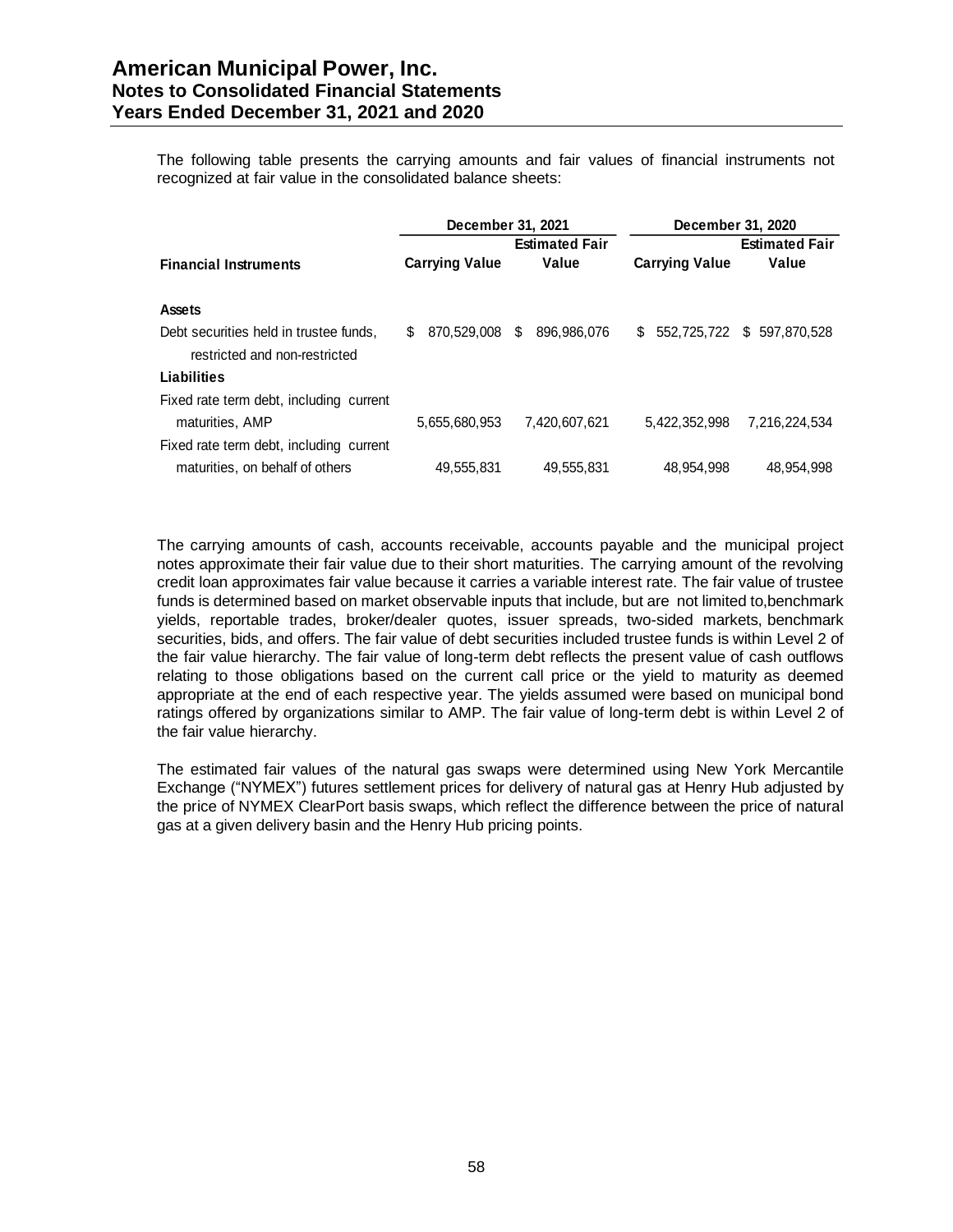The following tables set forth AMP's financial assets and financial liabilities that are accounted for on a recurring basis at fair value by level within the fair value hierarchy as of December 31, 2021 and December 31, 20. As required by the fair value measurement standard, assets and liabilities are classified in their entirety based on the lowest level of input that is significant to the fair value measurement. AMP's assessment of the significance of a particular input to the fair value measurement requires judgment and may affect the valuation of fair value assets and liabilities and their placement within the fair value hierarchy levels.

|                    | December 31, 2021 |               |         |            |         |  |       |               |
|--------------------|-------------------|---------------|---------|------------|---------|--|-------|---------------|
|                    |                   | Level 1       | Level 2 |            | Level 3 |  | Total |               |
| <b>Assets</b>      |                   |               |         |            |         |  |       |               |
| Money market funds |                   | \$296,838,815 | \$      |            | \$      |  |       | \$296,838,815 |
| Natural gas swaps  |                   |               |         | 5,076,281  |         |  |       | 5,076,281     |
|                    |                   | \$296,838,815 | S       | 5,076,281  | \$      |  |       | \$301,915,096 |
| <b>Liabilities</b> |                   |               |         |            |         |  |       |               |
| Natural gas swaps  | \$                |               | \$      | 13,412,901 | \$      |  | S     | 13,412,901    |
|                    | \$                |               | \$      | 13,412,901 | \$      |  | \$    | 13,412,901    |

|                    | December 31, 2020 |               |    |                |    |         |                   |  |
|--------------------|-------------------|---------------|----|----------------|----|---------|-------------------|--|
|                    |                   | Level 1       |    | Level 2        |    | Level 3 | Total             |  |
| <b>Assets</b>      |                   |               |    |                |    |         |                   |  |
| Money market funds |                   | \$270,791,005 | \$ | $\blacksquare$ | \$ |         | \$270,791,005     |  |
|                    |                   | \$270,791,005 | S  | $\blacksquare$ | \$ |         | \$270,791,005     |  |
| Liabilities        |                   |               |    |                |    |         |                   |  |
| Natural gas swaps  | \$                | -             | S  | 43,245,960     | \$ |         | 43,245,960<br>S   |  |
|                    | \$                |               | S  | 43,245,960     | \$ |         | 43,245,960<br>\$. |  |

The determination of the above fair value measures takes into consideration various factors required under the fair value measurement standard. These factors include nonperformance risk, including counterparty credit risk and the impact of credit enhancements (such as cash deposits, line of credit and priority interests). The impact of nonperformance risk was immaterial in the fair value measurements.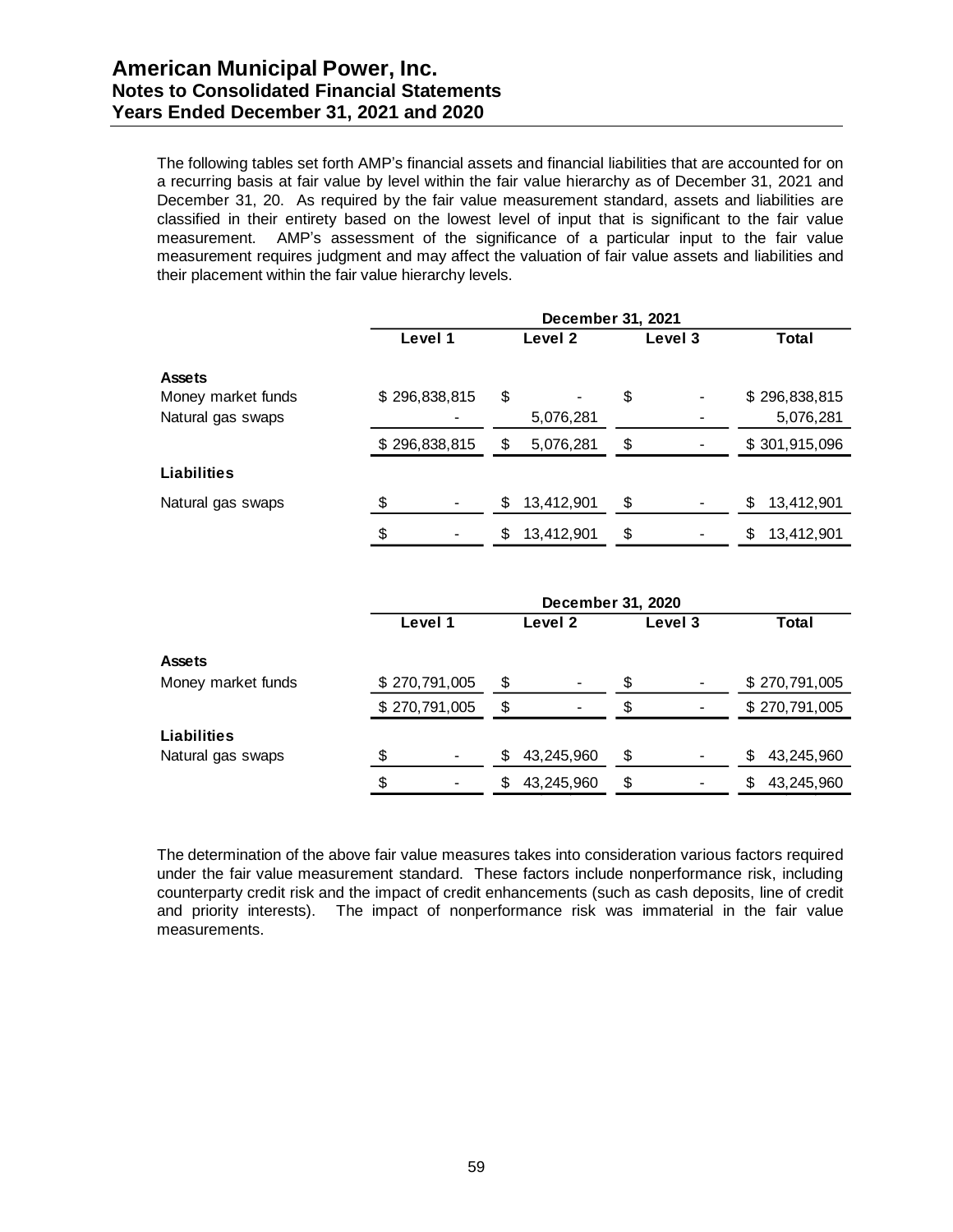### **11. Asset Retirement Obligations**

Asset retirement obligations consist of the following:

|                                                | 2021            |    | 2020      |
|------------------------------------------------|-----------------|----|-----------|
| Asset retirement obligation, beginning of year | \$<br>9,593,043 | \$ | 7,121,169 |
| Accretion                                      | 96.646          |    | 254.410   |
| Change in estimates                            | 1,286,046       |    | 2,279,845 |
| Liabilities settled                            | (509, 860)      |    | (62, 381) |
| Asset retirement obligation, end of year       | 10,465,875      | S  | 9,593,043 |

# **12. Commitments and Contingencies**

#### **Environmental Matters**

AMP is subject to regulation by federal and state authorities with respect to air pollution and water quality, and other environmental matters.

# **RICE NESHAP**

This USEPA rule regulates emissions of hazardous air pollutants from reciprocating internal combustion engines ("RICE") by establishing emission limits and work practice standards. Some diesel engines owned or operated by AMP are affected and maintain compliance by using pollution control equipment.

# **Cross-State Air Pollution Rule and Acid Rain Program**

USEPA requires large electric generating units to purchase allowances for air pollutant emissions of acid rain precursors and those impacting air quality in downwind states. U.S. EPA is in the process of updating this program. AMP owned or operated facilities subject to the CSAPR have been allocated allowances for continued operation, and additional allowances may be purchased as needed to comply.

#### **Clean Water Act §401**

Permits are required when performing activities that impact streams and other water bodies, such as the construction of generation or distribution assets. The jurisdictional boundary between the state and federal authority is delineated in the definition of "waters of the United States" (or WOTUS). State certifications issued pursuant to Clean Water Act §401 contain requirements to maintain compliance with water quality standards. Hydropower plants owned or operated by AMP are affected and maintain compliance with these certifications using a variety of monitoring strategies and internal controls.

# **Federal Power Act and National Environmental Policy Act**

Under the Federal Power Act, FERC issues and enforces licenses to construct and operate hydropower projects. The licensing process requires a review of environmental impacts under NEPA, and requirements from consulting agencies be included as license provisions. The Council on Environmental Quality (CEQ) issued updated rules for NEPA reviews on July 12, 2020. Hydropower plants owned or operated by AMP are affected and maintain compliance with these Acts using a variety of monitoring strategies and internal controls.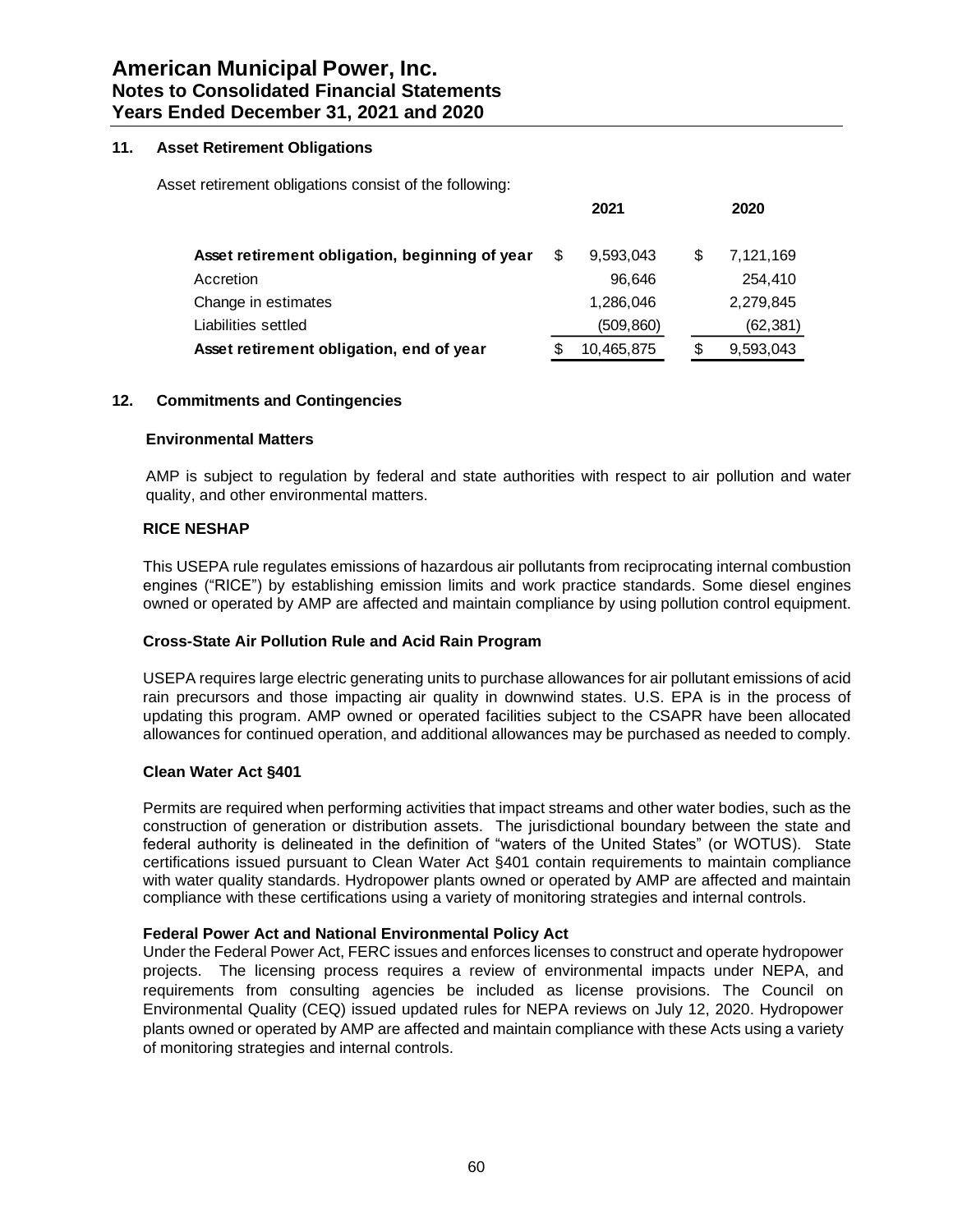## **Illinois Legislation**

On September 15, 2021, the Illinois Legislature passed and Governor J.B. Pritzker signed into law comprehensive energy legislation in the form of SB 2408, the Climate and Equitable Jobs Act (the "CEJA"). Among other things, CEJA includes nearly \$700 million in subsidies for three nuclear plants, requires sweeping reductions in power plant emissions, and provides support in numerous ways for the State's solar industry. Regarding the PSEC, the CEJA requires a 45% reduction in existing emissions, by no later than January 1, 2035. If the reduction in existing emissions cannot be achieved by December 31, 2035, the CEJA would require action or actions, including the possible retirement of one or more generating units, to achieve the 45% reduction in existing emissions by June 30, 2038.

In addition, all coal-fired generating units, including the PSEC, must permanently reduce carbon dioxide emissions to zero by no later than December 31, 2045.

Prior to the passage of the CEJA, AMP and the other PSEC Owners engaged consultants to develop various contingency plans to manage the impacts of comprehensive energy legislation that had previously been introduced in Illinois, and that planning continues. Further, AMP and the other PSEC Owners will continue to advocate for favorable treatment of the PSEC that recognizes its value to the PSEC Owners and their ratepayers and the impact its closure would have on the community. The PSEC Owners are also evaluating additional mitigation measures, including certain potential mitigation measures included in the CEJA. Nevertheless, the ultimate impact on the PSEC, AMP and the Participants may be material, particularly after 2035. Such potential impacts cannot be gauged with certainty at this time, as any evaluation would be based on a number of variables, including, but not limited to, the availability and cost of control technologies, such as carbon capture and sequestration, Participant load requirements and cost of power, including replacement power. Closure of the PSEC would not terminate the Power Sales Contract, dated November 1, 2007 (the "Power Sales Contract") by and between AMP and 68 of its members (the "Participants") or relieve the Participants from their payment obligations thereunder.

# **Other Commitments**

#### **Voith**

On August 14, 2017, after the expiration of a tolling agreement and exhaustion of informal resolution efforts, AMP filed a complaint against Voith Hydro, Inc. (Voith) in federal court in Columbus, Ohio alleging breach of contract and breach of express warranty claims against Voith for each of the four hydro projects. AMP's breach of contract claim states that Voith materially breached the contracts on the projects as follows:

- (a) delivering drawings and equipment late and out of sequence;
- (b) delivering defective, incomplete and uncoordinated drawings and defective installation instructions;
- (c) delivering defectively manufactured guide bearings and discharge rings;
- (d) defectively designing and/or manufacturing equipment and equipment components;
- (e) delivering equipment that was not completely and/or properly manufactured and required significant additional field work to install;
- (f) failing to deliver "Category C" parts necessary for Voith Equipment assembly;
- (g) failing to timely and completely address installation issues with the Voith Equipment, including but not limited to, failing to timely and completely address turbine alignment issues;
- (h) failing to provide check sheets consistent with the Contracts' specifications;
- (i) refusing to promptly and accurately address problems with the Voith Equipment; and
- (j) failing to maintain a consistent executive and project management team and site representatives who were informed and prepared to address ongoing issues; and causing substantial delay and damage to the Hydro Projects, all in material breach of the Contracts.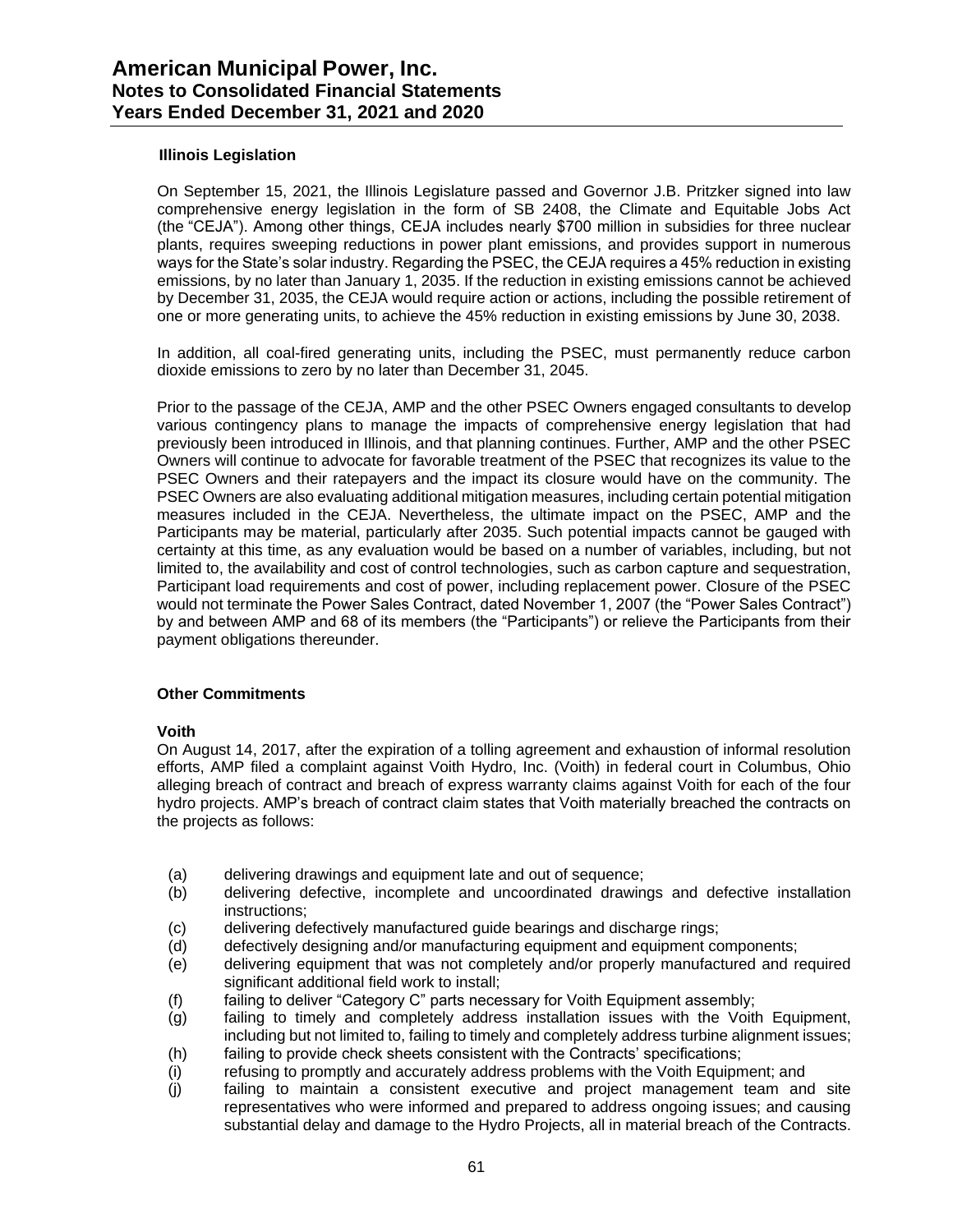The Complaint alleges that Voith's material breaches caused extensive damages to AMP. The Complaint notes that the contracts entitled AMP to withhold payment from Voith, and AMP withheld approximately \$40 million in payments from Voith to offset the damages and costs incurred by AMP and its general contractors due to Voith's material breaches of the Contracts. After taking an agreed extension, Voith filed its Answer and Counterclaim on October 16, 2017. Voith's Answer denied AMP's claims, and Voith's Counterclaim for breach of contract and unjust enrichment made the following allegations against AMP:

- (a) that a series of material interferences, hindrances, delays and defective performance by AMP, MWH and other Installation Contractors adversely impacted Voith, absolve Voith from liability to AMP, and make AMP liable to Voith;
- (b) that AMP materially breached its contract with Voith by inappropriately modifying and increasing Voith's scope of work and refusing to pay Voith for the added scope and legitimate requests for additional payments;
- (c) that AMP has failed and refused to pay the balance of the contract price and other amounts owed to Voith under the contract; and
- (d) that Voith has been damaged in an amount in excess of \$40M, plus interest and attorney fees.

On December 1, 2017, AMP filed its Answer and denied liability to Voith.

Affirmative expert reports were exchanged on December 6, 2019. After several case schedule extensions, on February 27, 2020, the Court again extended the case schedule in this matter at Voith's request. On October 6, 2020, a COVID-19-related case schedule was entered by agreement. On April 4, 2021, the District Judge that will decide the case issued a firm trial date of October 31, 2022. Subsequently, on May 4, 2021, the current case schedule was entered and establishes the following remaining deadlines:

| February 28, 2022 |
|-------------------|
| April 4, 2022     |
| October 31, 2022  |

Expert Discovery Completed Dispositive Motion Deadline Trial

The Magistrate Judge has been monitoring the discovery in this case closely. The Parties have had, and will continue to have, status conferences with the Magistrate Judge roughly every month during the discovery phase of the case. The Magistrate Judge has ruled on various discovery disputes throughout the pendency of this case and the parties have supplemented their discovery responses accordingly.

Both sides responded to initial written discovery on October 5, 2018 and produced ESI discovery in mid-December and thereafter.

At the request of the Magistrate Judge during the May 2019 status conference, the Parties began the process of selecting a mediator to serve in this case. A mediation occurred on December 11 and 12, 2019 in Baltimore, which was unsuccessful. Since the mediation, the parties have continued with depositions and discovery.

As disclosed in expert reports to date, AMP is claiming damages totaling approximately \$119M and Voith is claiming damages totaling approximately \$70M. These damage figures continue to be refined by the parties as discovery and expert review proceed forward.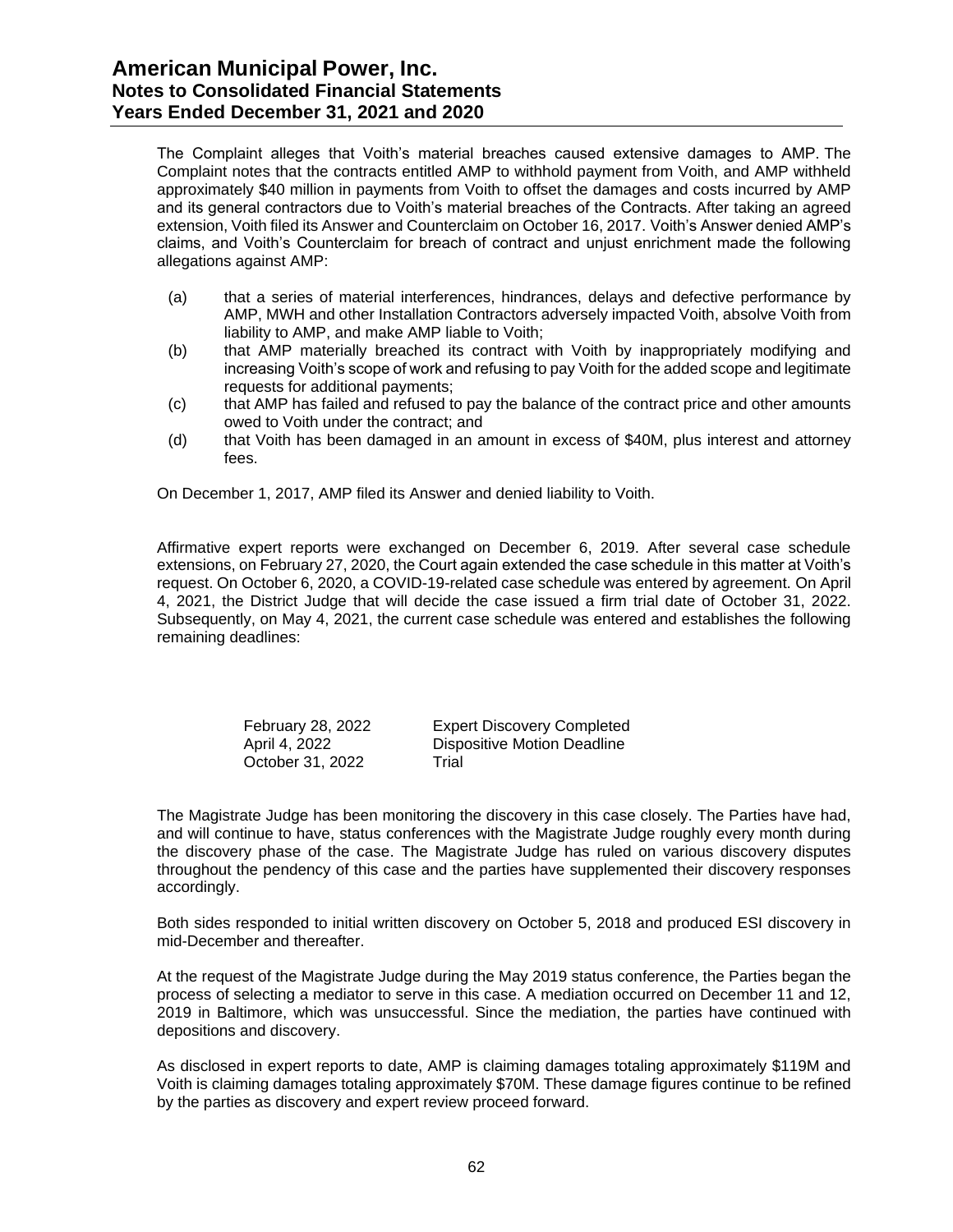# **American Municipal Power, Inc. Notes to Consolidated Financial Statements Years Ended December 31, 2021 and 2020**

AMP will vigorously pursue its claims and defend against Voith's Counterclaim. All costs associated with these claims are project costs recoverable from the project participants under their power sales agreement with AMP.

#### **Other**

AMP is also a party to various legal actions and complaints arising in the ordinary course of business. AMP does not believe that the ultimate resolution of such matters will have a material adverse effect on AMP's financial position or results of operations.

#### **Power Purchase Commitments**

AMP's general practice is to enter into long-term power purchase contracts only when such contracts are supported by corresponding sales contracts to its members. All such contracts are considered normal pursuant to the FASB's standard on derivative instruments. All such purchases are "covered" by corresponding power sales arrangements either with individual members or one of AMP's power pools.

| 2022        | \$<br>161,227,955 |
|-------------|-------------------|
| 2023        | 142,894,043       |
| 2024        | 131,882,735       |
| 2025        | 92,194,537        |
| 2026        | 53,749,346        |
| 2027 - 2032 | 225,876,106       |
|             | \$<br>807,824,722 |

AMP has certain power supply agreements that include provisions that would require collateral upon a decrease in AMP's credit rating below investment grade, or power prices below certain thresholds.

AMP has also entered into long-term natural gas purchase contracts to provide fuel for AFEC. Natural gas purchase commitments at December 31, 2021 are as follows:

| 2022        | \$<br>42,857,270  |
|-------------|-------------------|
| 2023        | 27,119,730        |
| 2024        | 13,809,810        |
| 2025        | 8,145,840         |
| 2026        | 10,588,800        |
| 2027 - 2032 | 9,313,800         |
|             | \$<br>111,835,250 |

Additionally, AMP has gas contracts for long-term gas purchases which have variable pricing which pricing is not determinable at December 31, 2021.